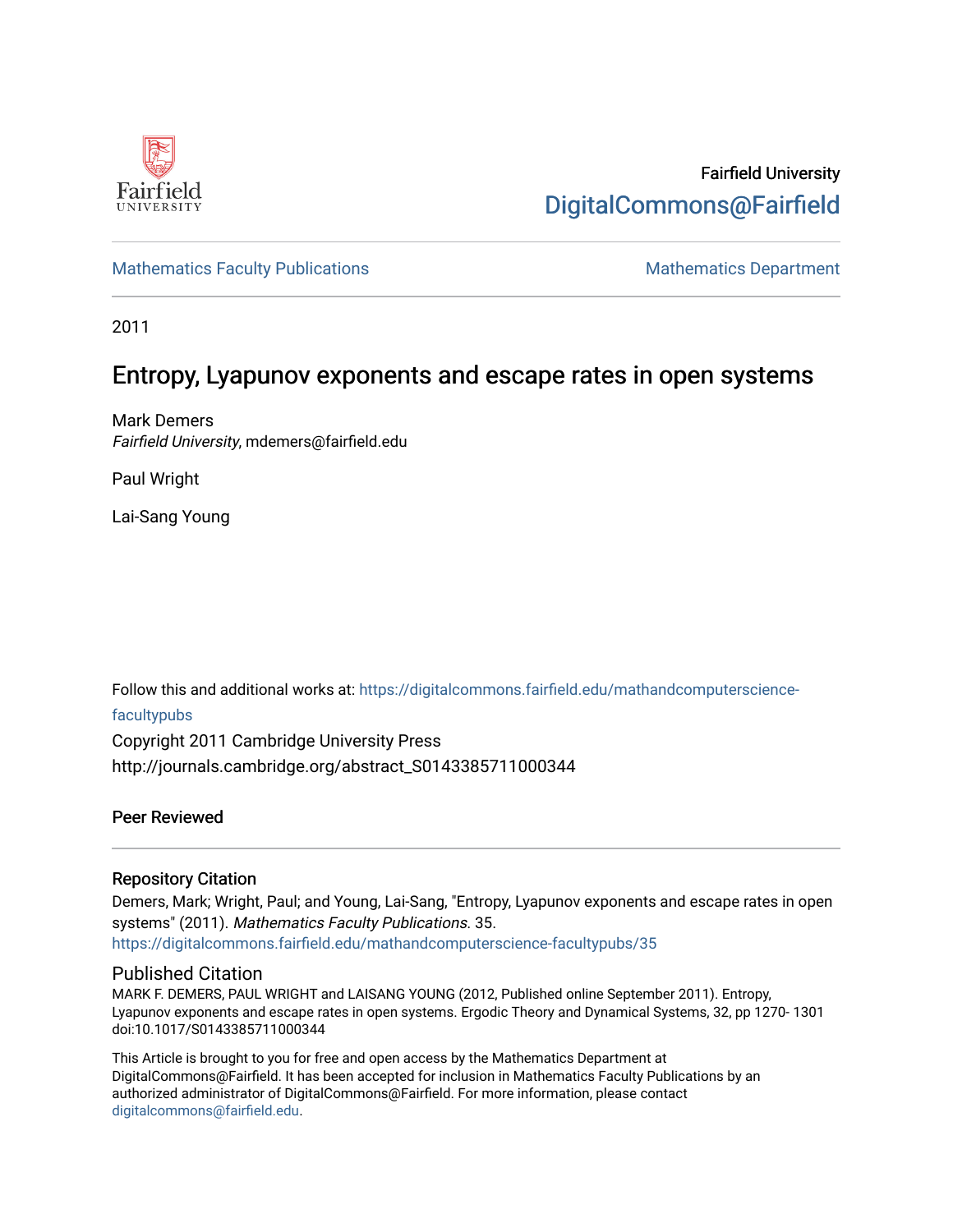# Entropy, Lyapunov exponents and escape rates in open systems

MARK F. DEMERS<sup>†</sup>, PAUL WRIGHT<sup>‡</sup> and LAI-SANG YOUNG§

† *Department of Mathematics and Computer Science, Fairfield University, Fairfield, USA (e-mail: mdemers@fairfield.edu)*

‡ *Department of Mathematics, University of Maryland, College Park, USA (e-mail: paulrite@math.umd.edu)*

§ *Courant Institute of Mathematical Sciences, New York University, New York, USA (e-mail: lsy@cims.nyu.edu)*

(*Received* 3 *February* 2011 *and accepted in revised form* 6 *April* 2011)

*Abstract*. We study the relation between escape rates and pressure in general dynamical systems with holes, where pressure is defined to be the difference between entropy and the sum of positive Lyapunov exponents. Central to the discussion is the formulation of a class of invariant measures supported on the survivor set over which we take the supremum to measure the pressure. Upper bounds for escape rates are proved for general diffeomorphisms of manifolds, possibly with singularities, for arbitrary holes and natural initial distributions, including Lebesgue and Sinai–Reulle–Bowen (SRB) measures. Lower bounds do not hold in such a generality, but for systems admitting Markov tower extensions with spectral gaps, we prove the equality of the escape rate with the absolute value of the pressure and the existence of an invariant measure realizing the escape rate, i.e. we prove a full variational principle. As an application of our results, we prove a variational principle for the billiard map associated with a planar Lorentz gas of finite horizon with holes.

### 1. *Introduction*

This paper is about *leaky dynamical systems* or dynamical systems with *holes*. A generic setup consists of a triple  $(f, M; H)$ , where M is the phase space of a map or flow denoted by *f*, and  $H \subset M$  is an open set. We refer to  $(f, M)$  as a *closed system* and *H* as the hole through which mass is allowed to escape from the system. More precisely, we follow trajectories in  $M$  until they enter  $H$ . Once a point enters  $H$ , it leaves the system forever, i.e. we stop considering it.

Holes can be large or small. Small holes are often used to model small (unintended) leaks in physical systems; proximity of normalized surviving distributions to the physical measure of the closed system is a form of stability. More generally, the study of  $(f, M; H)$ can be viewed as the study of dynamics on *non-invariant domains*. As an example of why such studies are relevant, consider the following. It is well known that attractors are



<http://journals.cambridge.org> Downloaded: 20 Sep 2012 IP address: 64.202.81.95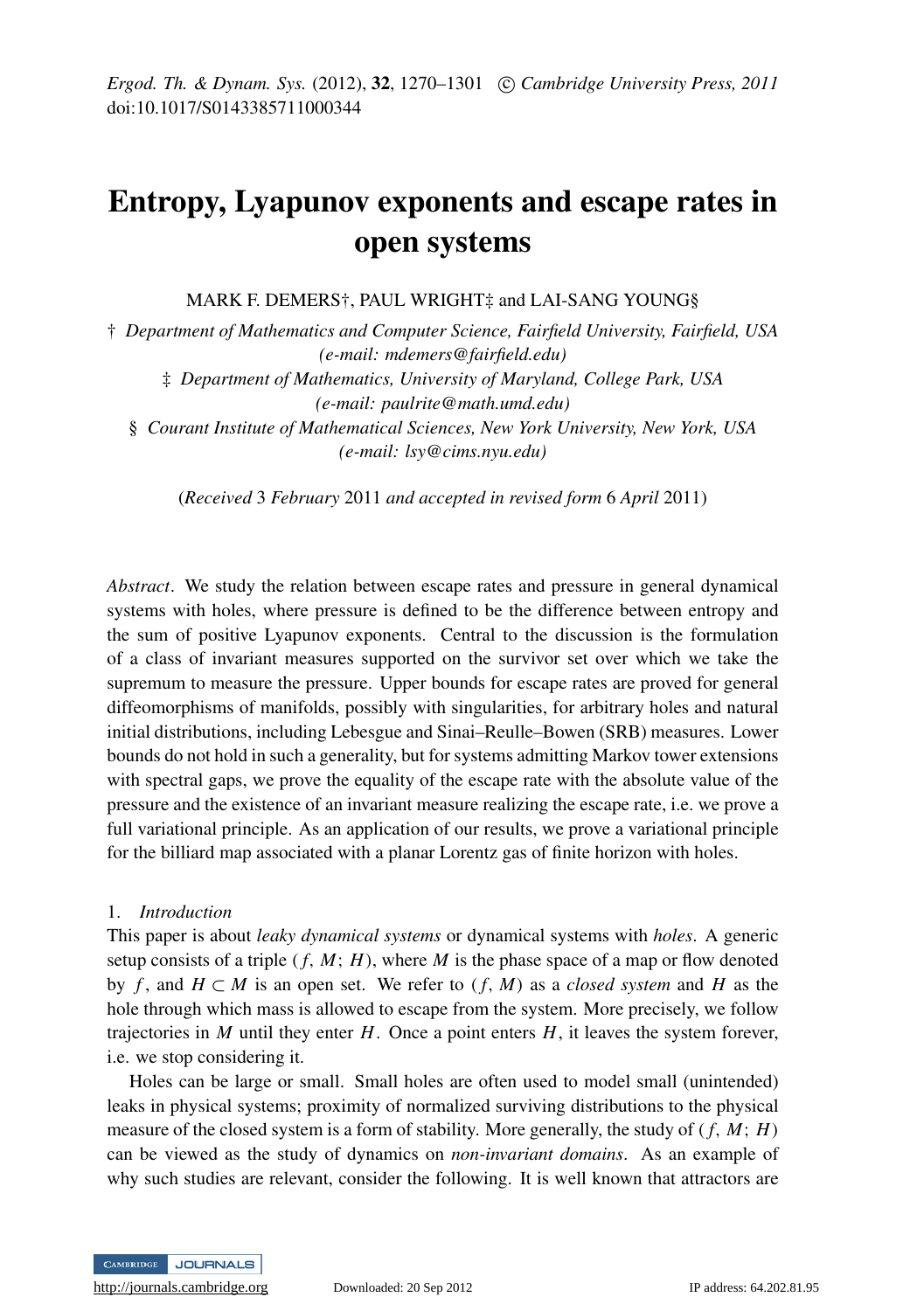important because they capture the large-time behavior of dynamical systems, but invariant sets that are not attracting can substantially impact the qualitative behavior of a system as well: let  $\Lambda \subset M$  be such a set, and  $U \subset M$  a neighborhood of  $\Lambda$ . Then we may regard  $H = M\sqrt{U}$  as the hole. Slow escape rates from such holes are known to impact the speed of correlation decay of the closed system.

Escape dynamics have been studied by many authors. We refer the reader to the partreview article [DY] which contains many references, and will mention explicitly works that are closer to the present paper as we go along. Most previous works have focused on specific systems, such as Anosov diffeomorphisms, interval and billiard maps. In this paper, we seek a general understanding for as large a class of dynamical systems as we can. Specifically, we seek to relate escape rate to a dynamical invariant called *pressure*, which, roughly speaking, measures the discrepancy between metric entropy and the sum of positive Lyapunov exponents. We now proceed to a discussion of what this paper is about.

*Setting and questions.* We begin with the simpler setting of a compact Riemannian manifold M without boundary and a diffeomorphism f which is at least  $C^{1+\epsilon}$  for some  $\epsilon > 0$ . In order to include applications to systems such as billiards, which are very important examples of dynamical systems of physical origin, we also allow *M* to be the union of a (possibly open) Riemannian manifold and a singularity set  $S$ , and  $f$  to be piecewise smooth. Precise conditions on  $S$  and the behavior of  $f$  near it will be introduced in §2. A Riemannian measure on *M* (or  $M\setminus S$ ) is denoted by  $\mu$  throughout. Unless otherwise stated, the hole *H* is an arbitrary open set in *M*.

Let *m* be a reference measure on *M*. We think of *m* as the initial distribution of mass in the phase space before any escape takes place, and take the view that initial distributions related to  $\mu$  are of particular physical interest. Notice that  $m$  need not be  $f$ -invariant. Indeed, one can interpret the situation as follows: the escape of mass can begin before or after the closed system  $f : M \circlearrowleft$  reaches a steady state. In the first case, *m* is usually not invariant, and we assume it has a density with respect to  $\mu$ . In the second case, we take  $m$ to be an SRB measure, which may be singular with respect to  $\mu$ .

A basic quantity of interest is the *escape rate*, defined to be  $-\rho(m)$ , where

$$
\rho(m) = \lim_{n \to \infty} \frac{1}{n} \log m(M^n)
$$
 (1)

when the limit exists. Here,  $M^n = \bigcap_{i=0}^n f^{-i}(M \setminus H)$  is the set of points which has not escaped by time *n*. In general, the limit in (1) may not exist, and we write  $\rho$  and  $\overline{\rho}$  for the lim inf<sub>n→∞</sub> and lim sup<sub>n→∞</sub> of the quantity on the right-hand side. Notice that although  $\rho(m)$  depends on *m*, all initial distributions uniformly equivalent to *m* have the same escape rate, i.e. if  $\varphi$  is a function with  $1/c \leq \varphi \leq c$  for some  $c > 0$ , then  $\rho(\varphi m) = \rho(m)$ , and the same is true for  $\rho$  and  $\overline{\rho}$ .

For an *f*-invariant Borel probability measure  $\nu$  on *M*, the *pressure* of  $\nu$ , denoted by  $P_{\nu}$ , is defined to be

$$
P_{\nu}=h_{\nu}(f)-\int \lambda^+ d\nu,
$$

where  $h_{\nu}(f)$  is the metric entropy of  $(f, \nu)$  and  $\lambda^{+}$  is the sum of the positive Lyapunov exponents counted with multiplicity. We will write  $P_G = \sup_{y \in G} P_y$ , where G is a collection of invariant measures.

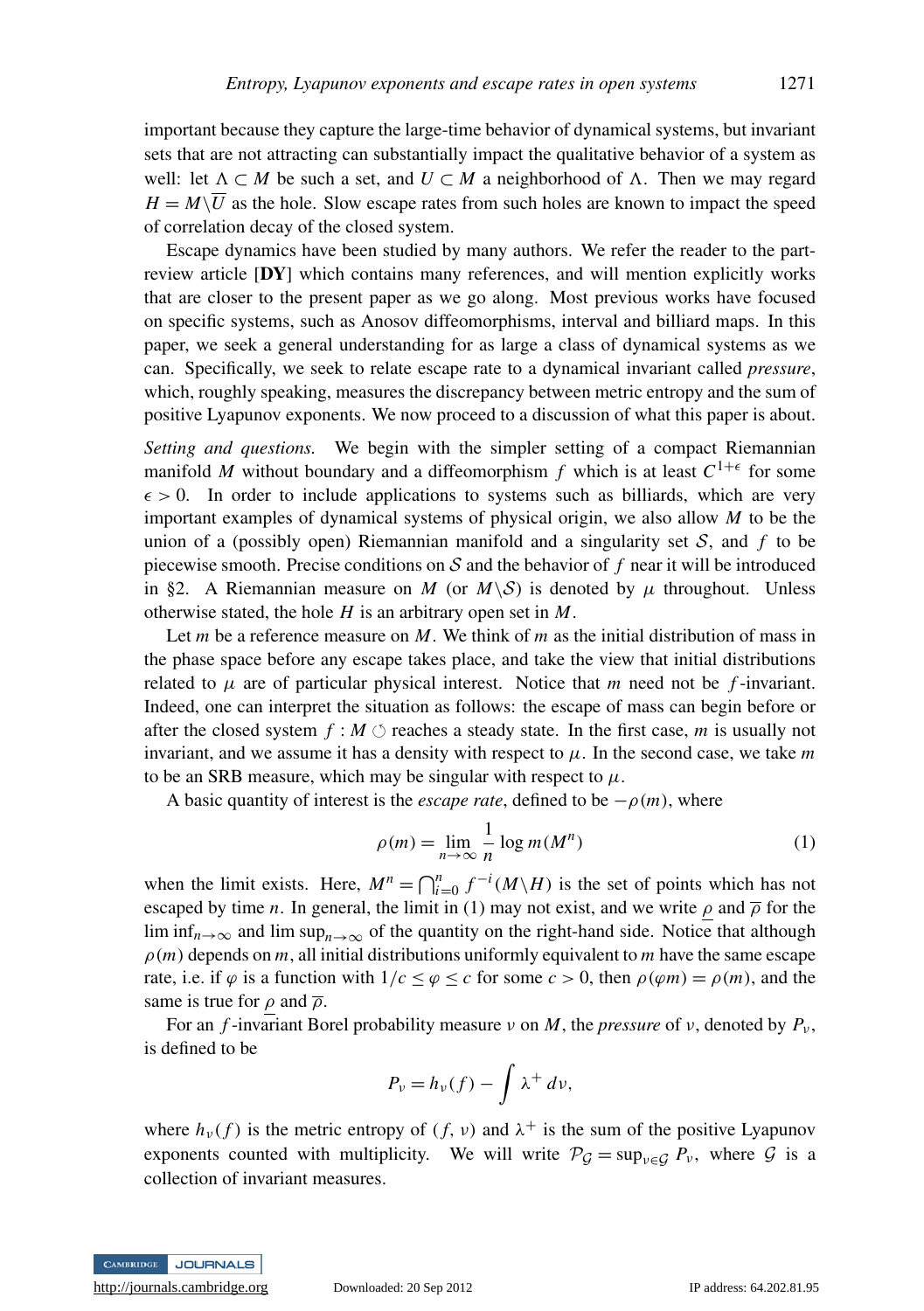Given an open system  $(f, M; H)$ , we define the *survivor set* to be the  $f$ -invariant set  $\Omega := \bigcap_{n \in \mathbb{Z}} f^n(M \setminus H)$ <sup>†</sup>. Let  $\mathcal{I} = \mathcal{I}(\Omega)$  denote the set of *f*-invariant Borel probability measures supported on  $\Omega$ , and let  $\mathcal{E} \subset \mathcal{I}$  be the subset of  $\mathcal I$  consisting of ergodic measures. Assuming  $\rho(m)$  is well defined, we say  $\rho(m)$  satisfies a *variational principle* if

 $\rho(m) = \mathcal{P}_\mathcal{G}$  for a suitable class of measures  $\mathcal{G} \subset \mathcal{I}$ .

Of interest also is whether the supremum in  $\mathcal{P}_G$  is attained, i.e. if there is a measure  $v \in \mathcal{G}$  for which  $P_v = \mathcal{P}_{\mathcal{G}}$ . Obviously, one can also ask if  $\rho(m) = P_v$  for some v, without mentioning any variational principles.

The ideas in the last paragraph were suggested by a number of previously known results, some of which are recalled below, but let us first summarize the questions to be addressed.

This paper seeks to address, for as large a class of dynamical systems as possible, the following three questions for natural initial distributions *m*.

- (Q1) (Escape rate). *Is the escape rate*  $-\rho(m)$  *well defined?*
- (Q2) (Formula for escape rate). *Is*  $\rho(m) = h_v(f) \int \lambda^+ dv$  *for some*  $v \in \mathcal{I}$ ? *The same question can be posed for*  $\rho(m)$  *and*  $\overline{\rho}(m)$ *.*
- (Q3) (Variational principle). *Does* ρ(*m*) *satisfy a variational principle?*

Partial answers are given for very general dynamical systems, and complete answers for a more restricted class, which includes many known examples. A concrete application to the leaky periodic Lorentz gas is mentioned explicitly.

### *Earlier works.*

**THEOREM 1.** [B] *Consider a C*<sup>1+ $\epsilon$ </sup> *Axiom A diffeomorphism f* : *M*  $\circ$  *of a compact Riemannian manifold M. Let*  $\Lambda \subset M$  *be a basic set, and let*  $\mathcal{I} = \mathcal{I}(\Lambda)$ *. Then*  $\mathcal{P}_{\mathcal{I}} \leq 0$ *, and*  $P_{\mathcal{I}} = 0$ *, if and only if*  $\Lambda$  *is an attractor.* 

This is the first result that systematically relates the escape of mass to pressure: in the case where  $\Lambda$  is an Axiom A attractor, no mass can escape from a neighborhood of  $\Lambda$ , and  $P_{\mathcal{I}} = 0$ ; for non-attracting basic sets such as horseshoes, mass escapes at exponential rates and  $P_{\mathcal{I}}$  < 0. The number  $P_{\mathcal{I}}$  has been shown to be equal to the *topological pressure* of *f* with respect to the potential  $-\log |\det(Df^u)|$  on  $\Lambda$ ; see [B] or [W] for more details.

The next result gives conditions under which the numerical value of  $P<sub>I</sub>$  is explicitly related to the rate of escape.

THEOREM 2. [Y1, Theorem 4] $\ddagger$  *Let*  $f : M \circlearrowleft$  *be a*  $C^{1+\epsilon}$  *diffeomorphism of a compact Riemannian manifold M, and let*  $H \subset M$  *be an open set. We assume:* 

- (i)  $\Omega$  *is compact with d*( $\Omega$ ,  $\partial H$ ) > 0*;* and
- (ii)  $f|_{\Omega}$  *is uniformly hyperbolic.*

*Then*  $\rho(\mu)$  *is well defined and equals*  $P_T$ .

In both of the settings above,  $P_{\mathcal{I}} = P_{\mathcal{E}}$ , and  $P_{\mathcal{I}} = P_{\nu}$  for some  $\nu \in \mathcal{I}$ . (The latter follows from the continuity of  $x \mapsto \log |\det(Df)|_{E^u}$  and upper semicontinuity

<sup>‡</sup> This result follows from the large deviation results in Theorem 1 (not Theorem 2) of [Y1]. Take  $\varphi \equiv 1$  on a closed set *K* and <1 on *M*\*K*, where  $\Omega \subset \text{int}(K) \subset K \subset M\backslash H$ , and  $\xi \approx -\log |\text{det}(Df)|_{E^u}$  on  $\Omega$ .



 $\dagger$  If *f* is not invertible, we take  $n \leq 0$  in the definition of  $\Omega$ .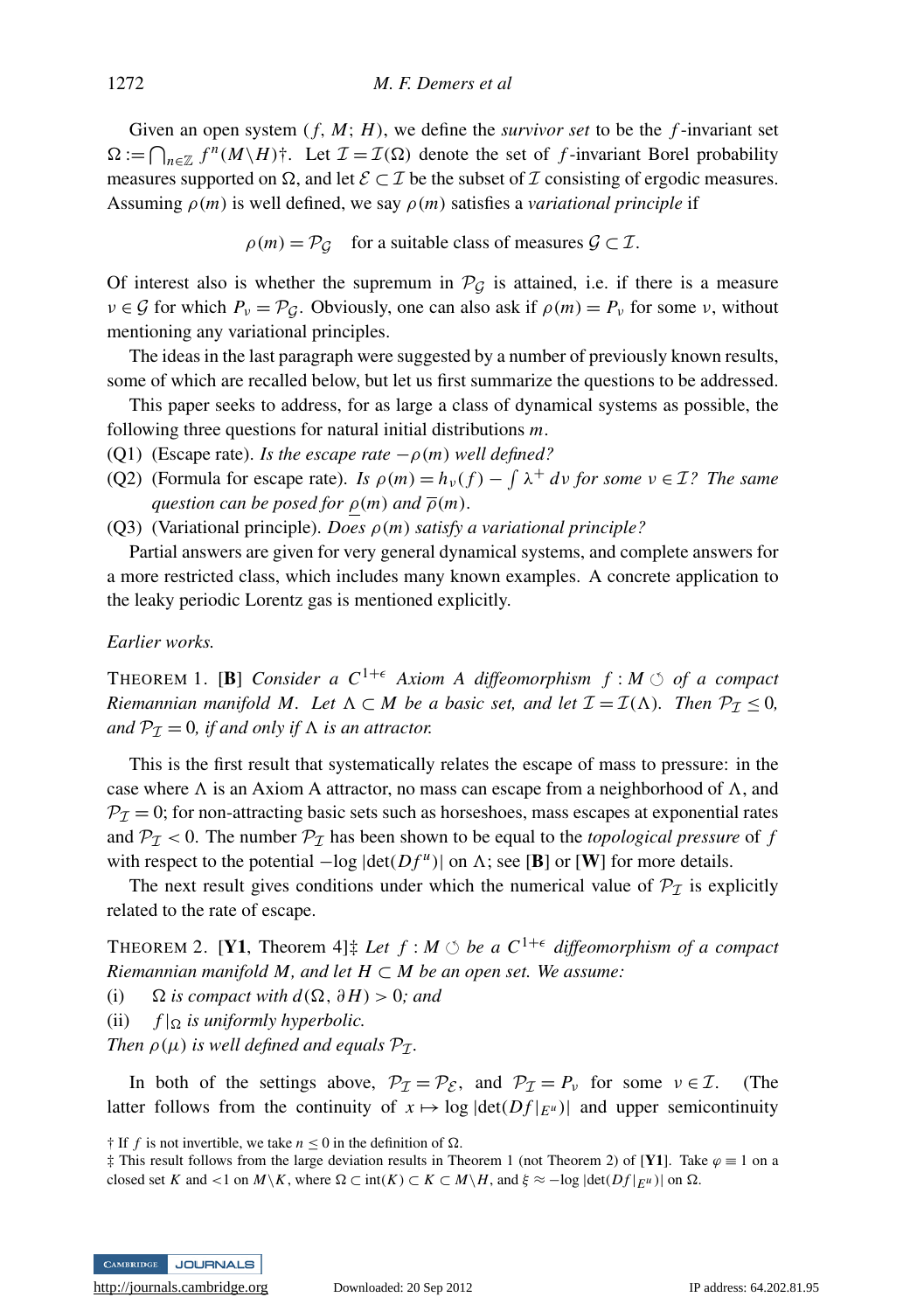of  $v \mapsto h_v(f)$ ; see [B].) Thus, for uniformly hyperbolic survivor sets  $\Omega$  with  $d(\Omega, H) > 0$ , (Q1)–(Q3) have all been answered in the affirmative.

Several works went beyond Theorem 2 to give positive answers to (Q1) and (Q2) in a number of situations, including Anosov diffeomorphisms with Markov or small holes (with no requirement on  $\Omega \cap \partial H$ ) [**CM1, CM2, CMT**], uniformly expanding maps admitting Markov partitions [CMS], piecewise expanding maps, and Collet–Eckmann maps of the interval with singularities [BDM]. (Q3) was partially addressed in [BDM, CM1, CMS]: a variational principle was proved for an associated dynamical system, namely the symbolic dynamics of the original map (but not for the map itself).

### 2. *Statement of results*

Three sets of results are stated.

- Section 2.1 contains partial answers to (Q3): lower bounds for  $\rho(m)$  are proved for very general dynamical systems; no results on upper bounds are reported.
- Sections 2.1 and 2.3 provide complete answers to  $(Q1)$ – $(Q3)$  for systems admitting Markov tower extensions with some additional conditions.
- These results are applied to the periodic Lorentz gas with small holes (Theorem F).

2.1. *Lower bounds on*  $\rho(m)$  *for general dynamical systems.* Our results in this subsection will assert, in essence, that

### *for very general dynamical systems,*  $\rho(m) \geq \mathcal{P}_G$  *for reasonable choices of G.*

Since  $P_g$  decreases with  $g$ , this inequality is not meaningful for  $g$  too small. Thus, the selection of a suitable  $G$  is an important part of the consideration. We start with  $\mathcal{E}$ , the set of ergodic invariant measures supported on the survivor set  $\Omega$ . To obtain  $\mathcal{G}$ , restrictions will be placed on  $\mathcal E$  on account of:

I. the hole 
$$
H
$$
;

- II. the initial distribution *m*; and
- III. singularities of the map *f* , if present.

We discuss these three types of restrictions separately. The conditions we impose are admittedly motivated by our proofs, but the fact that they lead to a full variational principle for a large class of dynamical systems (see §2.3) suggests that these choices of  $G$  are reasonable.

*Remark.* One should keep in mind that the escape rate is defined by  $-\rho(m)$  when interpreting the inequality  $\rho(m) \geq \mathcal{P}_G$ . Thus, a lower bound for  $\rho(m)$  provides an upper bound of  $|\mathcal{P}_G|$  for the escape rate.

In paragraphs I and II below,  $f : M \circlearrowleft$  is a  $C^{1+\epsilon}$  diffeomorphism; systems with singularities are discussed in paragraph III. Throughout the paper,  $B(x, r)$  denotes the ball of radius *r* in *M* centered at  $x \in M$ , and  $N_{\varepsilon}(\cdot)$  denotes the  $\varepsilon$ -neighborhood of a set in *M*.

I. *Restrictions on* G *due to the hole H.* The following definition gives a sense of which  $v \in \mathcal{E}$  we think impact the escape rate. Define

$$
\mathcal{G}_H = \{v \in \mathcal{E} \mid \text{the following holds for } v\text{-a.e. } x \colon \text{given any } \gamma > 0,
$$
\n
$$
\exists r = r(x, \gamma) > 0 \text{ such that } B(f^i x, r e^{-\gamma i}) \subset M \setminus H \text{ for all } i \ge 0 \}
$$

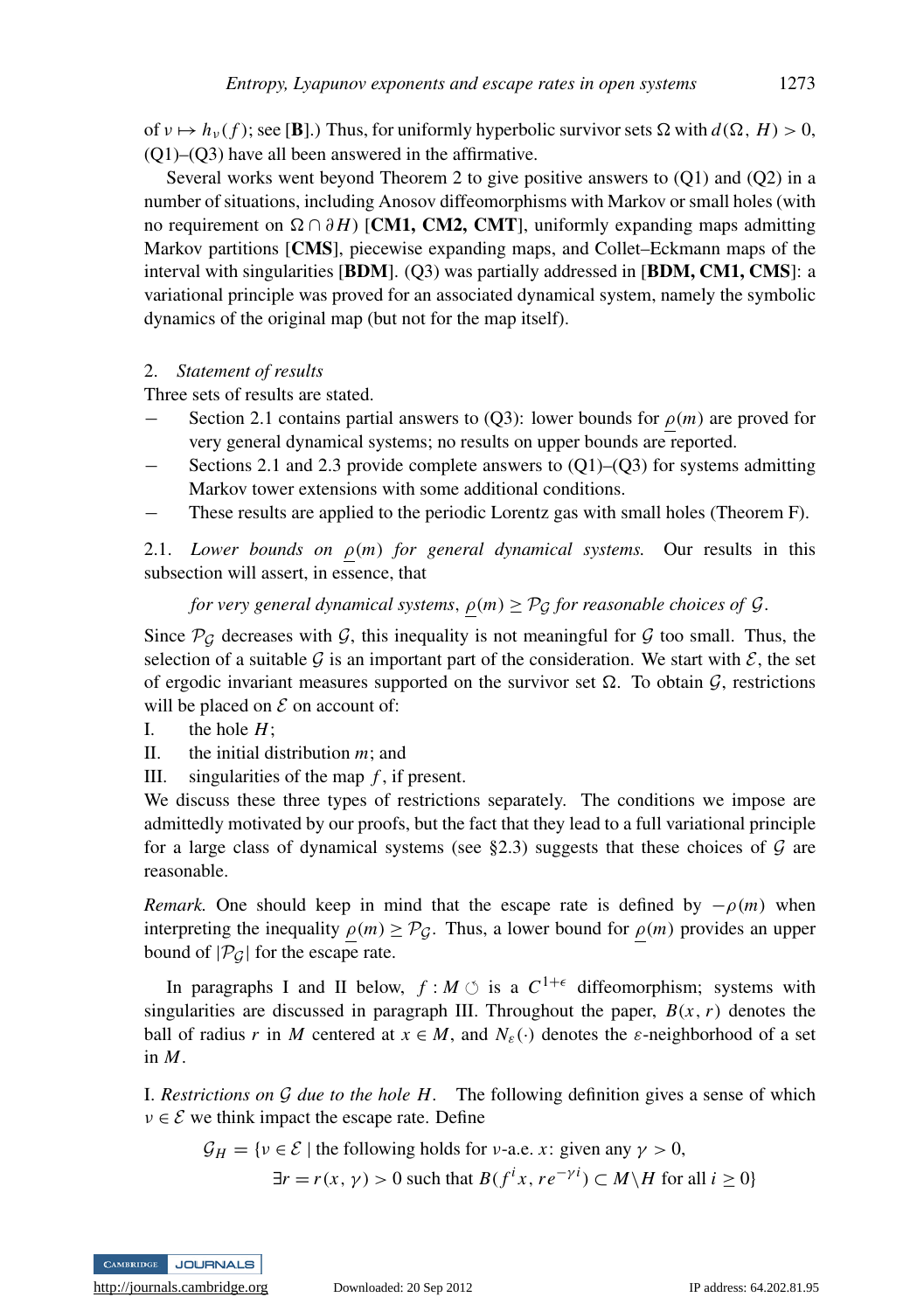(a.e. denotes almost every). Notice that if  $v \in \mathcal{E}$  has the property that for some  $C, \alpha > 0$ ,  $\nu(N_{\varepsilon}(\partial H)) \leq C \varepsilon^{\alpha}$  for all  $\varepsilon > 0$ , then  $\nu$  is in  $\mathcal{G}_H$  (see §4.2, paragraph 4).

The definition of  $\mathcal{G}_H$  can be relaxed in many ways; in particular, it is not necessary for the entire ball  $B(f^{i}x, re^{-\gamma i})$  to be in  $M\backslash H$ . We mention one formulation, leaving the reader to contemplate others: given  $x \in M$ , let  $W^s_{\varepsilon}(x)$  denote the local stable manifold of *x* of radius  $\varepsilon$ . We call an open set *O* a *W*<sup>*s*</sup>-neighborhood of *x* if  $O \cap W_{\varepsilon}^{s}(x) \neq \emptyset$  for every  $\varepsilon > 0$ . All of our results remain valid if:

(O) in the definition of  $\mathcal{G}_H$ ,  $B(f^ix, re^{-\gamma i})$  is replaced by  $f^i(O) \cap B(f^ix, re^{-\gamma i})$ , where *O is a W<sup>s</sup> -neighborhood of x.*

II. *Restrictions on* G *due to the initial distribution m.* Two types of initial distributions are considered.

(A) *Initial distributions with densities, possibly localized.* Let  $m = \mu_{\varphi} = \varphi \mu$ , where  $\varphi \geq 0$  is in  $L^1(\mu)$ . For such an initial distribution, we consider

 $\mathcal{G}_{\varphi} = \{v \in \mathcal{E} : \exists c_v > 0 \text{ and an open set } Z \text{ such that } v(Z) > 0 \text{ and } \varphi|_Z \geq c_v \}.$ 

THEOREM A. Let  $(f, M; H)$  be as above. Then:

- (i)  $\rho(\mu) \geq \mathcal{P}_{\mathcal{G}_H};$
- (ii) *more generally,*  $\underline{\rho}(\mu_{\varphi}) \geq \mathcal{P}_{\mathcal{G}_H \cap \mathcal{G}_{\varphi}}$ *.*

*Remark.* Clearly,  $\mathcal{G}_{\varphi} = \mathcal{E}$  if  $\varphi \ge c$  for some  $c > 0$ ; thus (ii) reduces to (i). Here, we permit  $\varphi$  to vanish on parts of *M* provided it is measurable with ess inf( $\varphi$ ) > 0 on an open set of *M*. We do not claim that the restrictions imposed on  $\mathcal{G}_{\varphi}$  are necessary, but if the support of  $\varphi$  is localized in the phase space, invariant measures supported elsewhere are clearly irrelevant since they cannot be 'seen' by the initial distribution  $\mu_{\varphi}$ .

(B) *SRB measures as initial distributions.* In (A),  $m = \mu_{\varphi}$  is not necessarily an invariant measure. If, however, a steady state is reached before the leak begins, then it would be natural to take  $m$  to be an SRB measure  $\mu_{\text{SRB}}$ , as we now do. For simplicity, we assume  $\mu$ <sub>SRB</sub> has no zero Lyapunov exponents.

The challenge here is to identify a class of invariant measures  $\mathcal{G}_{SRB}$  that can be 'seen' by the SRB measure  $\mu$ <sub>SRB</sub>, which is often singular. We call  $\Pi \subset M$  a  $\mu$ <sub>SRB</sub>-hyperbolic *product set* if the following hold.

(W.1)  $\Pi = (\bigcup \Gamma^u) \cap (\bigcup \Gamma^s)$ , where  $\Gamma^u = \{\omega\}$  and  $\Gamma^s = \{\omega'\}$  are two sets of relatively open local unstable and stable manifolds such that each  $\omega \in \Gamma^u$  intersects every  $\omega' \in \Gamma^s$  in precisely one point. In addition, there exist constants  $C > 0$ ,  $\lambda < 1$  such that

 $\text{diam}(T^{-n}\omega) \leq C\lambda^n$  for all  $\omega \in \Gamma^u$ and diam $(T^n \omega') \le C\lambda^n$  for all  $\omega' \in \Gamma^s$ ,

where  $diam(\cdot)$  denotes the diameter of the unstable or stable manifold.

- (W.2)  $\mu_{\text{SRB}}|_{\Pi}(A) > 0$  for every relatively open  $A \subset \Pi$ .
- (W.3) There exists a constant  $c_{\Gamma} > 0$  such that for  $\mu_{\text{SRB}}$ -a.e.  $\omega \in \Gamma^u$ , the conditional probability of  $\mu_{\text{SRB}}$  on  $\omega$  has density  $\psi_{\omega} \geq c_{\Gamma}$ .

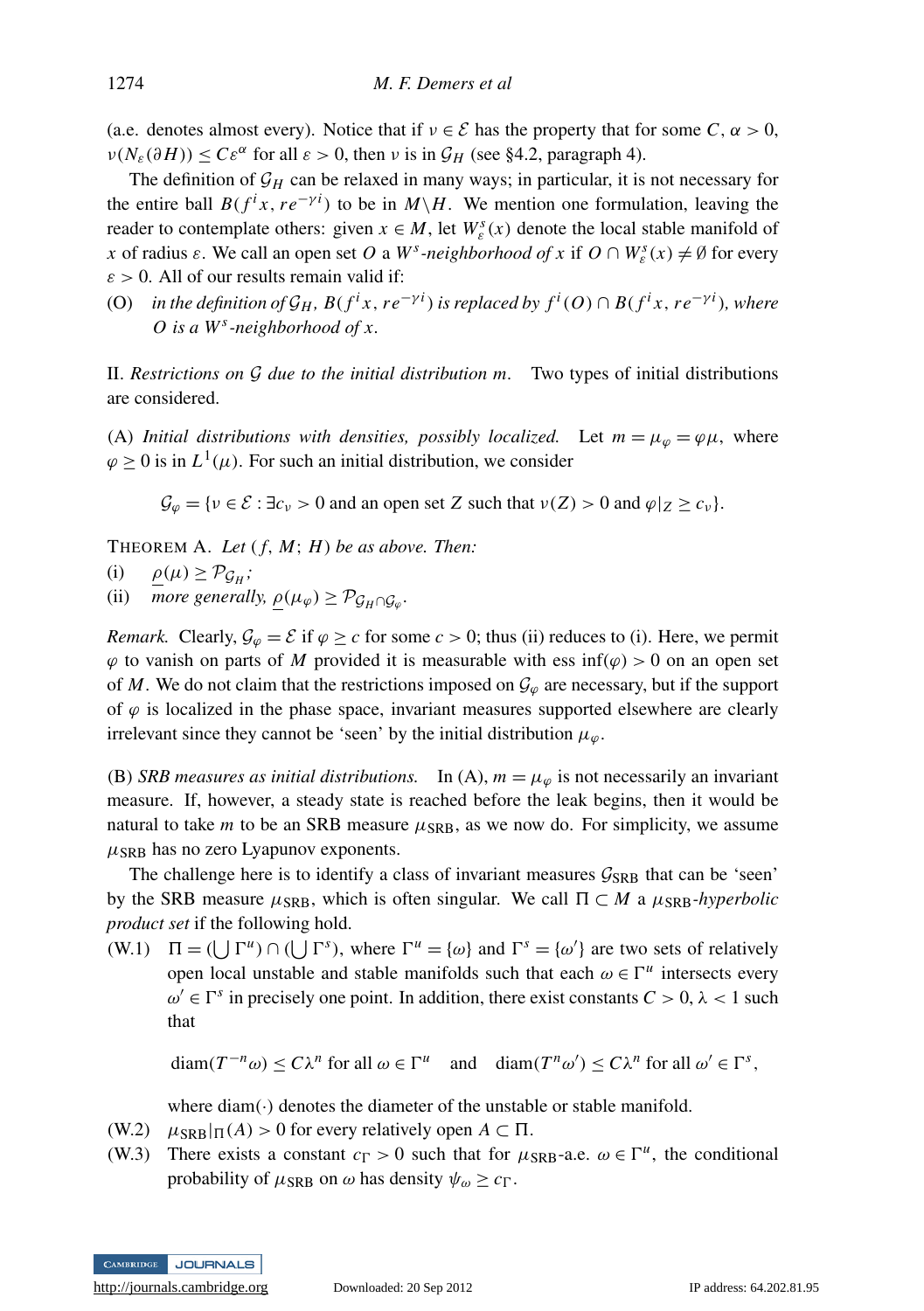We remark that  $(W.3)$  is a general property of SRB measures  $[LY]$ ; we have listed it separately only for emphasis. Define

 $\mathcal{G}_{\text{SRB}} = \{v \in \mathcal{E} \mid v(\Pi) > 0 \text{ for a } \mu_{\text{SRB}}\text{-hyperbolic product set } \Pi\}.$ 

THEOREM B. *Under the conditions above,*  $\rho(\mu_{SRB}) \geq \mathcal{P}_{G_H \cap G_{SRB}}$ .

*Remark 1.* Observe that if f has an Axiom A attractor  $\Lambda$  and  $\mu_{SRB}$  is the SRB measure on the attractor, then  $\mathcal{G}_{\text{SRB}}$  imposes no restriction whatsoever on  $v \in \mathcal{E}$ , i.e.  $\mathcal{G}_{\text{SRB}} = \mathcal{E}$ .

*Remark 2.* In the case where the pushforward of the Lebesgue measure  $\mu$  tends to  $\mu_{\rm SRB}$ , one might be tempted to conclude that  $\rho(\mu) = \rho(\mu_{SRB})$ . This is *not necessarily true*, and the reason is as follows: suppose  $f$  has a Lebesgue measure zero-invariant set  $\Lambda$  (such as a horseshoe) away from the support of the SRB measure. The rate at which points escape from a neighborhood of  $\Lambda$  will be reflected in  $\rho(\mu)$  but not in  $\rho(\mu_{SRB})$ ; this can easily lead to  $\rho(\mu) > \rho(\mu_{SRB})$ .

III. *Restrictions on* G *due to the singularities of the map f .* We state here a version of our results that can be applied to planar billiards; see Theorem F below. Following [KS], we let *U* be an open smooth (at least  $C<sup>4</sup>$ ) finite-dimensional Riemannian manifold, and assume that  $M = \overline{U}$  is a compact metric space of finite capacity; where  $\overline{U}$  denotes the closure of *U*.

Let  $\iota(x, U)$  be the radius of injectivity of the exponential map  $\exp_x : T_xU \to U$ . We assume that there exist constants *s*,  $c_0$ ,  $\zeta > 0$  such that for each *x*,  $y \in U$ , such that  $d(x, y) < \iota(x, U)$  and  $w = \exp_x^{-1}(y)$ , we have

$$
\iota(x, U) \ge \min\{s, \, d(x, \, M \setminus U)^s\}, \quad \|D(\exp_x)(w)\| \le c_0 \quad \text{and} \quad \|D(\exp_x^{-1})(y)\| \le c_0. \tag{2}
$$

Let *V* be an open subset of *U* and let  $f: V \to U$  be a mapping which is a  $C^2$ diffeomorphism of *V* onto its image. Let  $S = M\backslash V$ . We think of S as the singularity set of *f*. We assume that there exist constants  $C_1$ ,  $a > 0$  such that for all  $x \in V$ ,

$$
||Df_x|| \le C_1 d(x, S)^{-a} \quad \text{and} \quad ||Df_x^{-1}|| \le C_1 d(x, fS)^{-a}.
$$
 (3)

Let  $\hat{f}_x = \exp_{fx}^{-1} \circ f \circ \exp_x$  denote the induced map on  $T_x V$  wherever it is defined. We assume that there exists *b* > 0 such that if  $x \in V$ ,  $v \in T_xV$  and  $\hat{f}_x(v)$  is well defined, then

$$
||D^2 \hat{f}_x(v)|| \le C_1 d(\exp_x(v), S)^{-b}.
$$
 (4)

Notice that for billiards with a finite horizon,  $a = 1$  and  $b = 3$  (see [CM3, KS]). In what follows, we will assume without loss of generality that  $b > \zeta > 1$ .

Into such a system we introduce a hole  $H \subset M$ . With regard to the choice of  $G$ , in addition to the considerations above, we must also restrict to invariant measures that respect the singularities (see  $[KS]$ ). Define

$$
\mathcal{G}_{\mathcal{S}} = \{ \nu \in \mathcal{E} \mid \exists C, \alpha > 0 \text{ such that for all } \varepsilon > 0, \nu(N_{\varepsilon}(\mathcal{S})) \le C \varepsilon^{\alpha} \}.
$$

<sup>†</sup> This means there is some *d* < ∞ such that  $\limsup_{r\to 0} (\log C(r) / -\log r) = d$ , where  $C(r)$  is the minimum cardinality of a covering of *M* by open balls of radius *r*. For billiards with corners, the set  $\overline{U}$  is technically not a manifold with a boundary but a union of such glued together along some boundaries.

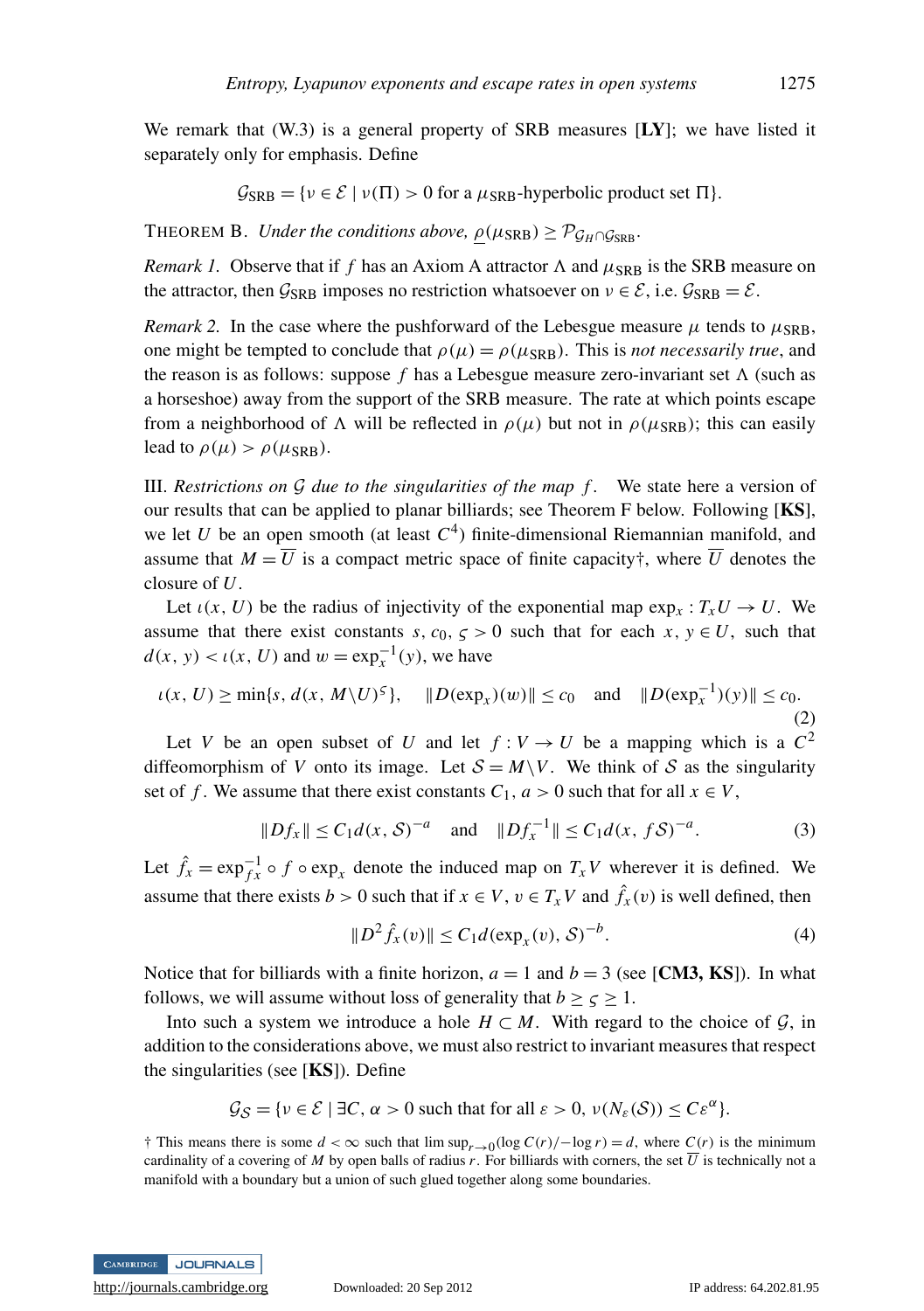

FIGURE 1. Figure 8 attractor. The only invariant measure is  $\delta_p$ , where p is the saddle point.

## THEOREM C. Let  $(f, M; H)$  be as above. Then:

- (i)  $for \varphi \in L^1(\mu), \underline{\rho}(\mu_{\varphi}) \geq \mathcal{P}_{\mathcal{G}_H \cap \mathcal{G}_{\mathcal{S}} \cap \mathcal{G}_{\varphi}};$  and
- (ii) *if f has an SRB measure*  $\mu_{\text{SRB}}$  *with no zero Lyapunov exponents, then*  $\rho(\mu_{\text{SRB}}) \ge$  $\mathcal{P}_{\mathcal{G}_H \cap \mathcal{G}_S \cap \mathcal{G}_{SRB}}$ .

We finish with the following.

*Remarks on upper bounds and the attractor case.* No general results are known for upper bounds on  $\rho(m)$ , not even for  $m = \mu$ . Consider the special case where  $\Omega \subset M$ is an attractor. Assume there is a neighborhood *O* of  $\Omega$  such that  $f(\overline{O}) \subset O$  and  $\Omega = \bigcap_{n \geq 0} f^n(O)$ . Let  $H = M\setminus \overline{O}$  and  $m = \mu$ , so that  $\rho(m) = 0$  by definition. Since  $h_v(f) \leq \lambda_v^+$  for all  $v \in \mathcal{E}[\mathbf{R}]$ , showing that  $\rho(m) \leq \mathcal{P}_{\mathcal{G}}$  in this case is equivalent to proving  $P_{\mathcal{E}} = 0$ . The latter is known to be false in general, an example being the Figure 8 attractor (see Figure 1), so one must rephrase the question to include some notion of 'typicality'. Still,  $P_v = 0$  means either  $\lambda_v^+ = 0$  or v is an SRB measure [LY], and whether attractors with non-uniform expansion admit SRB measures is well known to be a very difficult question; see e.g. [Y4]. Since any result on upper bounds for  $\bar{\rho}(m)$  must include this attractor case, we conclude that in complete generality the question for upper bounds for  $\overline{\rho}(m)$  (and lower bounds for escape rates) is intractable at the present time.

We will, however, identify a large class of dynamical systems for which  $\rho(m) = \overline{\rho}(m)$  $\mathcal{P}_\mathcal{G}$  for some  $\mathcal{G}$ . This is the content of §§2.2 and 2.3.

2.2. *Escape rate formula.* In this section, we assert for a class of dynamical systems the existence of  $\hat{v} \in \mathcal{E}$ , the pressure of which is equal to  $\rho(m)$ , thereby answering (Q1) and (Q2) in the affirmative.

Let  $f : M \circlearrowleft$  be a  $C^{1+\varepsilon}$  diffeomorphism or a piecewise smooth diffeomorphism, as in the setting of Theorem C, and fix a hole  $H \subset M$ . We assume:

- $(A.1)$   $(f, M)$  has a *Markov tower extension*  $(F, \Delta)$ ;
- $(A.2)$   $(F, \Delta)$  has an *exponential tail*;
- (A.3)  $(F, \Delta)$  *respects the hole H*; and
- (A.4) the transfer operator on the 'tower with holes' has a *spectral gap*.

While  $(A.1)$  and  $(A.2)$  are by now quite standard, and  $(A.3)$  and  $(A.4)$  have also appeared elsewhere, it will take a few pages to make precise this entire formal setting; we postpone

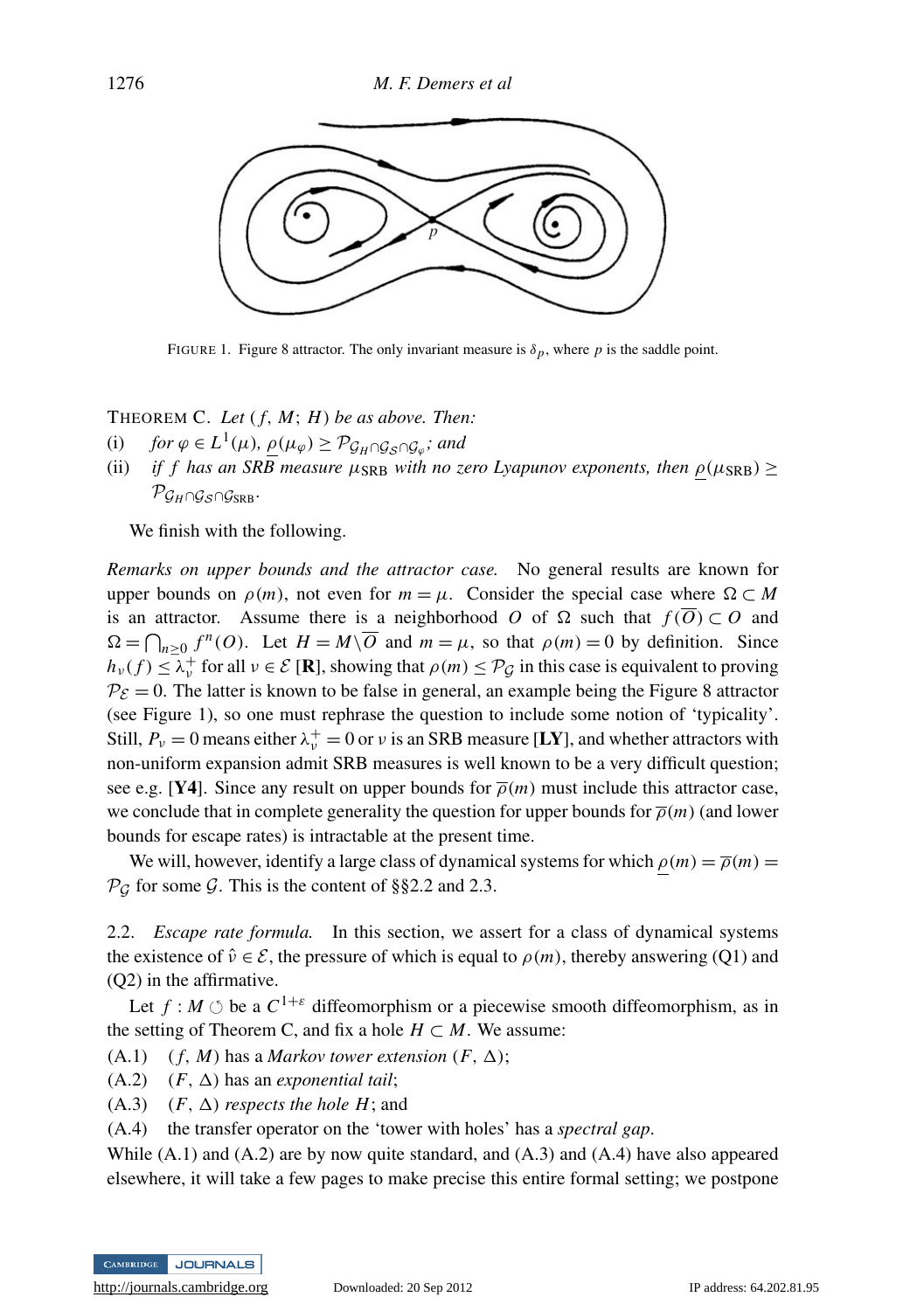that to §5.1. Let  $\mu_{\text{SRR}}$  denote the (unique) ergodic SRB measure on  $\pi(\Delta)$ , where  $\pi : \Delta \to M$  is the projection, and let  $\tau < 1$  be the leading eigenvalue of the transfer operator on the tower with holes.

We will use the following notation: let  $m = m^{(0)}$  denote a probability measure on M. For  $n \geq 1$ , let  $m^{(n)}$  denote the normalized surviving distribution at time *n*, i.e.  $m^{(n)} =$  $f_*^n(m|_{M^n})/m(M^n)$ , assuming  $m(M^n) > 0$ . We call a measure *m* conditionally invariant with eigenvalue *t* if *m* is supported on  $M \setminus H$  and  $f_*(m|_{M^1}) = tm$ .

THEOREM D. *Assume*  $(f, M; H)$  *satisfies*  $(A.1)$ – $(A.4)$ *. Then:* 

- (a)  $\rho(\mu_{SRB})$  *is well defined and equals* log **r**;
- $(b)$ (*n*) SRB *converges weakly to a conditionally invariant measure* µ<sup>∗</sup> *with eigenvalue* r*;*
- (c) *there exists*  $\hat{v} \in \mathcal{G}_H \cap \mathcal{G}_S$  *such that*

$$
\rho(\mu_{\rm SRB}) = P_{\hat{\nu}} := h_{\hat{\nu}}(f) - \lambda_{\hat{\nu}}^{+};
$$

(d)  $\hat{v}$  *is defined by* 

$$
\hat{\nu}(\varphi) = \lim_{n \to \infty} \mathfrak{r}^{-n} \int_{M^n} \varphi \, d\mu_* \quad \text{for all continuous } \varphi.
$$

*In addition,* νˆ *enjoys exponential decay of correlations on Holder observables. ¨*

Our construction of  $\hat{v}$  generalizes that in [CM1, CMS], which assumes the maps in question admit finite Markov partitions. See [BDM] for the first generalization in this direction regarding pressure for one-dimensional maps with holes. Parts (a) and (b) of Theorem D are also known for the periodic Lorentz gas [DWY]. We assert here that these results hold generally for *any* dynamical system admitting a tower with the stated conditions.

2.3. *A full variational principle.* Combining the results of the previous two sections, we are able to state a full variational principle (answering  $(Q1)$ – $(Q3)$  in §1) for maps admitting towers with a spectral gap, as described in §2.2. Let  $\Lambda \subset M$  be the reference hyperbolic product set which forms the base of the tower  $\Delta$ .

THEOREM E. *Assume* ( *f*, *M*; *H*) *satisfies (A.1)–(A.4), and let* νˆ *be as in Theorem D.*

(a) *If*  $\mu_{\text{SRB}} = \varphi \mu$ *, where*  $\varphi \ge \delta > 0$  *on a neighborhood of*  $\Lambda$ *, then*  $\hat{\nu} \in \mathcal{G}_H \cap \mathcal{G}_S \cap \mathcal{G}_\omega$ *and*

$$
\rho(\mu_{\rm SRB}) = P_{\hat{\nu}} = \mathcal{P}_{\mathcal{G}_H \cap \mathcal{G}_S \cap \mathcal{G}_{\varphi}}.
$$

(b) *If*  $\Lambda$  *is contained in a*  $\mu_{\text{SRB}}$ *-hyperbolic product set, then*  $\hat{v} \in \mathcal{G}_H \cap \mathcal{G}_S \cap \mathcal{G}_{\text{SRB}}$  *and* 

$$
\rho(\mu_{\rm SRB}) = P_{\hat{v}} = \mathcal{P}_{\mathcal{G}_H \cap \mathcal{G}_{\mathcal{S}} \cap \mathcal{G}_{\rm SRB}}.
$$

To our knowledge, the condition in part (b) of Theorem E can be arranged in all known tower constructions.

*Remark on results for tower maps.* We will, as an intermediate step to proving Theorems D and E, prove the corresponding results for tower maps with Markov holes. These results are stated as Theorems 4 and 5 in §5.2.

*An illustrative example: the two-dimensional periodic Lorentz gas.* We conclude this section by stating an application of our results to a concrete example. The setting here is

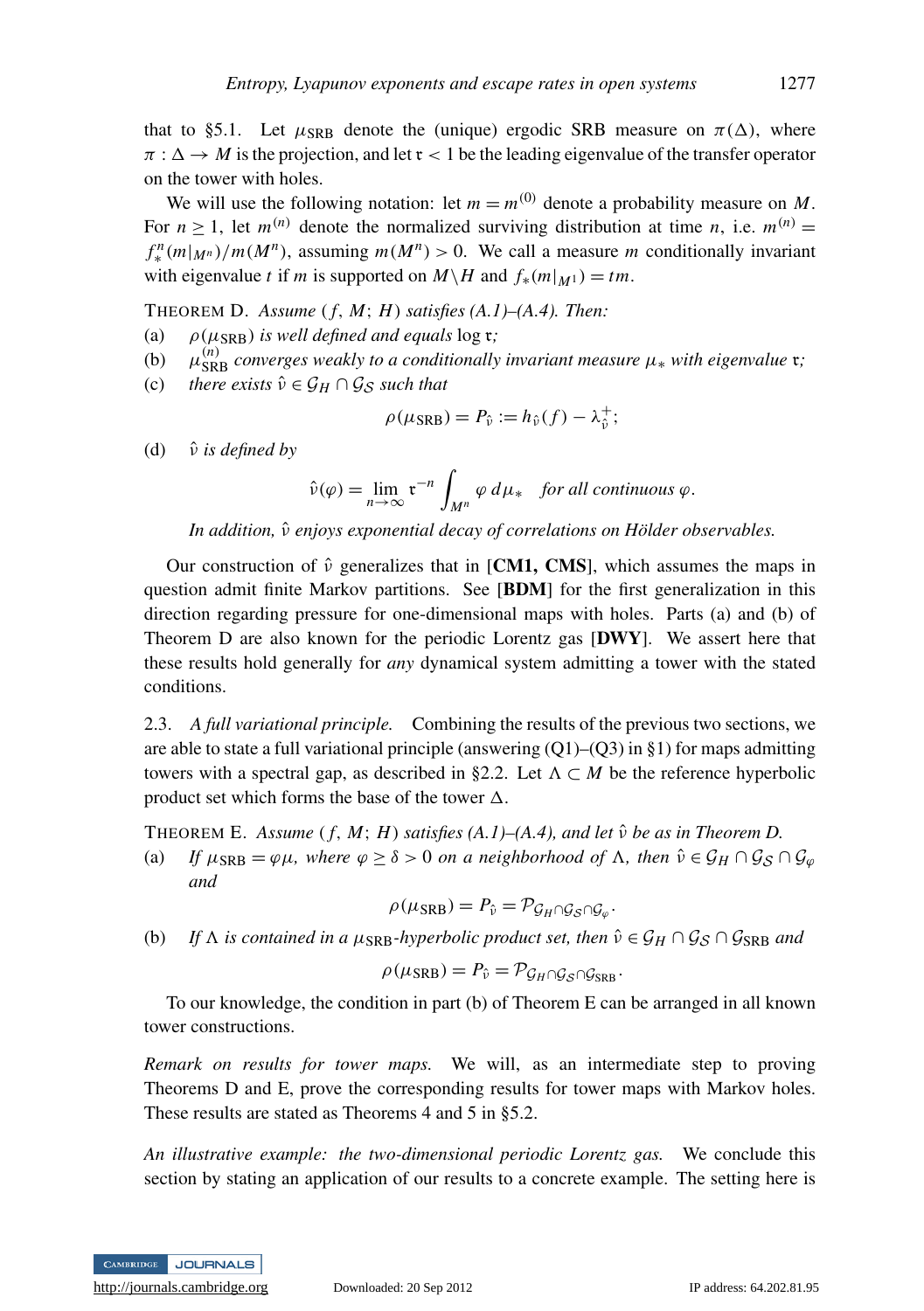as in [DWY]: let  $f : M \circlearrowleft$  be a billiard map associated with a two-dimensional periodic Lorentz gas with finite horizon whose scatterers are bounded by  $C<sup>3</sup>$  curves with strictly positive curvature. The holes we introduce into *M* are derived from two types of holes in the billiard table *X*. We say  $\sigma \subset X$  is a hole of type I if  $\sigma$  is an open segment of an arc in the boundary of one of the scatterers in *X*. We say  $\sigma$  is a hole of type II if it is an open convex set in *X* whose closure is disjoint from any of the scatterers. The hole  $\sigma \subset X$ induces a hole  $H_{\sigma} \subset M$ , which we also call a hole of type I or type II. See [DWY] for more general holes and details on the geometry they induce in *M*.

THEOREM F. Let f be the billiard map in the last paragraph. Let  $H_{\sigma}$  be a hole of type I *or type II, and assume it is small enough in the sense of* [DWY]*. Then:*

(a) 
$$
\rho(\mu_{SRB}) = \mathcal{P}_{\mathcal{G}_H \cap \mathcal{G}_S}
$$
; and

(b) *there exists*  $\hat{v} \in \mathcal{G}_H \cap \mathcal{G}_S$  *such that*  $P_{\hat{v}} = \rho(\mu_{\rm SRB})$ *.* 

Theorem F is an immediate consequence of Theorems D and E together with [DWY]: in  $[DWY]$ , towers with exponential tails respecting arbitrary holes of types I and II are constructed, and for small enough holes the spectral gap property is guaranteed. Thus, the conditions for Theorem D are satisfied; however,  $[DWY]$  does not address variational principles or pressure so Theorem D, parts (c) and (d), as well as Theorem F, are new results for this class of billiards.

For the Lorentz gas  $\mu_{\text{SRB}} = \varphi \mu$ , where  $\varphi = c \cos \theta$ , so we are in the setting of Theorem E(a); however,  $\varphi = 0$  only when  $\theta = \pm \pi/2$ , so  $\mathcal{G}_{\varphi} = \mathcal{E}$  since the set  $\{\theta = \pm \pi/2\}$ does not contain any invariant sets by the finite horizon condition and so cannot contain the support of any invariant measure.

#### 3. *Ideas common to the proofs of Theorems A–C*

In this section, we first give the ideas common to the proofs of Theorems A–C. Let *f* be the mapping in question, let *m* be the reference measure (i.e.  $m = \mu_{\varphi}$  in Theorem A,  $m = \mu_{\text{SRB}}$ in Theorem B, and so on), and let  $G$  be the relevant set of ergodic invariant measures with respect to which the pressure term is defined (i.e.  $\mathcal{G} = \mathcal{G}_H \cap \mathcal{G}_{\varphi}$  in Theorem A, and so on). This 'generic' notation is used throughout §3.

If  $\mathcal{G} = \emptyset$ , then  $\mathcal{P}_{\mathcal{G}} = -\infty$  and the theorem is vacuously true. Consider  $v \in \mathcal{G}$ . Leaving precision for later, our proof will proceed as follows: for  $n \ge 0$ , we introduce dynamical balls in *M<sup>n</sup>* of the form

$$
B(x, n, g) = \{y \in M : d(f^{i}x, f^{i}y) < g(f^{i}x), \, 0 \leq i \leq n\} \cap M^{n},
$$

where  $M^n = \bigcap_{i=0}^n f^{-i}(M \setminus H)$  and  $g: M \to \mathbb{R}^+$  is a suitable function to be specified (think of it as  $g \approx \varepsilon$  for the moment). We will prove the following.

- I. Relation to entropy.  $\nu(B(x, n, g)) \sim e^{-nh_{\nu}(f)}$ .
- II. Volume estimate.  $m(B(x, n, g)) \gtrsim e^{-n\lambda_v^+}$ , where  $\lambda_v^+$  is the sum of positive Lyapunov exponents for ν-a.e. *x*.

From estimate (I), we deduce that  $M^n$  contains  $\geq e^{nh_v(f)}$  disjoint sets of the type  $B(x, n, g)$ . This, together with estimate (II), gives

$$
m(M^n) \gtrsim e^{nh_v(f)} \cdot e^{-n\lambda_v^+}.\tag{5}
$$

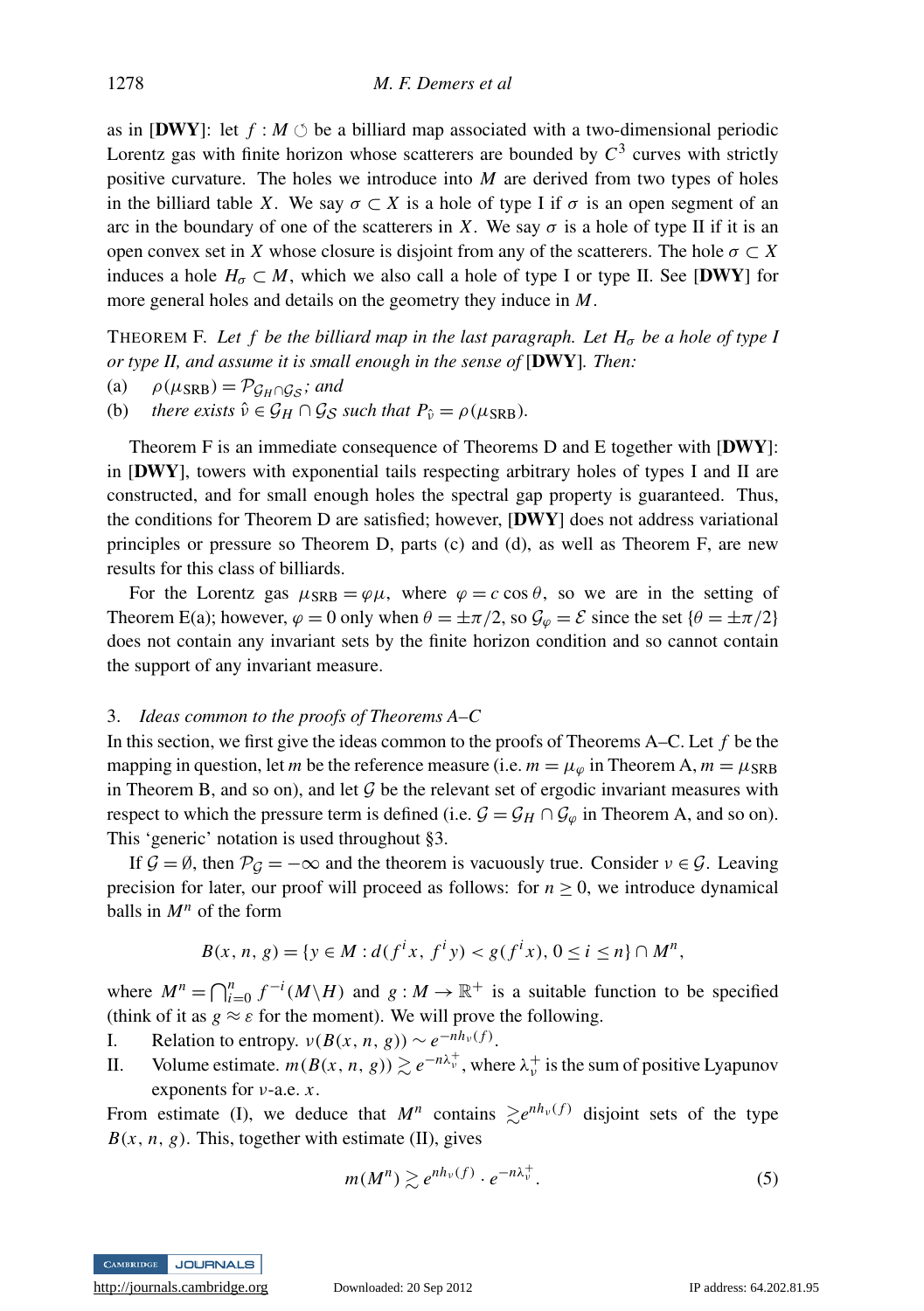Taking log, dividing by *n* and letting  $n \to \infty$ , gives  $\rho(m) \ge h_{\nu}(f) - \lambda_{\nu}^+$ , which is what we need.

We now proceed to make these ideas precise.

I. *Relation to entropy.* For this part we cite the following very general result.

**PROPOSITION 3.1.** Let  $\Phi$ :  $X \circlearrowleft$  be a measurable transformation of a compact metric *space of finite capacity, and let* θ *be an ergodic invariant measure for* 8*. Let g*ˆ<sup>ε</sup> *be a family of functions satisfying*  $|\hat{g}_{\varepsilon}|_{\infty} \leq \varepsilon$  *and*  $\int_X -\log \hat{g}_{\varepsilon} d\theta < \infty$ *, and define* 

$$
\hat{B}(x, n, \hat{g}_{\varepsilon}) = \{ y \in X : d(\Phi^i x, \Phi^i y) < \hat{g}_{\varepsilon}(\Phi^i x), \, 0 \le i \le n \}.
$$

*Then, for* θ*-a.e. x,*

$$
\lim_{\varepsilon \to 0^+} \liminf_{n \to \infty} -\frac{1}{n} \log \theta(\hat{B}(x, n, \hat{g}_{\varepsilon})) = \lim_{\varepsilon \to 0^+} \limsup_{n \to \infty} -\frac{1}{n} \log \theta(\hat{B}(x, n, \hat{g}_{\varepsilon})) = h_{\theta}(\Phi).
$$

Proposition 3.1 follows from [M, Lemma 2] and [BK, Main theorem]. Note that although [BK] is phrased in terms of a continuous map, the proof does not use this fact.

In the proofs of Theorems A–C, Proposition 3.1 will be applied with  $\Phi = f, \theta = v \in \mathcal{G}$ and

$$
\hat{g}_{\varepsilon}(x) := \min\{\varepsilon, d(x, \mathcal{S})\}
$$

 $(S = \emptyset$  in Theorems A and B). Observe that intersecting  $\hat{B}(x, n, \hat{g}_{\varepsilon})$  with  $M^n$  does not affect its *v*-measure since *v* is supported on the survivor set. From  $\nu(N_{\varepsilon}(S)) \leq C\varepsilon^{\alpha}$ , we have

$$
\int_{M} -\log(\hat{g}_{\varepsilon}) \, d\nu \le -\log \varepsilon + \sum_{n=0}^{\infty} \nu(N_{\varepsilon e^{-n}}(\mathcal{S}) \setminus N_{\varepsilon e^{-(n+1)}}(\mathcal{S})) (n+1 - \log \varepsilon)
$$
\n
$$
\le -\log \varepsilon + \sum_{n=0}^{\infty} C \varepsilon^{\alpha} e^{-\alpha n} (n+1 - \log \varepsilon) < \infty,\tag{6}
$$

so our  $\hat{g}_{\varepsilon}$  satisfies the hypotheses of Proposition 3.1.

II. *Volume estimate*. Let  $g_{\varepsilon} = \frac{1}{3} \hat{g}_{\varepsilon}$ . Continuing to let *m* denote the initial distribution and  $v \in \mathcal{G}$ , we state the following desired volume estimate.

**PROPOSITION 3.2.** *There exists a measurable set*  $E \subset \Omega$  *with*  $v(E) > 0$  *such that for*  $v$  $a.e. x \in E$ .

$$
\sup_{\varepsilon>0} \limsup_{n \to \infty} -\frac{1}{n} \log m(B(x, n, g_{\varepsilon})) \le \lambda_v^+.
$$
 (7)

*Proof of Theorems*  $A-C$  *assuming Proposition* 3.2. Let  $v \in G$  be given. We fix  $\delta > 0$ , and let  $\sigma := v(E)$ , where *E* is as in Proposition 3.2. Using Propositions 3.1 and 3.2, we may choose first  $\varepsilon > 0$  sufficiently small, and then  $n_0 = n_0(\delta, \varepsilon) \in \mathbb{Z}^+$  sufficiently large, and a measurable set  $E' \subset E$  with  $v(E') \ge \sigma/2$  such that for every  $x \in E'$ :

(i)  $v(B(x, n, 3g_{\varepsilon})) \leq e^{-n(h_v - \delta)}$  for all  $n \geq n_0$ ; and

(ii)  $m(B(x, n, g_{\varepsilon})) \geq e^{-n(\lambda_v^+ + \delta)}$  for all  $n \geq n_0$ .

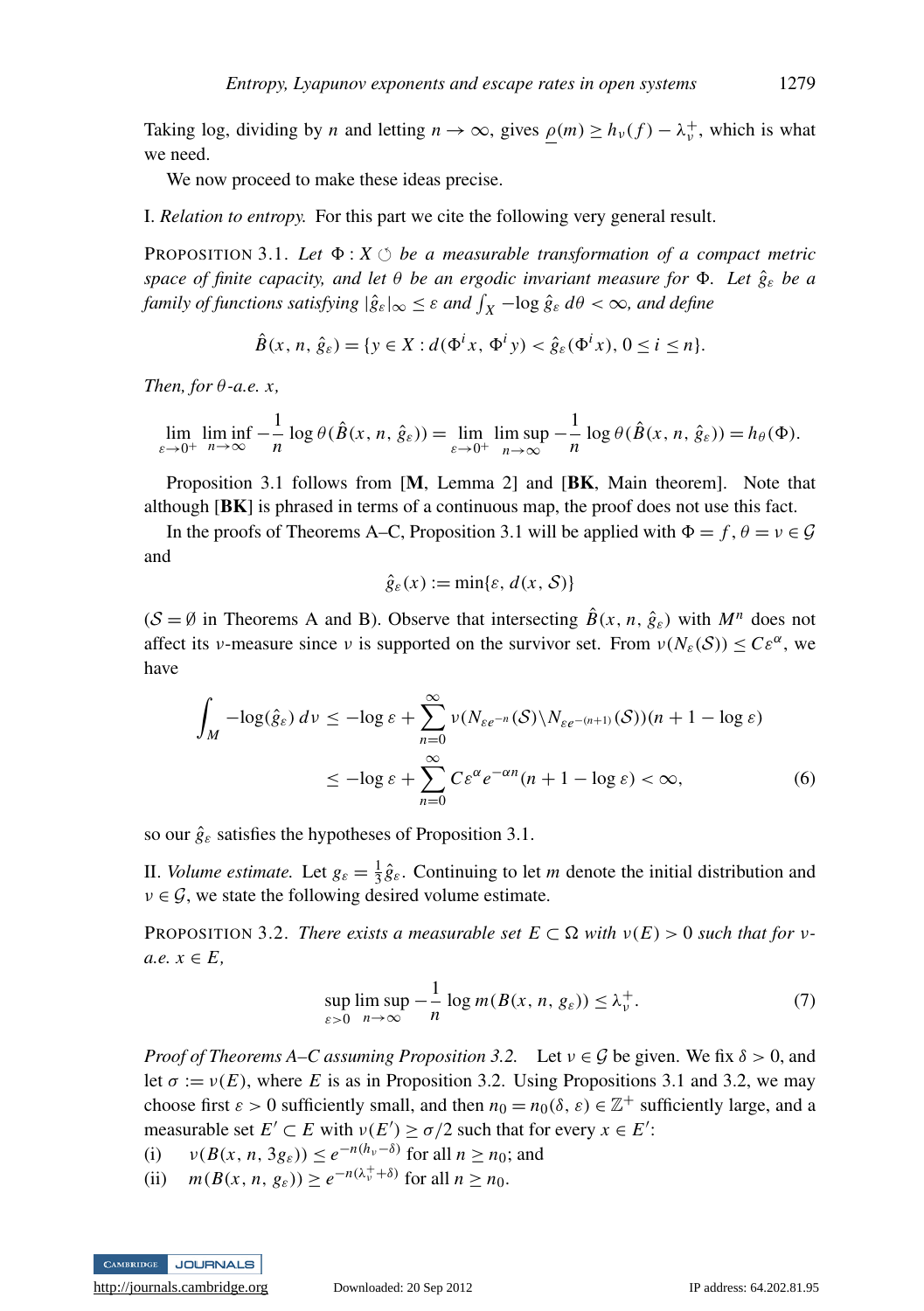For  $n \ge n_0$ , let  $C_n \subset E'$  be a maximal set of points such that  $B(x_i, n, g_{\varepsilon}) \cap$  $B(x_j, n, g_{\varepsilon}) = \emptyset$  whenever  $x_i, x_j \in C_n$ ,  $x_i \neq x_j$ . By the maximality of  $C_n$ , for every  $y \in E'$ , there exists  $x_i \in C_n$  such that  $B(y, n, g_{\varepsilon}) \cap B(x_i, n, g_{\varepsilon}) \neq \emptyset$ . We will show momentarily that  $y \in B(x_i, n, 3g_{\varepsilon})$ . This will imply  $E' \subset \bigcup_{x_i \in C_n} B(x_i, n, 3g_{\varepsilon})$ , and hence  $|\mathcal{C}_n| \geq (\sigma/2)e^{n(h_\mu - \delta)}$  by (i).

To show  $y \in B(x_i, n, 3g_{\varepsilon})$ , it suffices to show  $d(f^k y, f^k x_i) < 3g_{\varepsilon}(f^k x_i)$  for all  $k \le n$ since  $y \in E' \subset M^n$ . Now,  $B(y, n, g_{\varepsilon}) \cap B(x_i, n, g_{\varepsilon}) \neq \emptyset$  means there exists  $z \in M$  such that  $d(f^k x_i, f^k z) \le g_{\varepsilon}(f^k x_i)$  and  $d(f^k z, f^k y) \le g_{\varepsilon}(f^k y)$  for all  $0 \le k \le n$ . Thus, the assertion above boils down to the following lemma.

LEMMA 3.3. *For any x*,  $y \in M$ , *if there exists*  $z \in M$  *with*  $d(x, z) \le g_{\varepsilon}(x)$  *and*  $d(z, y) \le$  $g_{\varepsilon}(y)$ *, then*  $d(x, y) \leq 3g_{\varepsilon}(x)$ *.* 

*Proof of lemma.* It suffices to show  $g_{\varepsilon}(y) \leq 2g_{\varepsilon}(x)$ , for that will imply

$$
d(x, y) \le d(x, z) + d(z, y) \le g_{\varepsilon}(x) + g_{\varepsilon}(y) \le 3g_{\varepsilon}(x),
$$

proving the lemma. Observe that

$$
d(y, S) \le d(y, z) + d(z, x) + d(x, S)
$$
  
\n
$$
\le g_{\varepsilon}(y) + g_{\varepsilon}(x) + d(x, S) \le \frac{1}{3}d(y, S) + \frac{4}{3}d(x, S),
$$

the last inequality following from  $g_{\varepsilon}(\cdot) \leq \frac{1}{3}d(\cdot, \mathcal{S})$ . Altogether, this gives  $d(y, \mathcal{S}) \leq$  $2d(x, S)$ .

To finish, consider the following two cases.

*Case 1:*  $d(x, S) > \varepsilon$ . With  $g_{\varepsilon}(x) = \frac{1}{3}\varepsilon$ ,  $g_{\varepsilon}(y)$  is automatically  $\langle 2g_{\varepsilon}(x) \rangle$  since it is  $\leq \frac{1}{3}\varepsilon$ .

*Case 2:*  $d(x, S) \leq \varepsilon$ . In this case,  $g_{\varepsilon}(y) \leq \frac{1}{3}d(y, S) \leq \frac{2}{3}d(x, S) = 2g_{\varepsilon}(x)$ .

For each  $x \in E'$ , we have  $B(x, n, g_{\varepsilon}) \subset M^n$  by definition. Since the  $B(x_i, n, g_{\varepsilon})$  are disjoint, we may estimate  $m(M^n)$  by

$$
m(M^n) \geq \sum_{x_i \in C_n} m(B(x_i, n, g_{\varepsilon})) \geq |C_n| \cdot \min_{x_i \in C_n} m(B(x_i, n, g_{\varepsilon})) \geq \frac{\sigma}{2} e^{n(h_{\nu} - \delta)} e^{-n(\lambda_{\nu}^+ + \delta)}.
$$

This yields

$$
\liminf_{n \to \infty} \frac{1}{n} \log m(M^n) \ge h_{\nu}(f) - \lambda_{\nu}^+ - 2\delta.
$$

The theorem is proved since  $\delta$  was chosen arbitrarily.  $\Box$ 

To complete the proofs of Theorems A–C, it remains only to prove the volume estimate in Proposition 3.2.

#### 4. *Volume estimates*

In this section, we prove Proposition 3.2 in the various settings of interest. The basic argument, which treats the case  $S = \emptyset$ ,  $m = \mu$ , and  $\nu \in \mathcal{G}_H$ , is presented in §4.1. Proofs of other cases in Theorems A–C are presented as modifications of this one.

4.1. *Proof of Proposition 3.2: basic setup.* We consider here the most basic setup, namely where  $S = \emptyset$ ,  $m = \mu$ , and  $\nu \in \mathcal{G}_H$  (as defined), and give a proof of Proposition 3.2.

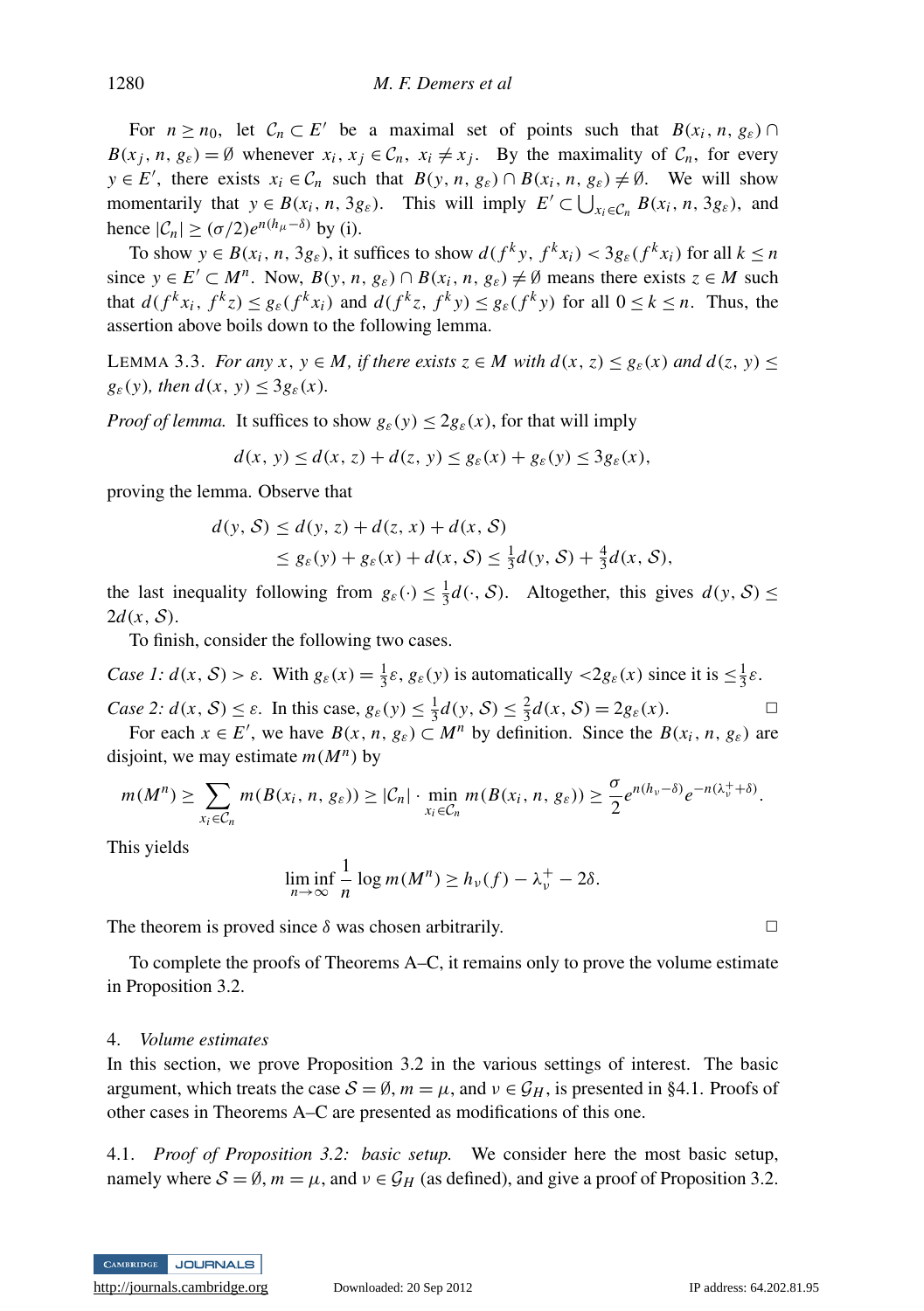I. *Plan.* From the pointwise nature of the result and the fact that the quantity on the left of (7) increases as  $\varepsilon \to 0$ , it suffices to show that, given  $\kappa > 0$ , for *v*-a.e. *x* and arbitrarily small  $\varepsilon > 0$ , there exists  $c(x, \varepsilon)$  such that

$$
m(B(x, n, g_{\varepsilon})) \ge c(x, \varepsilon)e^{-n(\lambda_v^+ + \kappa)}
$$
 for all  $n \ge 0$ .

Here,  $g_{\varepsilon}(\cdot) \equiv \frac{1}{3}\varepsilon$ ; remember that  $B(x, n, g_{\varepsilon})$  is a dynamical ball *in*  $M^n$  (and not in *M*). Such an object is cumbersome to work with since it involves both the dynamics and the hole. To remove the hole from consideration, we introduce

$$
B^*(x, n, \varepsilon, \gamma) := \{ y \in M : d(f^ix, f^iy) < \varepsilon e^{-\gamma i} \text{ for } 0 \le i < n \}.
$$

By definition of  $\mathcal{G}_H$ , for any  $\gamma > 0$  and v-a.e. *x*,  $B^*(x, n, \frac{1}{3}\varepsilon, \gamma) \subset B(x, n, g_{\varepsilon})$  for small enough  $\varepsilon$ . Thus, it suffices to prove, for a suitably chosen  $\gamma$  and arbitrarily small  $\varepsilon > 0$ ,

$$
m(B^*(x, n, \varepsilon, \gamma)) \ge c(x, \varepsilon, \gamma)e^{-n(\lambda_v^+ + \kappa)} \quad \text{for all } n \ge 0.
$$
 (8)

This is what we will do. Our strategy is to make these volume estimates in Lyapunov charts and pass them back to the manifold.

II. *Lyapunov charts and hyperbolic estimates.* Let  $\lambda_1 < \cdots < \lambda_p$  be the distinct Lyapunov exponents of  $(f, v)$ , with multiplicities  $m_1, \ldots, m_p$  respectively, and let  $E_i(x)$ be the subspace of  $T_xM$  corresponding to  $\lambda_i$ . For each *i*, we let  $R_i(r)$  denote the ball of radius *r* centered at 0 in  $\mathbb{R}^{m_i}$ , and let  $R(r) = \prod_{i=1}^p R_i(r)$ . We recall below the following facts about Lyapunov charts, following the exposition in [Y2].

PROPOSITION 4.1. [Y2, §3.1] *Let*  $\delta \ll \min_{i \neq j} |\lambda_i - \lambda_j|$  *be fixed. Then there is a measurable set*  $V' \subset M$ ,  $v(V') = 1$ , a measurable function  $\ell : V' \to [1, \infty)$  *satisfying*  $\ell(f^{\pm}x)/\ell(x) < e^{2\delta}$ , and a family of charts  $\{\Phi_x : R(\delta\ell(x)^{-1}) \to M\}_{x \in V}$  with the *following properties:*

- (a) (i)  $\Phi_x(0) = x;$ 
	- (ii)  $D\Phi_x({0} \times \cdots \times \mathbb{R}^{m_i} \times \cdots \times {0}) = E_i(x)$ ; and
	- (iii) *for all*  $z, z' \in R(\delta \ell(x)^{-1}),$

 $K^{-1}d(\Phi_x z, \Phi_x z') \leq |z - z'| \leq \ell(x)d(\Phi_x z, \Phi_x z'),$ 

*where K is a constant depending only on the dimension of M.*

(b) Let  $\tilde{f}_x = \Phi_{fx}^{-1} \circ f \circ \Phi_x$  be defined where it makes sense. Then:

(i) 
$$
e^{\lambda_i-\delta}|v| \leq |D\tilde{f}_x(0)v| \leq e^{\lambda_i+\delta}|v| \text{ for } v \in \{0\} \times \cdots \times \mathbb{R}^{m_i} \times \cdots \times \{0\};
$$

- (ii)  $\text{Lip}(\tilde{f}_x D\tilde{f}_x(0)) < \delta$ *; and*
- (iii)  $\text{Lip}(D\tilde{f}_x) < \ell(x)$ .

The following notation is used: let  $T_x M = E^{cu}(x) \oplus E^s(x)$ , where  $E^{cu}(x) =$  $\bigoplus_{i:\lambda_i\geq 0} E_i(x)$  and  $E^s(x) = \bigoplus_{i:\lambda_i < 0} E_i(x)$ . We will estimate the volume of the sets in question by looking at slices parallel to *E cu*, and will do so in Lyapunov charts. Let *R cu* and  $R^s$  be the subspaces in the charts corresponding to  $E^{cu}$  and  $E^s$ , and let  $R^{cu}(r)$  and  $R^{s}(r)$  denote disks of radius *r* centered at 0 in  $R^{cu}$  and  $R^{s}$ , respectively. We will work with compositions of chart maps, writing

$$
\tilde{f}_x^n := \tilde{f}_{f^{n-1}x} \circ \cdots \circ \tilde{f}_x,
$$

and study graph transforms by  $\tilde{f}_x^n$  of functions from  $R^{cu}(r)$  to  $R^s(r)$ . The precise assertions are as follows.

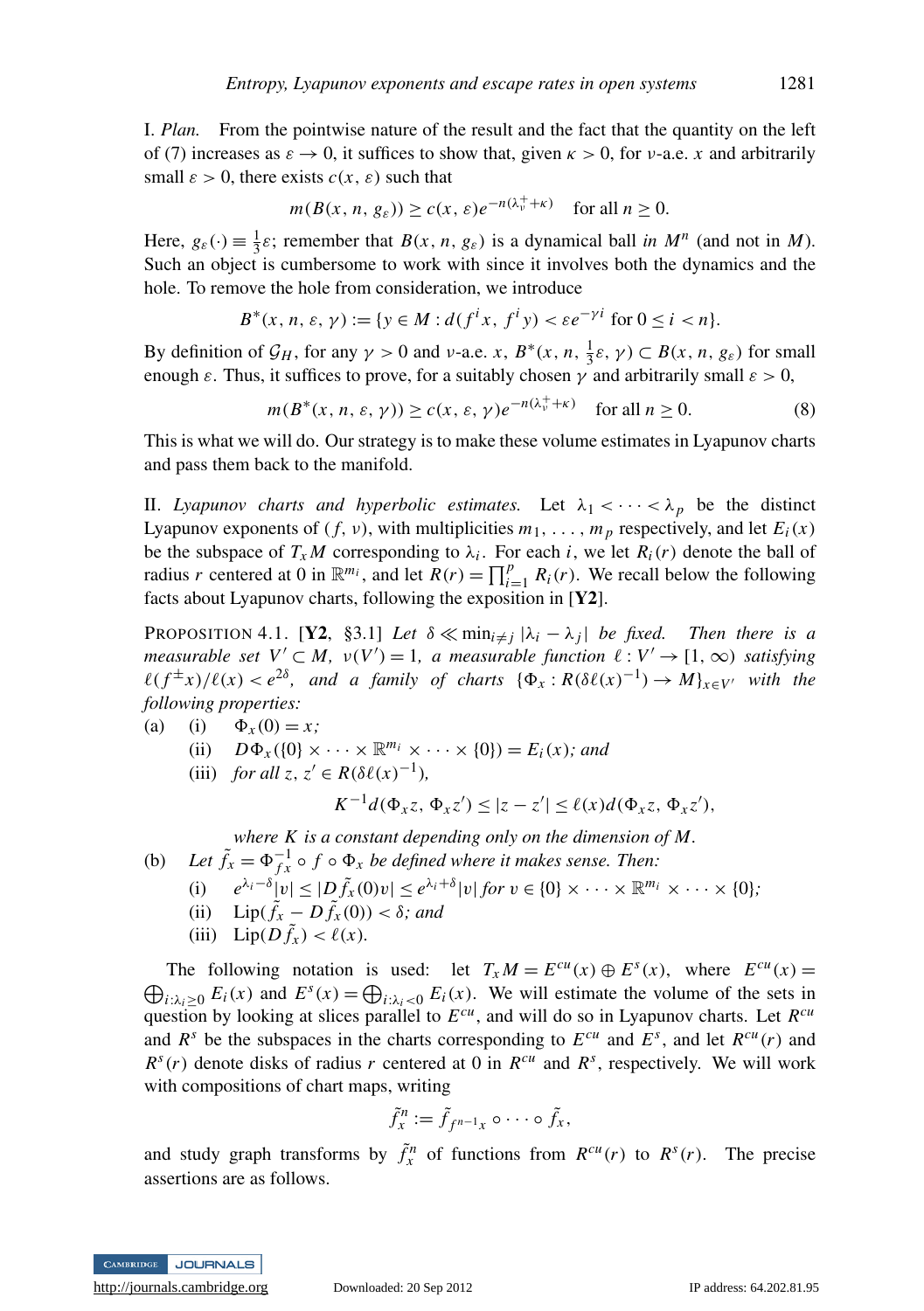(a) For all  $\gamma > 0$  sufficiently small, there exist  $\delta$ ,  $\sigma > 0$  small enough and a chart system (with  $\delta$  as in Proposition 4.1) such that the following holds for *v*-a.e. *x*: let  $r \leq \delta \ell(x)^{-1}$ , and let  $g_0: R^{cu}(r) \to R^s(r)$  be a  $C^1$  function with  $|g_0(0)| < \frac{1}{2}r$  and  $||Dg_0|| < \sigma$ . Then, for  $i = 1, 2, ...,$ , there exists  $g_i : R^{cu}(e^{-\gamma i}r) \rightarrow R^s(e^{-\gamma i}r)$  defined on exponentially shrinking domains and with  $\|Dg_i\| < \sigma$  for all *i* such that, inductively,

$$
\tilde{f}_{f^{i-1}x}(\text{graph}(g_{i-1})) \cap R(e^{-\gamma i}r) = \text{graph}(g_i).
$$

That is to say, if  $\Gamma_z$  is the graph transform by  $\tilde{f}_z$ , then for each *i*,  $\Gamma_{f^{i-1}x}(g_{i-1}) = g_i$ . (b) For  $g: R^{cu}(r) \to R^s(r)$  and  $y \in \text{graph}(g)$ , let  $T_g(y)$  denote the tangent space to the graph of *g* at *y*. If  $\delta$  and  $\sigma$  in (a) are small enough, then for  $y \in \text{graph}(g_0)$  such that  $\tilde{f}_x^i(y) \in R(e^{-\gamma i}r)$  for all  $i \leq n$ ,

$$
|\det[D\tilde{f}_x^n(y)|_{T_{g_0}(y)}]| < e^{n(\lambda^+ + 3k\delta)},
$$

where  $\lambda^+ = \sum_{i:\lambda_i>0} m_i \lambda_i$  and  $k = \dim(E^{cu})$ .

Notice first that with  $2\delta < \gamma$ , we are assured that  $R(e^{-\gamma i}r)$  lies in the chart at  $f^i x$ ; this is because  $\ell(f^i x) > e^{-\gamma i} \ell(x)$ ; see Proposition 4.1. Since most of the other assertions in (a) and (b) follow from standard (uniformly hyperbolic) graph transform estimates, we will only sketch the arguments for a few key points. (A version of these estimates can be found in  $[Y2, §3.1]$ ; see also  $[Y1, §B]$  for similar results.)

The 'overflowing property' of the graph transforms can be justified as follows. Consider first the case where  $g_0(0) = 0$ . By Proposition 4.1(b)(i),  $|D \tilde{f}_x(0)v| \geq e^{-\delta} |v| \approx (1 - \delta) |v|$ for  $v \in R^{cu}$ . By Proposition 4.1(b)(iii) together with the chart size, we have, for all  $\eta \in R(r)$ ,

$$
|D\tilde{f}_x(\eta)v - D\tilde{f}_x(0)v| \leq \text{Lip}(D\tilde{f}_x)r|v| < \delta|v|.
$$

This gives  $|D \tilde{f}_x(\eta) v| > (1 - 3\delta)|v| \approx e^{-3\delta} |v|$  for v with a small enough component in  $R^s$ . Thus, with  $\delta$  and  $\sigma$  sufficiently small relative to  $\gamma$ , the overflowing property is assured from step to step for  $g_0$  with  $g_0(0) = 0$ . For graphs that do not pass through 0, we pivot them at  $y \in \tilde{W}_{loc}^s \cap \text{graph}(g_0)$ , where  $\tilde{W}_{loc}^s$  is the stable manifold of *x* in its chart. Since  $|\tilde{f}_x^i(y)| < e^{(\lambda_s + \delta)i}$ , where  $\lambda_s = \max{\lambda_i : \lambda_i < 0}$ , movements of  $\tilde{f}_x^i(y)$  in the *R*<sup>*cu*</sup>-direction are negligible, assuming  $\gamma \ll |\lambda_s|$ .

The assertion in (b) is proved similarly: we view  $\det(D\tilde{f}_x^n)$  as a product of determinants. At each step,  $|\det(D\tilde{f}_{f^ix}(0)|_{R^{cu}})| < e^{\lambda^+ + k\delta}$ , and we may assume that approximations of the type in the last paragraph increase the error by a factor  $\langle e^{2k\delta} \rangle$ .

III. *Completing the proof.* Putting assertions (a) and (b) in II together, we arrive at the following: define

 $\tilde{B}^*(x, n, r, \gamma) = \{ y \in R^{cu}(r) \times R^s(\frac{1}{2}r) : \tilde{f}^i_x(y) \in R(e^{-\gamma i}r) \text{ for } i = 1, 2, ..., n \}.$ 

We foliate  $\tilde{B}^*(x, 0, r, \gamma)$  with planes  $\{P\}$  parallel to  $R^{cu}(r) \times \{0\}$ , and view them as graphs of constant functions. By the overflowing property of the graph transform at each step,  $\tilde{f}_x^i(y) \in R(e^{-\gamma i}r)$  for all  $i \leq n$  is equivalent to  $\tilde{f}_x^n(y) \in R(e^{-\gamma n}r)$ . Pulling back  $\int_{x}^{n}(P) \cap R(e^{-\gamma n}r)$ , we use the bound in assertion (b) to estimate the area of  $P \cap \tilde{B}^*(x, n, r, \gamma)$ . We then integrate over  $\{P\}$  to obtain

$$
\text{Leb}(\tilde{B}^*(x, n, r, \gamma)) \ge \left(\frac{r}{2}\right)^{d-k} \cdot (re^{-\gamma n})^k \cdot e^{-n(\lambda^+ + 3k\delta)},\tag{9}
$$

where  $d = \dim(M)$ .

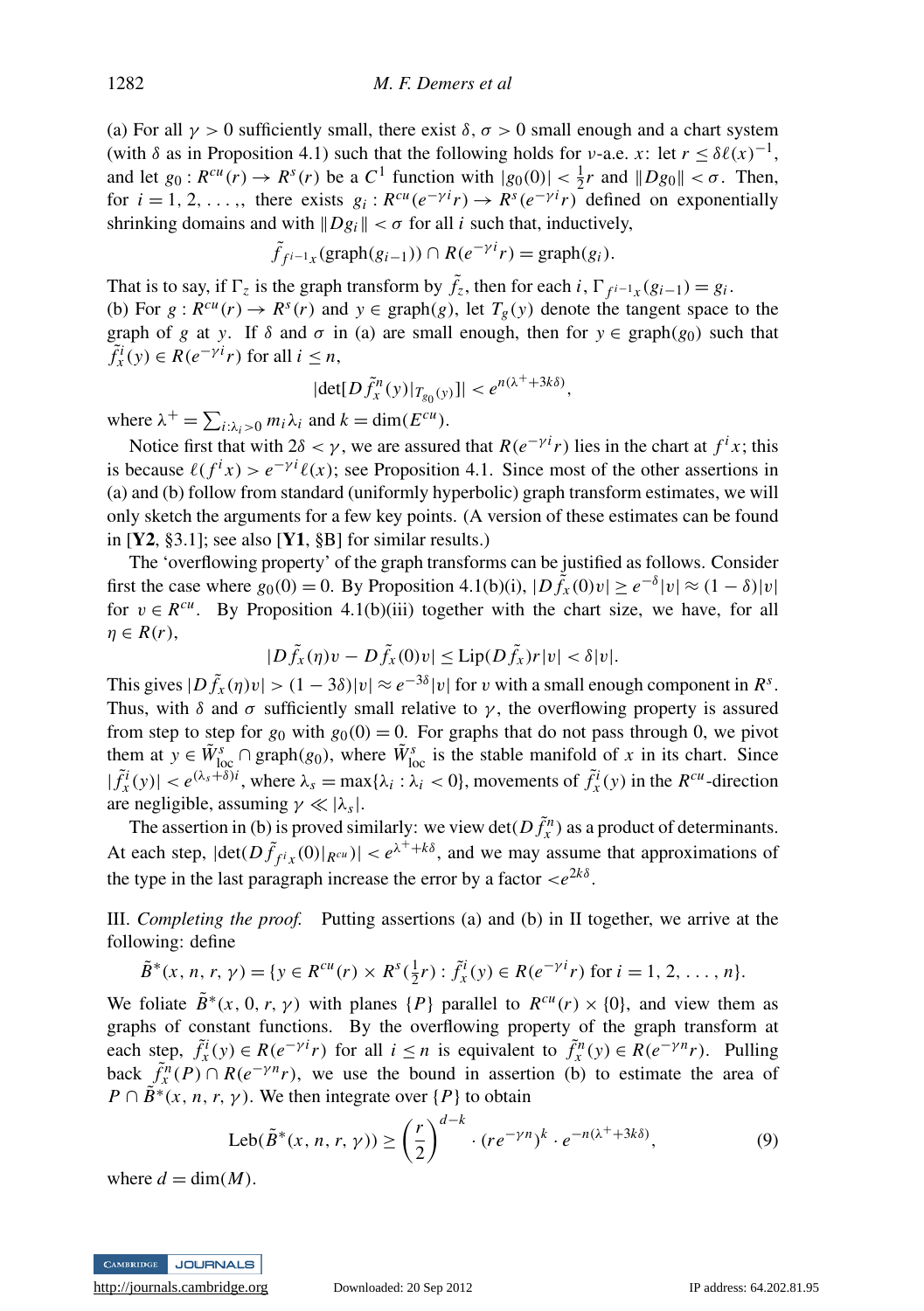We now return to the argument outlined at the beginning of the proof. Let  $\kappa > 0$ be given. Assuming always  $\gamma \ll |\lambda_s|$ , we now take it small enough that  $4k\gamma < \kappa$ , and let δ be small enough (with respect to  $γ$ ) for assertions (a) and (b) to hold in the chart system { $\Phi_x$ } associated with  $\delta$ . For *v*-typical *x*, we consider  $\varepsilon$  small enough that  $B(f^i x, \varepsilon e^{-\gamma i})$  $H = \emptyset$  for all  $i \geq 0$ . Choosing  $r \leq \varepsilon/K$ , where *K* is as in Proposition 4.1(a)(iii), we define  $\tilde{B}^*(x, n, r, \gamma)$  in the chart at *x* as above, and observe that  $\Phi_x(\tilde{B}^*(x, n, r, \gamma)) \subset$ *B* ∗ To finish, it remains to pass the estimate in (9) back to *M*. Proposition 4.1(a)(iii) gives a bound on the Jacobian of  $\Phi_x$ , allowing us to conclude that

$$
m(\Phi_x(\tilde{B}^*(x, n, r, \gamma))) \ge \ell(x)^{-d} \cdot \text{Leb}(\tilde{B}^*(x, n, r, \gamma)) \ge ce^{-n(\lambda^+ + \kappa)}
$$

for some constant *c* depending on *x*,  $\varepsilon$  and  $\gamma$ .

4.2. *Adaptations of basic argument to various settings.* We now explain how each of the other results in Theorems A–C is deduced from the proof in §4.1.

1. *The W<sup>s</sup>*-neighborhood condition (O). We continue to assume  $S = \emptyset$  and  $m = \mu$ . To relax the condition from the original definition of  $\mathcal{G}_H$  in §2.1 to the one given by (O), the proof in §4.1 is modified as follows: given κ, we fix γ, δ, a chart system  $\{\Phi_x\}$ , and a νtypical  $x \in M$ . Let *O*, a *W*<sup>*s*</sup>-neighborhood, and  $\varepsilon$  be such that  $f^i(O) \cap B(f^i x, \varepsilon e^{-\gamma i}) \subset$  $M\backslash H$  for all *i*. We need to show  $m(O \cap B^*(x, n, \varepsilon, \gamma)) \ge c(x, \varepsilon, \gamma) e^{-n(\lambda_v^+ + \kappa)}$ . Let  $r < \varepsilon/K$ .

The following notation is used: for  $y \in R(r)$  and small  $\eta > 0$ , let  $R(y, \eta) = y +$  $R(\eta)$ ; if  $y = (y^{cu}, y^s)$  are the coordinates of *y* with respect to  $R^{cu}$  and  $R^s$ , we write  $R^{cu}(y^{cu}, \eta) = y^{cu} + R^{cu}(\eta)$ , and so on. To define the analog of  $\tilde{B}^*(x, n, r, \gamma)$  in §4.1, let  $z \in O \cap W_{loc}^s(x)$  be sufficiently close to *x*, let  $\tilde{z} := \Phi_x^{-1}(z)$ , and let  $r' < r$  be small enough that  $\Phi_x(R(\tilde{z}, r')) \subset O$ . Define

$$
\tilde{B}^*(x, n, z, r', \gamma) \n:= \{ y \in R^{cu}(\tilde{z}^{cu}, r') \times R^s(\tilde{z}^s, \frac{1}{2}r') : \tilde{f}^i_x(y) \in R(\tilde{f}^i_x(\tilde{z}), e^{-\gamma i}r') \text{ for } i = 1, 2, ..., n \}.
$$

Since  $z \in W^s_{\text{loc}}(x)$ ,  $\tilde{f}^i_x(\tilde{z}) \to 0$  as  $i \to \infty$ . It is straightforward to check that modulo a constant, Leb( $\tilde{B}^*(x, n, z, r', \gamma)$ ) is bounded below by the quantity on the right side of (9), and that  $\Phi_x(\tilde{B}^*(x, n, z, r', \gamma)) \subset (O \cap B^*(x, n, \varepsilon, \gamma)).$ 

In the settings below, we will revert back to  $\mathcal{G}_H$  as defined, leaving it to the reader to extend the proof to include the condition (O) if they so choose.

2. *Initial distributions with densities.* Continuing to assume  $S = \emptyset$ , we let  $m = \mu_{\varnothing}$  for some  $\varphi \in L^1(\mu)$ . Let  $\nu \in \mathcal{G}_H \cap \mathcal{G}_\varphi$ , and let *Z* and  $c_\nu$  have the meaning in the definition of  $\mathcal{G}_{\varphi}$ . Observe that for *v*-a.e.  $x \in Z$  and small enough  $\varepsilon$ , one has  $\mu_{\varphi}(B^*(x, n, \varepsilon, \gamma)) \ge$  $c_v m(B^*(x, n, \varepsilon, \gamma))$ . An argument identical to that in §4.1 proves Proposition 3.2 with  $E = Z$ .

3. *SRB measures as initial distributions.* Continuing to assume  $S = \emptyset$ , we let  $m =$  $\mu_{\rm SRB}$ , as in Theorem B. Given  $\nu \in \mathcal{G}_H \cap \mathcal{G}_{\rm SRB}$ , we fix a  $\mu_{\rm SRB}$  hyperbolic product set  $\Pi = (\bigcup \Gamma^u) \cap (\bigcup \Gamma^s)$  with  $\nu(\Pi) > 0$ , and show that the volume estimate for  $m(B^*(x, n, \varepsilon, \gamma))$  in §4.1 holds for *v*-a.e.  $x \in \Pi$ .

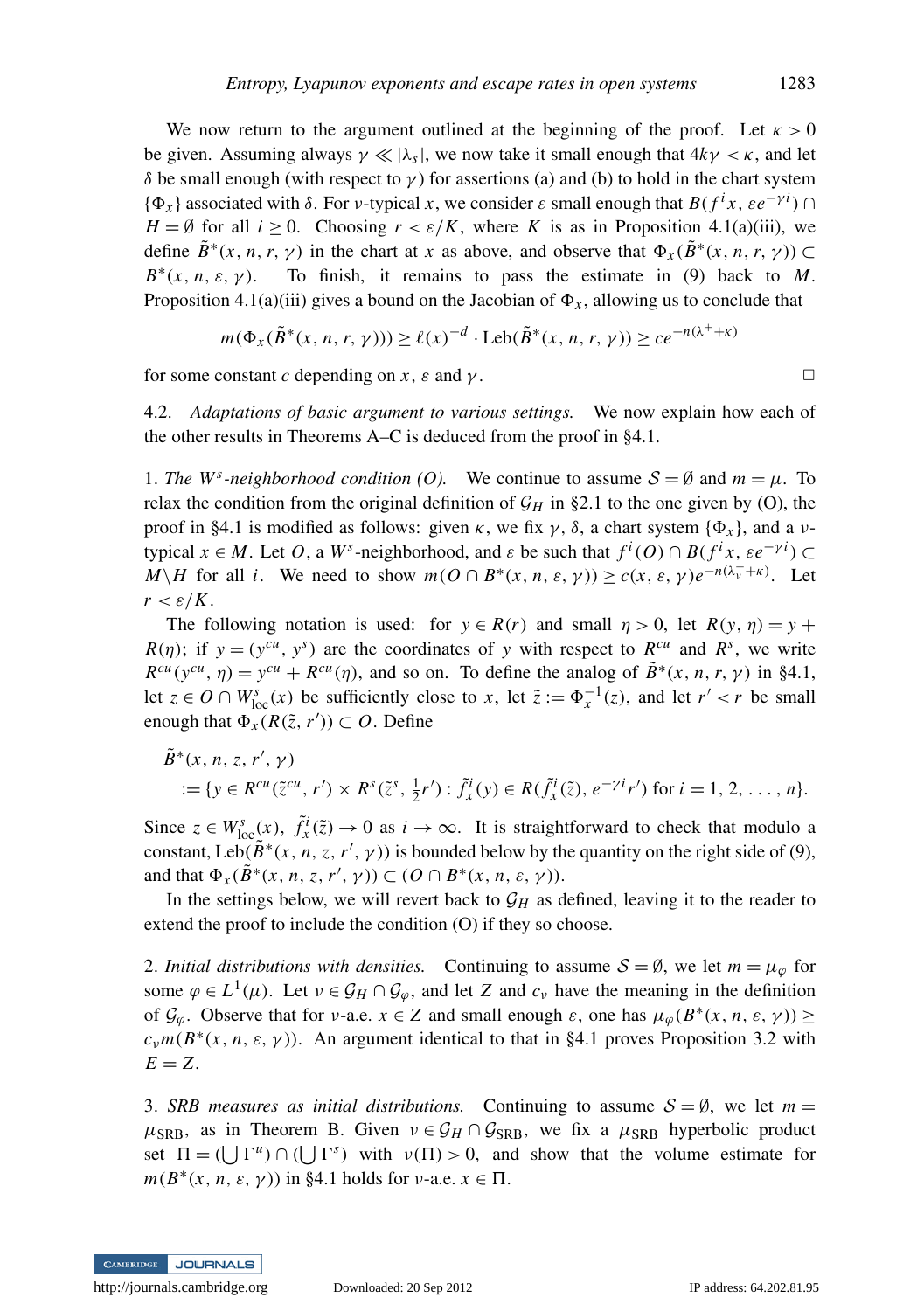Let  $x \in \omega_x^u \cap \omega_x^s \in \Pi$  be a *v*-typical point, where  $\omega_x^u \in \Gamma^u$  and  $\omega_x^s \in \Gamma^s$ . Note that as a result of the uniform contraction of  $T^n \omega_x^s$  and  $T^{-n} \omega_x^u$  required by (W.1) of §2.1(B), *x* can have no zero Lyapunov exponents. Let  $\tilde{W}_{loc}^u$  denote the image of the local unstable manifold through  $x$  in its chart. Since local unstable manifolds are unique (up to size),  $\Phi_x^{-1}(\omega_x^u) \subset \tilde{W}_{loc}^u$ , which has the dimension of  $R^u$  and is tangent to it at 0. (Since no zero Lyapunov exponents is an assumption for Theorem B, we have  $R^u$  instead of  $R^{cu}$ .) By conditions (W.1) and (W.2), for all small enough  $r > 0$ , there exists  $\Gamma_0 \subset \Gamma^u$  such that (i)  $\mu_{\text{SRB}}(\bigcup_{\omega \in \Gamma_0} \omega) > 0$  and (ii) for every  $\omega \in \Gamma_0$ ,  $\Phi_x^{-1}(\omega) \cap R(r)$  is the graph of a function from  $R^u(r)$  to  $R^s(r)$  with the properties of  $g_0$  in §4.1. Define

$$
\tilde{B}^*(x, n, r, \Gamma_0, \gamma) = \left\{ y \in \bigcup_{\omega \in \Gamma_0} \Phi_x^{-1} \omega : \tilde{f}_x^i(y) \in R(e^{-\gamma i}r) \text{ for } i = 0, 1, 2, \dots, n \right\}.
$$

With *r* small enough relative to  $\varepsilon$ , clearly  $\Phi_x(\tilde{B}^*(x, n, r, \Gamma_0, \gamma)) \subset B^*(x, n, \varepsilon, \gamma)$ . To estimate the measure of this set, it is more convenient to bring  $\mu_{\rm SRB}$  to the chart (instead of doing it on *M*): let  $\alpha$  be the measure  $(\Phi_x^{-1})_*(\mu_{SRB}|_{\bigcup_{\omega \in \Gamma_0} \omega})$  restricted to *R*(*r*). By (i) above together with (W.3),  $\alpha(\tilde{B}^*(x, 0, r, \Gamma_0, \gamma)) > 0$ . We disintegrate  $\alpha$  into conditional probability measures on the leaves  $\{\Phi_x^{-1}\omega\}$ , letting  $\alpha_T$  denote the measure in the transverse direction. To estimate the  $\alpha$ -measure of  $\tilde{B}^*(x, n, r, \Gamma_0, \gamma)$ , we do it one  $\Phi_x^{-1} \omega$ -leaf at a time, integrating with respect to  $\alpha_T$  afterwards. Condition (W.3) ensures uniform lower bounds of the type in (9) for  $\alpha_T$ -almost all leaves.

*4. Maps with singularities.* We discuss the case  $m = \mu$ , leaving the others to the reader. Let  $v \in \mathcal{G}_H \cap \mathcal{G}_S$ , and observe the following lemma.

LEMMA 4.2. Let  $E_{\varepsilon,\gamma} = \{x \in M : d(f^i x, S) > \varepsilon e^{-\gamma i} \text{ for all } i \ge 0\}$ . Then, for any fixed  $\gamma > 0$ ,  $\lim_{\varepsilon \to 0} v(E_{\varepsilon \nu}) = 1$ .

*Proof.* This follows from the simple estimate

$$
\nu(M \setminus E_{\varepsilon,\gamma}) = \sum_{i \geq 0} \nu[f^{-i}(N_{\varepsilon e^{-\gamma i}}(\mathcal{S}))] = \sum_{i \geq 0} \nu[N_{\varepsilon e^{-\gamma i}}(\mathcal{S})] \leq \sum_{i \geq 0} C \varepsilon^{\alpha} e^{-\gamma \alpha i} \leq C' \varepsilon^{\alpha},
$$

the first inequality coming from the definition of  $\mathcal{G}_{\mathcal{S}}$ . (See also [KS, Part I, Lemma 3.1].)  $\Box$ 

This means that for  $x \in E_{\varepsilon, \gamma}$ , we again have  $B^*(x, n, \frac{1}{3}\varepsilon, \gamma) \subset B(x, n, g_{\varepsilon})$ , for  $g_{\varepsilon}(f^ix) = \frac{1}{3} \min{\varepsilon, d(f^ix, S)} \ge \frac{1}{3} \varepsilon e^{-\gamma i}.$ 

Continuing to follow the proof in §4.1, we note that the definition of  $\mathcal{G}_\mathcal{S}$ , together with (3), implies that  $\int_M \log^+ \|Df_x^{\pm 1}\| dv < \infty$ , where  $\log^+ x = \max\{\log x, 0\}$ , so the Lyapunov exponents are well defined ν-almost everywhere. In addition, the Lyapunov charts described in Proposition 4.1 exist for this class of maps with some modifications because of the presence of singularities.

Observe first that (a)(i), (a)(ii) and (b)(i) of Proposition 4.1 hold as stated since these quantities depend only on *Df* at a typical point *x* (see [**KS**, Part I, Theorem 2.2])†.

<sup>†</sup> Although [KS] uses only a single splitting,  $T_x M = E_\alpha(x) \oplus E_\beta(x)$ , one can just as easily split the tangent space into  $\bigoplus_i E_i(x)$ , one for each Lyapunov exponent, to obtain Proposition 4.1(b)(i) using an argument identical to that in [Y2, §3.1].

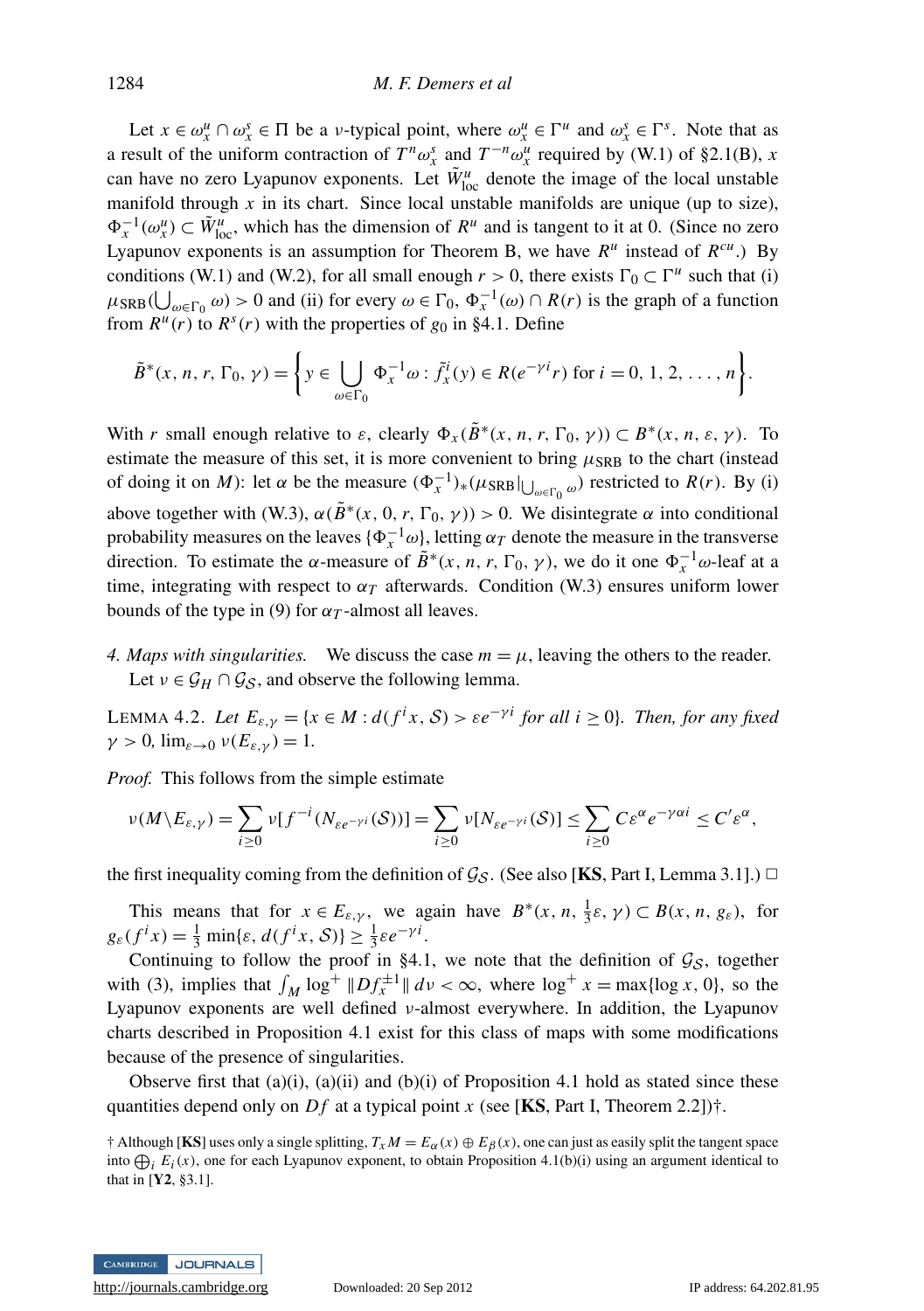The other items of Proposition 4.1 are modified as follows. Fix  $\delta$  as in Proposition 4.1. Then there exist a set *V'* with  $v(V') = 1$  and a measurable function  $\ell(x) : V' \to [1, \infty)$ , with  $\ell(f^{\pm}x) < e^{2\delta}\ell(x)$ , such that for all  $\varepsilon > 0$  sufficiently small, the charts  $\Phi_x$  are defined on  $R(\delta\ell(x)^{-1}g_{\varepsilon}(x)^{b})$ , where *b* is the exponent from (4), and satisfy the following. (a) (iii<sup>'</sup>) For all  $z, z' \in R(\delta\ell(x)^{-1}g_{\varepsilon}(x)^{b}),$ 

$$
K^{-1}d(\Phi_x z, \Phi_x z') \leq |z - z'| \leq \ell(x)d(\Phi_x z, \Phi_x z'),
$$

where *K* is a constant depending only on the dimension of *M* and  $c_0$  from (2). (b) Let  $\tilde{f}_x = \Phi_{f_x}^{-1} \circ f \circ \Phi_x$  be defined where it makes sense. Then:

(ii') 
$$
\text{Lip}(\tilde{f}_x - D\tilde{f}_x(0)) \le \delta
$$
; and

$$
(iii') \ \ \mathrm{Lip}(D\tilde{f}_x) \leq \ell(x)g_{\varepsilon}(x)^{-b}.
$$

Although the construction of these charts is similar to that found in  $[KS, P]$ , we include the necessary arguments in the Appendix since the statements we need are somewhat different from those found in the literature.

With the charts  $\{\Phi_x\}$  in place, the proof follows a similar line to that given in §4.1, with slight modifications because of the singularities. For example, assertion (a) is no longer a uniform statement for all  $x \in V'$ ; rather, we need to choose  $r \leq \delta \ell(x)^{-1} g_{\varepsilon}(x)^{b}$ , but only after  $\varepsilon$  is fixed depending on the rate of approach of x to the singularities. We state precisely these changes below.

Fix  $\kappa > 0$  and choose  $\gamma \ll |\lambda_s|$  such that  $(b+4)k\gamma < \kappa$ . Using Lemma 4.2, we choose  $\varepsilon > 0$  such that  $\nu(E_{\varepsilon,\nu}) > 1 - \kappa$ . Next we choose  $\delta > 0$  with  $2\delta < \gamma$ , so that there exists a chart system  $\{\Phi_x\}_{x \in V}$  with the modified properties as listed in (a)(iii')–(b)(iii') above. Note that  $\nu(V' \cap E_{\varepsilon,\gamma}) > 1 - \kappa$ .

We now choose  $x \in V' \cap E_{\varepsilon, \gamma}$  and prove estimate (8). Note that  $B(f^i x, \varepsilon e^{-\gamma i}) \cap (H \cup$ S) = Ø. Finally, choosing  $r \leq \delta \ell(x)^{-1} g_{\varepsilon}(x)^{b}$  guarantees that the assertions (a) and (b) of §4.1 hold along the orbit of *x* with  $\gamma$  replaced by  $\gamma(b+1)$ , for then  $R(re^{-i\gamma(b+1)})$ lies in the chart at  $f^ix$  by definition of  $E_{\varepsilon,\gamma}$  and choice of *r*. In particular,  $\tilde{f}_{f^ix}$  is defined on  $R(re^{-i\gamma(b+1)})$ . We shrink *r* further if necessary so that  $r < \varepsilon/(3K)$  and define  $\tilde{B}^{*}(x, n, r, \gamma(b+1))$  as in §4.1. Then, by item (a)(iii') above,  $\Phi_{x}(\tilde{B}^{*}(x, n, r, \gamma(b+1)))$ 1)))  $\subset B^*(x, n, \frac{1}{3}\varepsilon, \gamma)$  and the rest of the proof follows line by line with only minor changes to constants. For example, (9) has the factor  $(re^{-\gamma n(b+1)})^k$ , as indicated above.

This proves Proposition 3.2 for all  $x \in E_{\varepsilon, \gamma}$ . But since  $\kappa > 0$  was chosen arbitrarily, by Lemma 4.2, we conclude that Proposition 3.2 holds for ν-a.e. *x*.

### 5. *Towers with holes*

This section is exclusively about escape dynamics on towers. Section 5.1 reviews basic facts and notation for towers, making precise  $(A.1)$ – $(A.4)$  in §2.2. In §5.2, we formulate results analogous to Theorems D and E for *towers with Markov holes*. Proofs are given in §§5.3 and 5.4.

### 5.1. *Review of definitions and basic facts*

I. Closed systems (without holes). Let  $f : M \circlearrowleft$  be a (piecewise)  $C^{1+\epsilon}$  diffeomorphism. The material below is taken from  $[Y3]$ . We recall only essential definitions, referring the reader to [Y3] for details.

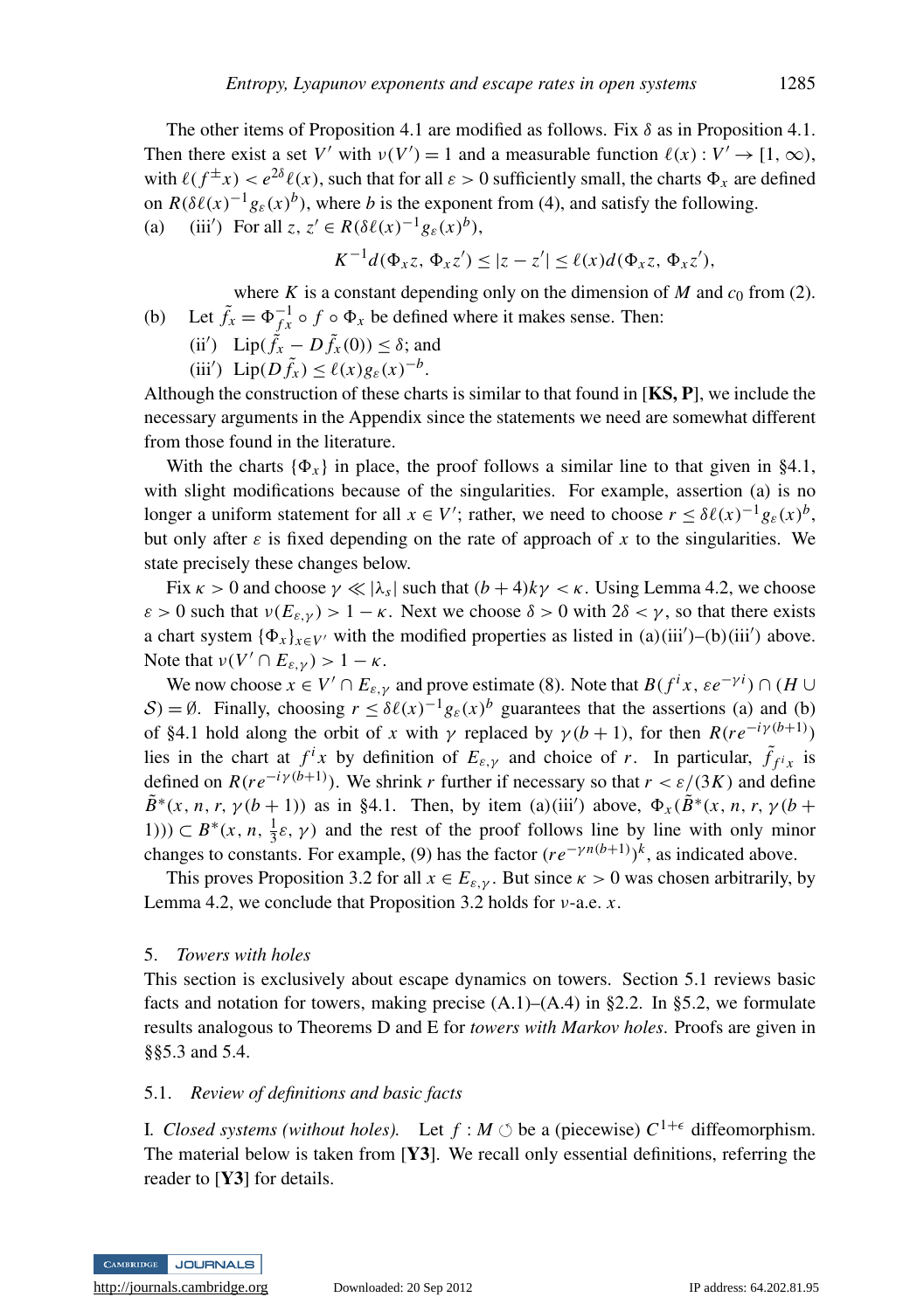*Generalized horseshoes.* The idea of a *generalized horseshoe with infinitely many branches and variable return times, denoted*  $(\Lambda, R)$ , is as follows:  $\Lambda \subset M$  is a compact subset with a hyperbolic product structure, i.e.  $\Lambda = (\bigcup \Gamma^u) \cap (\bigcup \Gamma^s)$ , where  $\Gamma^s$  and  $\Gamma^u$ are continuous families of local stable and unstable manifolds, and  $\mu_{\omega} {\alpha \cap \Lambda} > 0$  for every  $\omega \in \Gamma^u$ , where  $\mu_\omega$  is the Riemannian measure on the unstable manifold  $\omega$ . We say  $\Lambda^s$  is an *s*-subset of  $\Lambda$  if  $\Lambda^s = (\bigcup \Gamma^u) \cap (\bigcup \tilde{\Gamma}^s)$  for some  $\tilde{\Gamma}^s \subset \Gamma^s$ , and *u*-subsets are defined similarly. Modulo a set the restriction of which to each  $\omega \in \Gamma^u$  has  $\mu_\omega$ -measure 0,  $\Lambda$  is a countable disjoint union of (closed) *s*-subsets  $\Lambda$  *j* with the property that for each *j*, there exists  $R_j \in \mathbb{Z}^+$  such that  $f^{R_j}(\Lambda_j)$  is a *u*-subset of  $\Lambda$ . The function  $R : \Lambda \to \mathbb{Z}^+$ given by  $R|_{\Lambda_j} = R_j$  is called the *return time function* to  $\Lambda$ .

The definition of a generalized horseshoe includes conditions on hyperbolicity formulated as  $(P1)$ – $(P5)$  in [Y3]. We will omit them and focus instead on the estimates derived from these conditions that we will need. Let  $\omega^s(x)$  and  $\omega^u(x)$  denote, respectively, the elements of  $\Gamma^s$  and  $\Gamma^u$  containing *x*.

- There is a *separation time*  $s : \Lambda \to \mathbb{Z}^+$  with the properties that:
	- (i)  $s(x, y) = s(x', y')$  for  $x' \in \omega^s(x), y' \in \omega^s(y)$ ;
	- (ii) for *x*,  $y \in \Lambda_j$ ,  $s(x, y) \ge R_j$ ; and
	- (iii) for  $x \in \Lambda_j$ ,  $y \in \Lambda_{j'}$ ,  $j \neq j'$ ,  $s(x, y) \leq \min(R_j, R_{j'})$ .
- There are constants  $C > 0$  and  $\alpha \in (0, 1)$ , related to the hyperbolicity and distortion of *f*, such that if  $y \in \omega^s(x)$ , then  $d(f^n x, f^n y) \leq C\alpha^n$  for all  $n \geq 0$ .

The following facts about the Jacobian in the unstable direction are useful. For  $\omega$ ,  $\omega' \in$  $\Gamma^u$ , the holonomy map  $\Theta_{\omega,\omega'} : \omega \cap \Lambda \to \omega' \cap \Lambda$  is obtained by sliding along stable curves, i.e.  $\Theta_{\omega,\omega'}(x) = \omega^s(x) \cap \omega'$ . Fix an arbitrary leaf  $\hat{\omega} \in \Gamma^u$ . We let  $\hat{\Theta}(x)$  be the unique point in  $\omega^s(x) \cap \hat{\omega}$ , and define  $a(x) = \log \prod_{i=0}^{\infty} (\det Df^u(f^i x)/\det Df^u(f^i(\hat{\Theta}x)))$ , where det  $Df^{u}(x) = \det(Df(x)|_{E^{u}(x)})$  is the unstable Jacobian of f. This function is used to define a family of reference measures  $\{m_{\omega}, \omega \in \Gamma^u\}$ , where  $m_{\omega}$  is the measure on  $\omega$ whose density with respect to  $\mu_{\omega}$  is  $e^a \cdot 1_{\omega \cap \Lambda}$ . For  $x \in \omega \cap \Lambda_i$ , let  $\omega'$  be such that  $f^{R_i}(\omega \cap \Lambda_i) = \omega'$ . We define  $J^u(f^R)(x) = J_{m_\omega, m_{\omega'}}(f^{R_i} | (\omega \cap \Lambda_i))(x)$ , the Jacobian of *f*<sup>*R*</sup> with respect to the measures  $m_{\omega}$  and  $m_{\omega'}$ .

*Remark on notation.* It is convenient in this section to follow the notation in [Y3], some of which conflicts, however, with earlier notation. For example, *m* in the last paragraph is not intended to signify any relation to initial distributions in escape dynamics, and  $C_1$  below is not related to the same notation in §2.1, paragraph III. We do not believe this will lead to problems as the contexts are quite different.

LEMMA 5.1. [Y3, Lemma 1]

- (a) *For all*  $\omega, \omega' \in \Gamma^u$ ,  $(\Theta_{\omega, \omega'})_* m_\omega = m_{\omega'}.$
- (b) *For each*  $\omega \in \Gamma^u$  *and*  $x \in \omega$ ,  $J^u(f^R)(x) = J^u(f^R)(y)$  *for all*  $y \in \omega^s(x)$ *.*
- (c) *There exists*  $C_1 > 0$  (depending on C and  $\alpha$ ) such that for each  $\omega \in \Gamma^u$ ,  $i \in \mathbb{Z}^+$  and  $all x, y \in \Lambda_i \cap \omega$ ,

$$
\left| \frac{J^u(f^R)(x)}{J^u(f^R)(y)} - 1 \right| \le C_1 \alpha^{s(f^Rx, f^R y)/2}.
$$
 (10)

(d)  $\sup_{x \in \Lambda} a(x) < \infty$  *and*  $|a(x) - a(y)| \leq 4C\alpha^{\frac{1}{2}s(x,y)}$  *on each*  $\omega \in \Gamma^u$ .

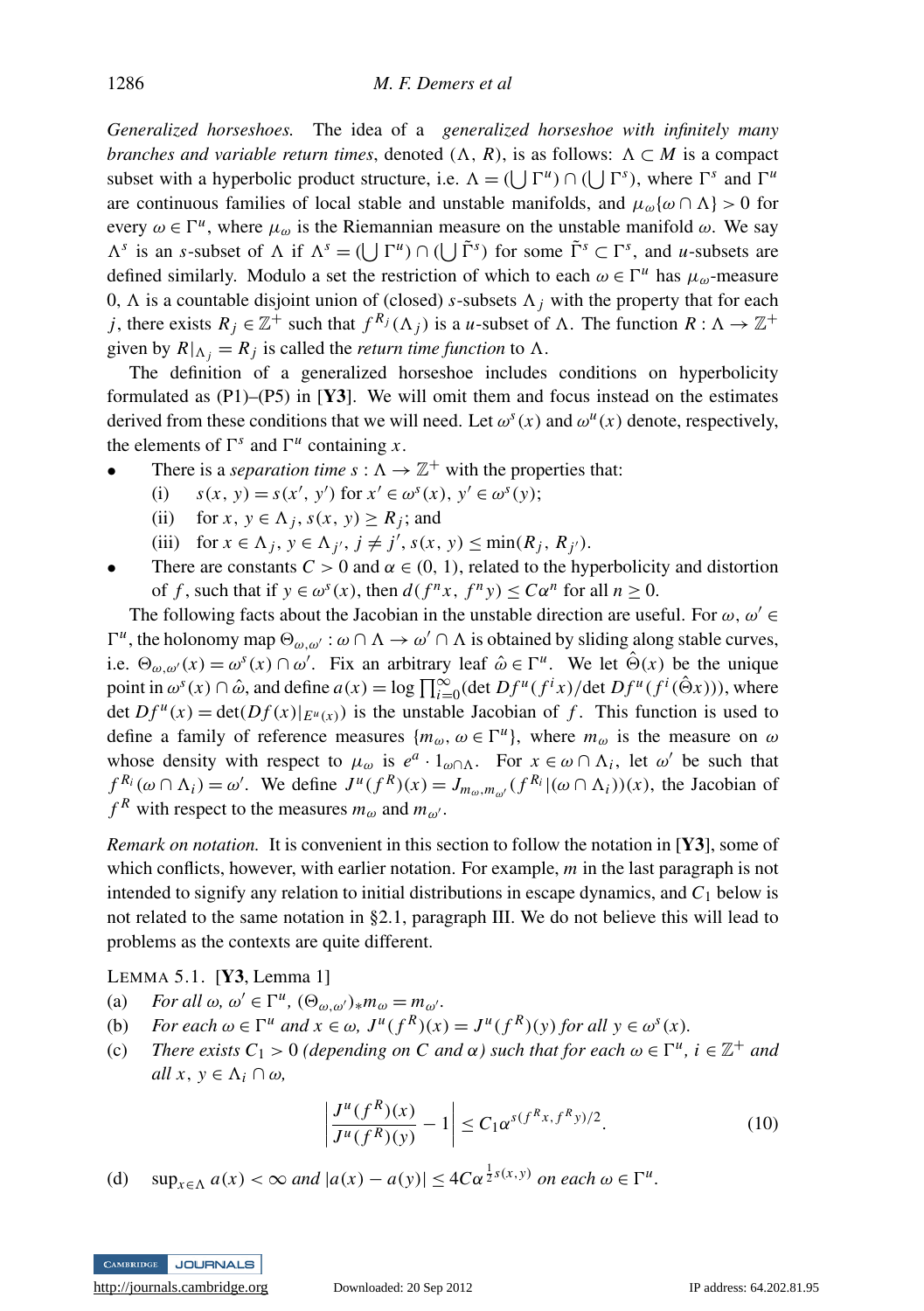We say  $(\Lambda, R)$  has *exponential return times* if there exist  $C_0 > 0$  and  $\theta_0 > 0$  such that for all  $\omega \in \Gamma^u$ ,  $\mu_\omega\{R > n\} \leq C_0 \theta_0^n$  for all  $n \geq 0$ . This property (in fact, integrability of *R* is sufficient) plus the requirement that g.c.d.  $\{R\} = 1$  guarantees that f has a unique SRB measure  $\mu_{\rm SRB}$  with  $\mu_{\rm SRB}(\Lambda) > 0$  [Y3, Theorem 1].

*'Hyperbolic' Markov towers.* Given f with a generalized horseshoe  $(A, R)$ , it is shown in [Y3] that one can associate a *Markov extension*  $F : \Delta \to \Delta$ , which focuses on the return dynamics, to  $\Lambda$ . The set  $\Delta$  is the disjoint union  $\bigcup_{\ell \geq 0} \Delta_{\ell}$ , where  $\Delta_{\ell}$ , the  $\ell$ th level of the tower, is defined to be  $\Delta_{\ell} = \{(x, \ell) : x \in \Lambda, R(x) > \ell\}$ , and *F* is defined by *F*(*x*,  $\ell$ ) = (*x*,  $\ell$  + 1) for  $\ell$  < *R*(*x*) − 1 and *F*(*x*,  $\ell$ ) = ( $f^Rx$ , 0) when  $\ell$  = *R*(*x*) − 1; that is to say,  $F$  maps  $(x, 0)$  successively up the tower until the return time for  $x$  is reached. A projection  $\pi : \Delta \to M$  with  $\pi \circ F = f \circ \pi$  is uniquely defined, assuming the natural identification of  $\Delta_0$  with  $\Lambda$ .

For notational simplicity, we will often refer to a point in  $\Delta$  as x when the level  $\ell$  is made clear by context.

The separation function  $s(\cdot, \cdot)$  above defines a countable partition  $\{\Delta_{\ell, i}\}\$  on  $\Delta$ : for  $x, y \in \Delta_0$ ,  $s(x, y) = \inf\{n > 0 : F^n x, F^n y \text{ lie in different } \Delta_{\ell, j}\}.$  It is easy to see that  ${\{\Delta_{\ell,j}\}}$  is a Markov partition for *F* with  $\Delta_0$  as a single element. Let  $\Delta_{\ell,j}^* = \Delta_{\ell,j} \cap F^{-1}\Delta_0$ . Note that  $F|_{\Delta_{\ell,j}^*}$  maps  $\Delta_{\ell,j}^*$  bijectively onto a *u*-subset of  $\Delta_0$ , and if we rename the collection  $\{F^{-\ell} \Delta_{\ell,j}^*\}$  as  $\{(\Delta_0)_i\}$ , then  $\{(\Delta_0)_i\}$  is a countable collection of closed subsets of  $\Delta_0$ , the  $\pi$ -images of which are precisely the  $\{\Lambda_i\}$  in the paragraph on generalized horseshoes.

Stable and unstable sets for  $\Delta_{\ell,j}$  are defined as follows: let  $\Gamma^s(\pi(\Delta_{\ell,j}))$  and  $\Gamma^u(\pi(\Delta_{\ell,j}))$  be the stable and unstable families defining the hyperbolic product set  $\pi(\Delta_{\ell,j})$ . We say  $\tilde{\omega} \subset \Delta_{\ell,j}$  is an *unstable set* of  $\Delta_{\ell,j}$  if  $\pi(\tilde{\omega}) = \omega \cap \pi(\Delta_{\ell,j})$  for some  $\omega \in \Gamma^u(\pi(\Delta_{\ell,j}))$ . Since there can be no ambiguity, we will use  $\Gamma^u(\Delta_{\ell,j})$  to denote the set of all such  $\tilde{\omega}$ , and let  $\Gamma^u(\Delta) = \bigcup_{\ell, j} \Gamma^u(\Delta_{\ell, j})$ . *Stable sets* of  $\Delta_{\ell, j}$  and  $\Gamma^s(\Delta)$  are defined similarly.

Two reference measures  $\tilde{\mu}_{\omega}$  and  $\tilde{m}_{\omega}$  are defined on  $\omega \in \Gamma^u(\Delta)$  as follows: on  $\Delta_0$ , identifying  $\omega \in \Gamma^u(\Delta_0)$  with  $\omega' \cap \Lambda$  for  $\omega' \in \Gamma^u(\Lambda)$ ,  $\tilde{\mu}_{\omega}$  is simply  $\mu_{\omega'}|_{\omega' \cap \Lambda}$  and  $\tilde{m}_{\omega}$  is  $m_{\omega'}$ . Once these measures are defined on  $\omega \in \Gamma^u(\Delta_0)$ , there is exactly one way to extend them to  $\bigcup_{\ell>0} \Gamma^u(\Delta_\ell)$  so that if  $J^u_\mu(F)$  and  $J^u(F)$  denote the Jacobians of *F* on unstable sets with respect to  $\tilde{\mu}_{\omega}$  and  $\tilde{m}_{\omega}$ , respectively, then  $J^{\mu}(F) = J^{\mu}_{\mu}(F) = 1$  on  $\Delta \backslash F^{-1}(\Delta_0)$ . Notice also that if we extend *a* to  $\bigcup_{\ell > 0} \Delta_{\ell}$  by  $a(x) = a(F^{-1}x)$ , then  $d\tilde{m}_{\omega} = e^a d\tilde{\mu}_{\omega}$  on all  $\omega \in \Gamma^u(\Delta)$ .

*Quotient 'expanding' towers.* Associated with  $F : \Delta \to \Delta$  is a quotient tower  $\overline{F} : \overline{\Delta} \to$  $\overline{\Delta}$  obtained by collapsing stable sets to points, i.e.  $\overline{\Delta} = \Delta/\sim$ , where, for *x*,  $y \in \Delta$ ,  $x \sim y$ if and only if  $y \in \omega(x)$  for some  $\omega \in \Gamma^s(\Delta)$ . Let  $\overline{\pi} : \Delta \to \overline{\Delta}$  be the projection defined by ∼. We will use the notation  $\overline{\Delta}_{\ell} = \overline{\pi} (\Delta_{\ell}), \overline{\Delta}_{\ell, j} = \overline{\pi} (\Delta_{\ell, j})$ , and so on.

Lemmas 5.1(a) and (b) together imply that there is a natural measure  $\overline{m}$  on  $\overline{\Delta}$  with respect to which the Jacobian of  $\overline{F}$ ,  $J\overline{F}$ , is well defined: specifically, we have  $J\overline{F} \equiv 1$ on  $\overline{\Delta}\backslash \overline{F}^{-1}(\overline{\Delta}_0)$ , and for  $x \in \overline{\Delta}_0$ ,  $J\overline{F}^R(x) = J^u(f^R)(y)$  for any  $y \in \omega^s(x)$ . Finally, with the definition of separation time inherited from  $\Delta_0$ , the distortion bound in Lemma 5.1(c) holds for  $J\overline{F}^R$  on  $\overline{\Delta}_0$ .

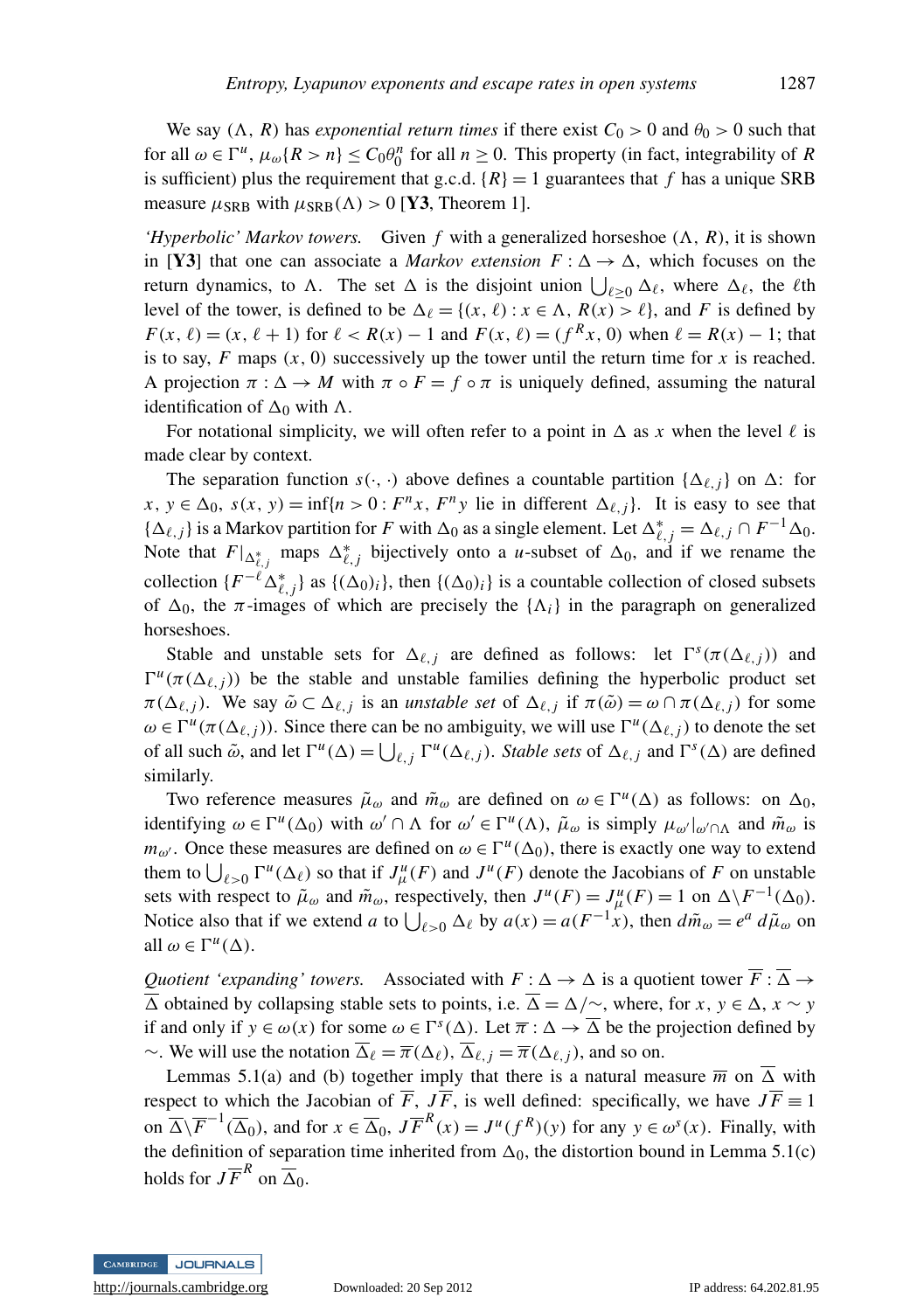II. *Systems with holes.* The setting is as in paragraph I. We fix an open set *H* ⊂ *M* and call it 'the hole'.

*Towers with Markov holes (following* [DWY]). Let  $(F, \Delta)$  be the tower arising from the horseshoe  $(\Lambda, R)$ . We say  $(F, \Delta)$  *respects the hole H* if the following conditions are satisfied:

(H.1)  $\pi^{-1}H$  is the union of countably many elements of { $\Delta_{\ell,j}$ }; and

(H.2)  $\pi(\Delta_0) \subset M \setminus H$ , and there exist  $\delta > 0$ ,  $\xi_1 > 1$  such that all  $x \in \pi(\Delta_0)$  satisfy  $d(f^n x, S \cup \partial H) \ge \delta \xi_1^{-n}$  for all  $n \ge 0$ .

Because of (H.1), we refer to  $\pi^{-1}H$ , the hole on  $\Delta$ , as a 'Markov hole'. This implies in particular that for every *i* and  $\ell$  with  $0 \leq \ell < R_i$ ,  $f^{\ell}(\Lambda_i)$  either does not meet *H* or it is completely contained in *H*. Equivalently, on the tower  $(F, \Delta)$ , each  $(\Delta_0)_i$  either falls into the hole completely on its way up the tower or returns to  $\Delta_0$  intact.

Earlier on we used  $(f, M; H)$  to denote an open system. Observe that  $(F, \Delta; \pi^{-1}H)$ and  $(\overline{F}, \overline{\Delta}; \overline{H})$ , where  $\overline{H} = \overline{\pi} (\pi^{-1} H)$ , are open systems of the same type. As before, we write

$$
\Delta^n = \bigcap_{i=0}^n F^{-i}(\Delta \setminus \pi^{-1}H) = \{x \in \Delta : F^i x \notin \pi^{-1}H \text{ for } 0 \le i \le n\},\
$$

and  $\Delta^{\infty} = \bigcap_{i=0}^{\infty} \Delta^n$ . In particular,  $\Delta^0 = \Delta \setminus \pi^{-1}H$ . The notation  $\mathring{F}^n = F^n|_{\Delta^n}$  for  $n \ge 1$ is sometimes used to distinguish between systems with and without holes. Corresponding objects for  $(\overline{F}, \overline{\Delta}; \overline{H})$  are denoted by  $\overline{\Delta}^n$  and  $\overline{\Delta}^{\infty}$ , etc.

III. *Abstract towers and the notion of spectral gap.* In paragraphs I and II, we considered towers that arise from generalized horseshoes. Towers can, in fact, be defined in the abstract. Leaving details to the reader, an abstract expanding tower is a dynamical system  $\overline{F}$ :  $\overline{\Delta} \to \overline{\Delta}$ , where  $\overline{\Delta}_0$  is a compact set,  $\overline{\Delta} = \bigcup_{\ell \geq 0} \overline{\Delta}_{\ell}$  has a tower structure,  $\overline{F}$  moves points up the tower until their return time *R*; there is a countable Markov partition  $\{\overline{\Delta}_{\ell,i}\}$ on  $\overline{\Delta}$  which is a generator and a reference measure  $\overline{m}$  with respect to which we have (i)  $J\overline{F} = 1$  on  $\overline{\Delta}\backslash \overline{F}^{-1}(\overline{\Delta}_0)$  and (ii) modulo a set of  $\overline{m}$ -measure zero,  $\overline{\Delta}_0 = \bigcup_i (\overline{\Delta}_0)_i$ , where  $\overline{F}^R$  maps each closed set  $(\overline{\Delta}_0)_i$  homeomorphically onto  $\overline{\Delta}_0$  with the distortion bound in Lemma 5.1(c). Abstract expanding towers with Markov holes  $\overline{H}$  are defined in the obvious way, as are abstract hyperbolic towers.

Given  $(\overline{F}, \overline{\Delta})$  with  $\overline{m}\{R > n\} < C_0 \theta_0^n$  for some  $C_0 \ge 1$  and  $\theta_0 < 1^+$ , we fix  $\beta$  with Urben  $(Y, \Delta)$  with  $m_1R > n_1 < v_0v_0$  for some  $v_0 \ge 1$  and  $v_0 < 1$ , we fix p with  $1 > \beta > \max{\lbrace \theta_0, \sqrt{\alpha} \rbrace}$ , where  $\alpha$  is as in Lemma 5.1(c), and define a symbolic metric on  $\overline{\Delta}$  by  $d_{\beta}(x, y) = \beta^{s(x,y)}$ . Since  $\beta > \sqrt{\alpha}$ , Lemma 5.1(c) implies that  $J\overline{F}$  is log-Lipshitz with respect to this metric. Let  $B = \{ \psi \in L^1(\overline{\Delta}, \overline{m}) : ||\psi|| < \infty \}$ , where  $||\psi|| =$  $\|\psi\|_{\infty} + \|\psi\|_{\text{Lip}}$  and

$$
\|\psi\|_{\infty} = \sup_{\ell, j} \sup_{x \in \overline{\Delta}_{\ell, j}} |\psi(x)| \beta^{\ell}, \quad \|\psi\|_{\text{Lip}} = \sup_{\ell, j} \text{Lip}(\psi|_{\overline{\Delta}_{\ell, j}}) \beta^{\ell}.
$$

Lip( $\cdot$ ) in the last displayed formula is with respect to the symbolic metric  $d_{\beta}$ , and  $(\beta, \|\cdot\|)$ so defined is a Banach space.

<sup> $\dagger$ </sup> Our default rule is to use the same symbol for corresponding objects for *f*, *F* and  $\overline{F}$  when no ambiguity can arise, given context. Thus, *R* is the name of the return time function on  $\Lambda$ ,  $\Delta_0$  and  $\overline{\Delta}_0$ .

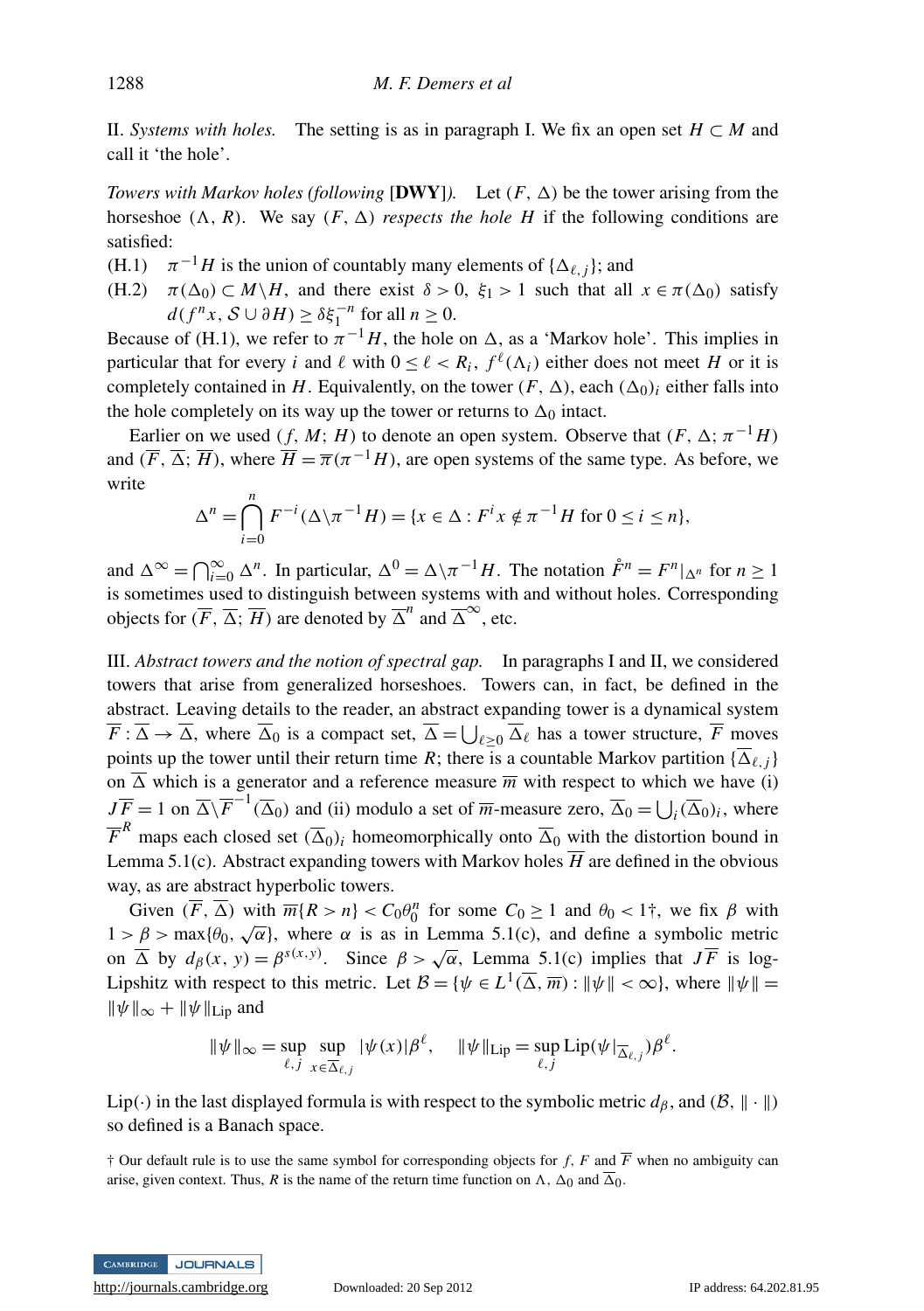Now consider the open system  $(\overline{F}, \overline{\Delta}; \overline{H})$ , where  $\overline{H}$  is a Markov hole. Following [**BDM**], we let  $\mathcal{L}$  denote the transfer operator associated with  $F|_{\overline{\Delta}^1}$  defined on B, i.e. for  $\psi \in \mathcal{B}$  and  $x \in \overline{\Delta}$ ,

$$
\overline{\mathcal{L}}\psi(x) = 1_{\overline{\Delta}^{0}}(x) \sum_{y \in \overline{\Delta}^{0} \cap \overline{F}^{-1}\{x\}} \psi(y) (J\overline{F}(y))^{-1}.
$$

We say  $(\overline{F}, \overline{\Delta}; \overline{H})$  has a *spectral gap* if:

(i)  $\bar{\mathcal{L}}$  is quasi-compact with a unique eigenvalue r of maximum modulus; and

(ii) r is real with  $\beta < r < 1$ ; it is simple, with a one-dimensional eigenspace.

Notice that if  $h \in \mathcal{B}$  satisfies  $\overline{\mathcal{L}}h = \tau h$ , then  $h\overline{m}$  defines a conditionally invariant measure for  $\overline{F}$  with eigenvalue  $\mathfrak{r}$ , i.e.  $\overline{F}_*(h\overline{m})|_{\overline{\Lambda}\setminus\overline{H}} = \mathfrak{r} \cdot h\overline{m}$ .

Finally, if  $(F, \Delta)$  is an abstract hyperbolic tower that projects onto  $(F, \overline{\Delta})$ , and  $\tilde{H} \subset \Delta$ is a Markov hole which projects onto  $\overline{H}$ , then we say  $(F, \Delta; \tilde{H})$  has a spectral gap if  $(\overline{F}, \overline{\Delta}; \overline{H})$  does.

The conditions  $(A.1)$ – $(A.4)$  in §2.2 have now been made precise.

5.2. *Variational principles for*  $(\overline{F}, \overline{\Delta}; \overline{H})$  *and*  $(F, \Delta; \pi^{-1}H)$ . As noted earlier, our aim in this section is to prove, as an intermediate step for Theorems D and E, a version of the corresponding results for the open system  $(F, \Delta; \pi^{-1}H)$ . These results are deduced from some previously known results for  $(\overline{F}, \overline{\Delta}; \overline{H})$ , which we first recall.

I. *Results for expanding towers.* We consider here an abstract expanding tower  $(\overline{F}, \overline{\Delta}; \overline{H})$  with Markov holes. The following notation is used: let B be the function space above, and define  $B_0$  to be the set of bounded functions in B whose Lipschitz constant is also bounded, i.e. the definition of  $\mathcal{B}_0$  is the same as that of  $\mathcal{B}$ , but with the weights  $\beta^{\ell}$ removed. Let  $\mathcal{M}_{\overline{F}}(\overline{\Delta}^{\infty})$  denote the set of invariant measures on  $\overline{\Delta}^{\infty}$ , and define

$$
\mathcal{G}_{\overline{\Delta}} = \{ \overline{\eta} \in \mathcal{M}_{\overline{F}}(\overline{\Delta}^{\infty}) \mid \overline{\eta}(\log J\overline{F}) < \infty \}.
$$

THEOREM 3. (Mostly [BDM]; see remark below) *Assume*  $\overline{m}\{R > n\} < C_0\theta_0^n$ , and  $\overline{m}\{R > n\}$  $(F, \overline{\Delta}; \overline{H})$  *has a spectral gap with largest eigenvalue* **r**. Let  $h_* \in \mathcal{B}$  *be the unique eigenfunction of*  $\mathfrak{r}$  *with*  $\int h_* d\overline{m} = 1$ *. Then:* 

(a) *there exist constants D > 0 and*  $\tau$  < 1 *such that for all*  $\psi \in \mathcal{B}$ ,

$$
\|\mathfrak{r}^{-n}\overline{\mathcal{L}}^n\psi-d(\psi)h_*\| \leq D\|\psi\|\mathfrak{r}^n, \quad \text{where } d(\psi)=\lim_{n\to\infty}\mathfrak{r}^{-n}\int_{\overline{\Delta}^n}\psi\ d\overline{m}<\infty.
$$

*Assume additionally that:*

- (\*) *there exist*  $\overline{C} > 0$  *and*  $\overline{\theta} \in (\mathfrak{r}^{-1}\theta_0, 1)$  *such that*  $\log J\overline{F}^n|_{\overline{\Delta}_0 \cap \{R = n\}} \leq \overline{C}\overline{\theta}^{-n}$  *for all*  $n \geq 0$ ;
- (b)  $\log \mathfrak{r} = \mathcal{P}_{\mathcal{G}_{\overline{\Delta}}} := \sup_{\overline{\eta} \in \mathcal{G}_{\overline{\Delta}}} \{ h_{\overline{\eta}}(\overline{F}) \int_{\overline{\Delta}} \log J \overline{F} d\overline{\eta} \};$
- (c) *let*  $\overline{v}$  *be defined by*

$$
\overline{\nu}(\varphi) = \lim_{n \to \infty} \mathfrak{r}^{-n} \int_{\overline{\Delta}^n} \varphi h_* d\overline{m} \quad \text{for all } \varphi \in \mathcal{B}_0.
$$

*Then*  $\overline{v} \in \mathcal{G}_{\overline{\Delta}}$  *and attains the supremum in (b);* 

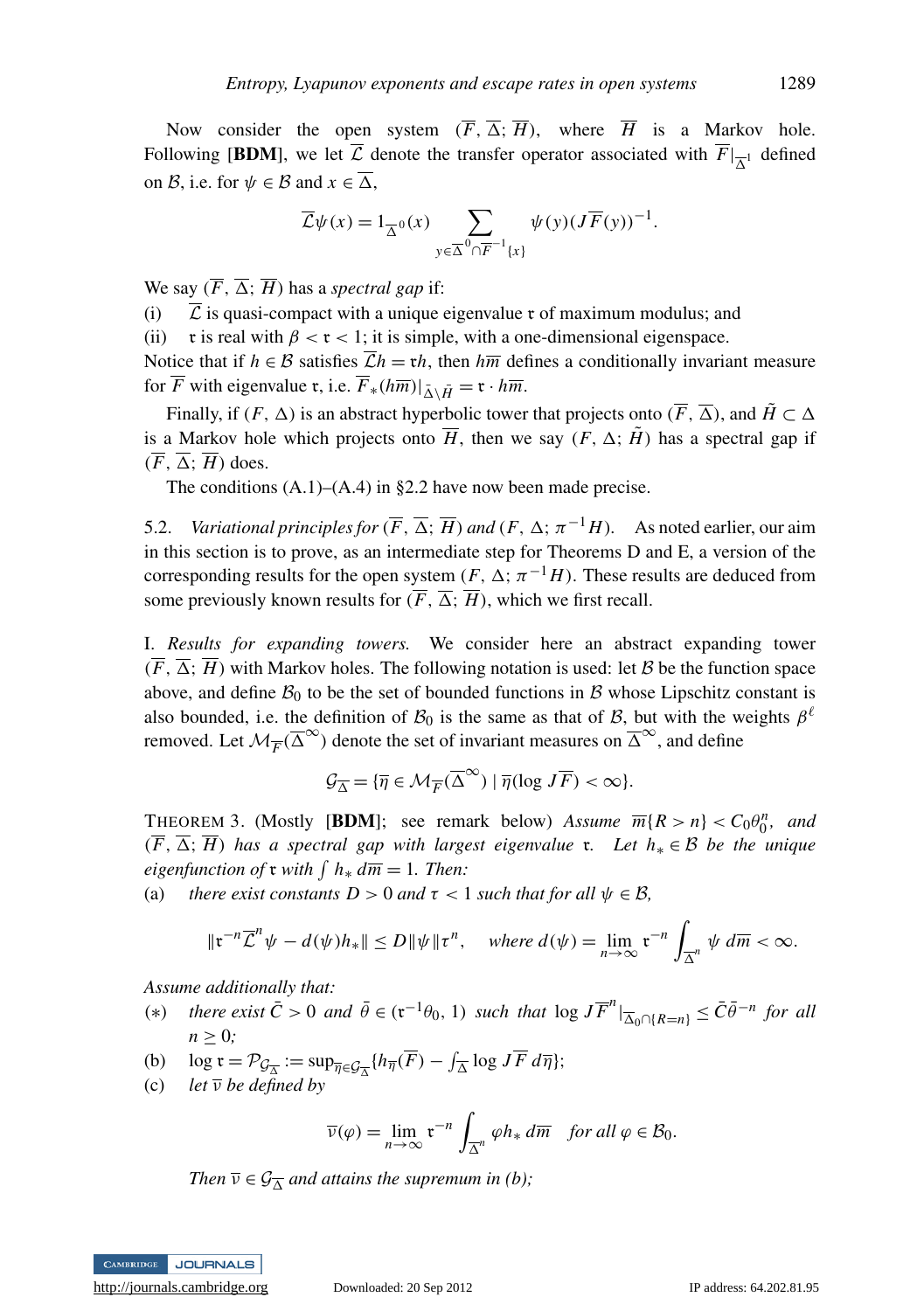(d) *other properties of*  $\overline{v}$  *are that*  $(\overline{F}, \overline{v})$  *is ergodic, and enjoys exponential decay of correlations between*  $\varphi$  *and*  $\psi \circ \overline{F}^n$  *for*  $\varphi \in \mathcal{B}_0$  *and*  $\psi \in L^\infty$ *.* 

*Remark.* The restriction  $\overline{\eta}(\log J\overline{F}) < \infty$ , which appears in the definition of  $\mathcal{G}_{\overline{\Delta}}$ , is omitted in [BDM], as is the condition (∗), which is extremely mild†, but a condition of this type is needed to ensure that  $\overline{v} \in \mathcal{G}_{\overline{\Delta}}$ . Since a main novelty of Theorem 3 is the non-compactness of the phase space  $\overline{\Delta}$ , and these conditions are directly connected to the finiteness of various quantities, we will provide sketches of corrected proofs of Theorem 3(b) and (c) in §5.3. The proofs of parts (a) and (d) in [BDM] are unaffected.

II. *Results for hyperbolic towers arising from*  $(f, M; H)$ . We now return to the setting of §2.1, where  $f : M \circlearrowleft$  is a  $C^{1+\epsilon}$  diffeomorphism with or without singularities. Let  $H \subset M$ , and assume that the open system  $(f, M; H)$  satisfies  $(A.1)$ – $(A.4)$  in §2.1.

We first recall the following result proved in  $[DWY]$  as part of our study of billiard systems with holes. Let B be the class of measures  $\sigma$  on  $\Delta$  with the following properties.

- (i)  $\sigma$  has absolutely continuous conditional measures on unstable leaves.
- (ii)  $\overline{\pi}_*\sigma = \overline{\psi}_\sigma \, d\overline{m}$  for some  $\overline{\psi}_\sigma \in \mathcal{B}$ .

THEOREM 4. [DWY] *Under the conditions above, the following hold for*  $(F, \Delta; \pi^{-1}H)$ . (a) *For all*  $\sigma \in \tilde{B}$  *with*  $d(\overline{\psi}_{\sigma}) > 0$ *, where*  $d(\overline{\psi}_{\sigma}) > 0$  *is as in Theorem 3(a),* 

$$
\log \mathfrak{r} = \lim_{n \to \infty} \frac{1}{n} \log \sigma(\Delta^n) \quad i.e. \ \rho(\sigma) = \log \mathfrak{r}.
$$

(b) *There exists a conditionally invariant distribution*  $\tilde{\mu}_* \in \tilde{B}$  *such that*  $\dot{F}_* \tilde{\mu}_* = \tilde{\mu}_*$ ,  $\overline{\pi}_{*}\tilde{\mu}_{*} = h_{*}\overline{m}$ , and for which the following hold: for all  $\sigma \in \tilde{B}$ ,

$$
\lim_{n \to \infty} \mathfrak{r}^{-n} \mathring{F}_*^n \sigma = d(\overline{\psi}_{\sigma}) \cdot \widetilde{\mu}_*, \text{ and if } d(\overline{\psi}_{\sigma}) > 0, \text{ then } \lim_{n \to \infty} \frac{\mathring{F}_*^n \sigma}{\mathring{F}_*^n \sigma(\Delta)} = \widetilde{\mu}_*,
$$

*where the convergence is in the weak\* topology.*

The measure  $\tilde{\mu}_*$  can be thought of as the *physical measure for the leaky system*  $(F, \Delta; \pi^{-1}H).$ 

We formulate in Theorem 5 the results which, along with Theorem 4, will give the analogs of Theorems D and E for  $(F, \Delta; \pi^{-1}H)$ . Let  $\mathcal{M}_F(\Delta^\infty)$  denote the set of invariant probability measures supported on  $\Delta^{\infty}$ , and define

$$
\mathcal{G}_{\Delta} = \{ \eta \in \mathcal{M}_F(\Delta^{\infty}) \mid \eta(\log J_{\mu}^u F) < \infty \}.
$$

Furthermore, let  $C_b^0(\Delta)$  be the set of bounded functions on  $\Delta$  which are continuous on each  $\Delta_{\ell,j}$ . We postpone the definitions of Lip<sup>s</sup>( $\Delta$ ) and Lip<sup>u</sup>( $\Delta$ ) (other function spaces that will appear) until after the theorem.

THEOREM 5. Let  $(F, \Delta; \pi^{-1}H)$  be as above. Then the following hold. (a)  $\log \mathfrak{r} = \mathcal{P}_{\mathcal{G}_{\Delta}} = \sup_{\eta \in \mathcal{G}_{\Delta}} \{ h_{\eta}(F) - \int_{\Delta} \log J_{\mu}^u F \, d\eta \}.$ 

 $\dagger$  We observe that (\*) holds for all the towers constructed in [BDM]; indeed, in that setting, log  $J\overline{F}^n|_{\overline{\Delta}_0 \cap \{R=n\}} \leq$ *Cn* and all measures  $\overline{\eta} \in \mathcal{M}_{\overline{F}}(\overline{\Delta}^{\infty})$  satisfy  $\overline{\eta}(\log J\overline{F}) < \infty$ .

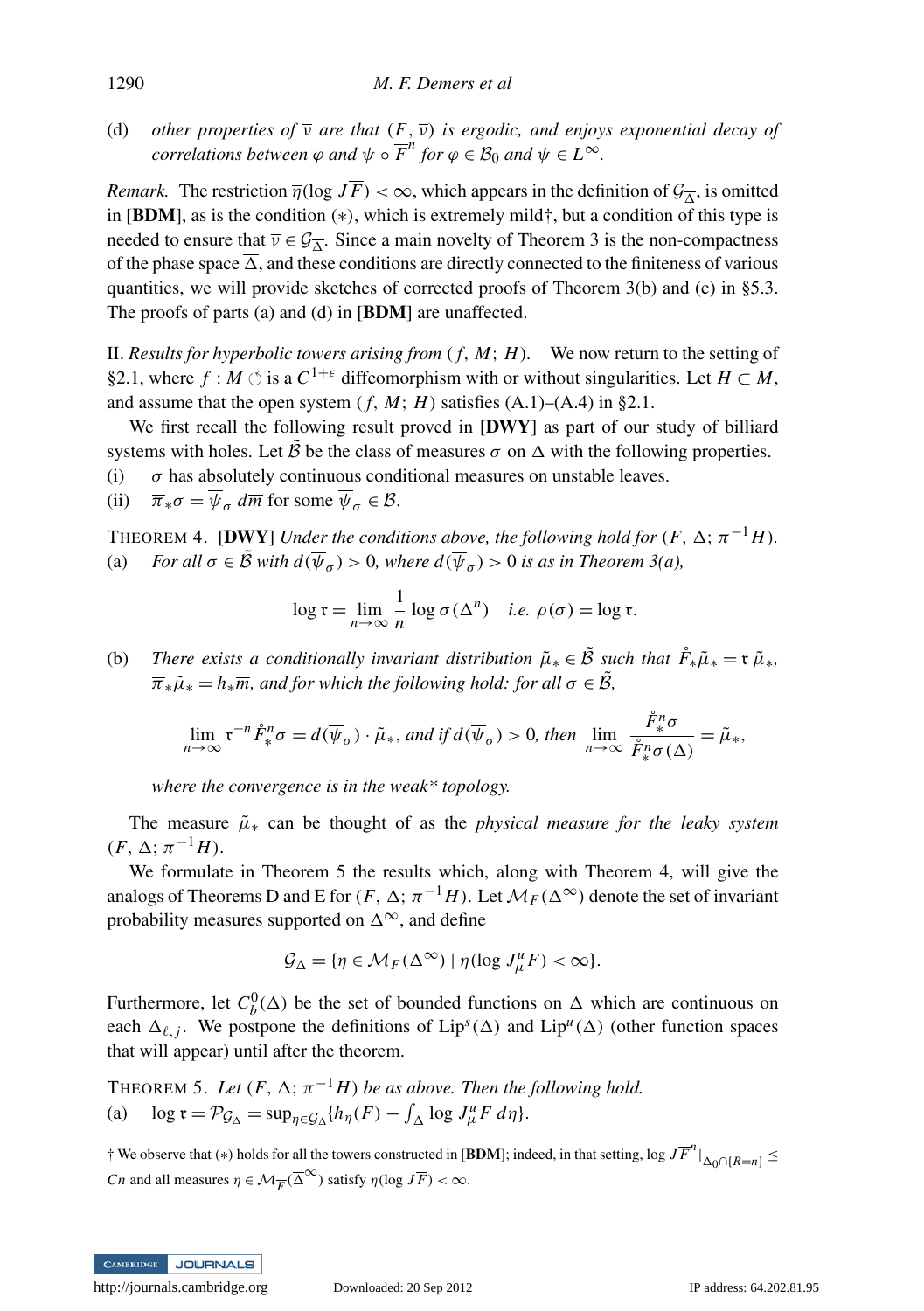(b) *Let*  $\tilde{v}$  *be defined by* 

$$
\tilde{\nu}(\varphi) = \lim_{n \to \infty} \mathfrak{r}^{-n} \int_{\Delta^n} \varphi \, d\tilde{\mu}_* \quad \text{for all } \varphi \in C_b^0(\Delta).
$$

*Then*  $\tilde{v} \in \mathcal{G}_{\Lambda}$  *and it attains the supremum in (a).* 

(c) Other properties of  $\tilde{v}$  are that  $(F, \tilde{v})$  is ergodic, and exhibits exponential decay of *correlations between*  $\varphi$  *and*  $\psi \circ F^n$  *for*  $\varphi \in \text{Lip}^u(\Delta)$  *and*  $\psi \in \text{Lip}^s(\Delta)$ *.* 

The function spaces  $Lip^{s}(\Delta)$  and  $Lip^{u}(\Delta)$  are defined as follows. For  $\omega^{s} \in \Gamma^{s}(\Delta)$ and  $x, y \in \omega^s \subset \Delta_0$ , we denote by  $d_s(x, y)$  the distance between  $\pi(x)$  and  $\pi(y)$ , according to the Riemannian metric on *M*, and extend  $d_s$  to  $\omega^s \in \bigcup_{\ell > 0} \Gamma^s(\Delta_\ell)$  by setting  $d_s(F^{\ell}x, F^{\ell}y) = \alpha^{\ell}d_s(x, y)$  for all  $\ell < R(x)$  and  $y \in \omega^s(x)$ . It then follows from §5.1.I that  $d_s(F^n x, F^n y) \leq C\alpha^n$  for all  $n \geq 0$  and  $x, y \in \Delta$ ,  $y \in \omega^s(x)$ . For  $\varphi \in C_b^0$ , let  $|\varphi|_{\text{Lip}}^s$ be the supremum of Lipshitz constants of  $\varphi|_{\omega^s}$  with respect to  $d_s$ , as  $\omega^s$  ranges over all stable sets in  $\Gamma^s(\Delta)$ . Then  $Lip^s(\Delta) = {\varphi \in C_b^0 : |\varphi|_{Lip}^s < \infty}$ . The function space  $Lip^u(\Delta)$ is defined similarly using  $|\varphi|_{\text{Lip}}^u$ , where  $|\varphi|_{\text{Lip}}^u$  is the Lipschitz constant of  $\varphi$  restricted to unstable sets in the metric  $d_{\beta}$ .

5.3. *Outline of proof of Theorem 3(b), (c):* [BDM] *amended.* We assume part (a) of Theorem 3 has been proved, and proceed to the proofs of parts (b) and (c), following mostly [BDM] and highlighting several finiteness issues.

1. *Return map to*  $\overline{\Delta}_0^{\infty}$  $\int_0^\infty$  *and the full shift T* :  $\Sigma_{\infty}$  ্. Since  $\overline{F}$  is not defined everywhere on  $\overline{\Delta}$ , let us first make precise the definition of the survivor set  $\overline{\Delta}^{\infty}$ . Recall from §5.1 that modulo a set of  $\overline{m}$ -measure zero,  $\overline{\Delta}_0$  is the disjoint union of a countable number of closed subsets  $(\overline{\Delta}_0)_j$  with the properties that:

- (i) *in the absence of*  $\overline{H}$ ,  $\overline{F}^R$  maps each  $(\overline{\Delta}_0)_j$  homeomorphically onto  $\overline{\Delta}_0$ ; and
- (ii) *with*  $\overline{H}$  present, each  $(\overline{\Delta}_0)_i$  either falls entirely into  $\overline{H}$  on its way up the tower or returns to  $\overline{\Delta}_0$  intact.

We rename the subcollection  $\{(\overline{\Delta}_0)_i\}$  that returns to  $\overline{\Delta}_0$  in (ii) as  $\{A_i\}$ , and define

$$
\overline{\Delta}_0^{\infty} := \overline{\Delta}^{\infty} \cap \overline{\Delta}_0 = \bigcap_{n \geq 0} (\overline{F}^R)^{-n} \left( \bigcup_i A_i \right).
$$

It is easy to see that there is a bijection  $\pi_0 : \overline{\Delta}_0^{\infty} \to \Sigma_{\infty} = \Pi_{i=1}^{\infty} \{1, 2, 3, \ldots\}$  such that  $\pi_0 \circ \overline{F}^R = T \circ \pi_0$ , where  $T : \Sigma_\infty \circlearrowleft$  is the full shift. Moreover, with  $\overline{\Delta}_0^\infty$  $\widetilde{0}$ , given its relative topology as a subset of  $\overline{\Delta}_0$ , and  $\Sigma_{\infty}$ , given the topology defined by cylinder sets,  $\pi_0$  is a conjugating homeomorphism.

Let  $\mathcal{Z}_n$  denote the set of cylinders in  $\Sigma_{\infty}$  defined by coordinates 1, ..., *n*, and write  $\mathcal{Z} = \mathcal{Z}_1$ . We introduce a metric  $\hat{d}$  on  $\Sigma_{\infty}$  compatible with its topology, defined by  $\{\mathcal{Z}_n\}$ : for  $x, y \in \Sigma_\infty$ , define  $\hat{s}(x, y) = \min\{i \in \mathbb{N} \mid T^i x, T^i y \text{ lie in different } Z \in \mathcal{Z}\}\)$ , and let  $\hat{d}(x, y) = \beta^{\hat{s}(x, y)}$  (where  $\beta$  is as in §5.1). We say a function  $\phi : \Sigma_{\infty} \to \mathbb{R}$  is locally Hölder continuous if

$$
\sup_{Z \in \mathcal{Z}} \{ |\phi(x) - \phi(y)| \cdot \beta^{-\hat{s}(x,y)} : x, y \in Z \} < \infty.
$$

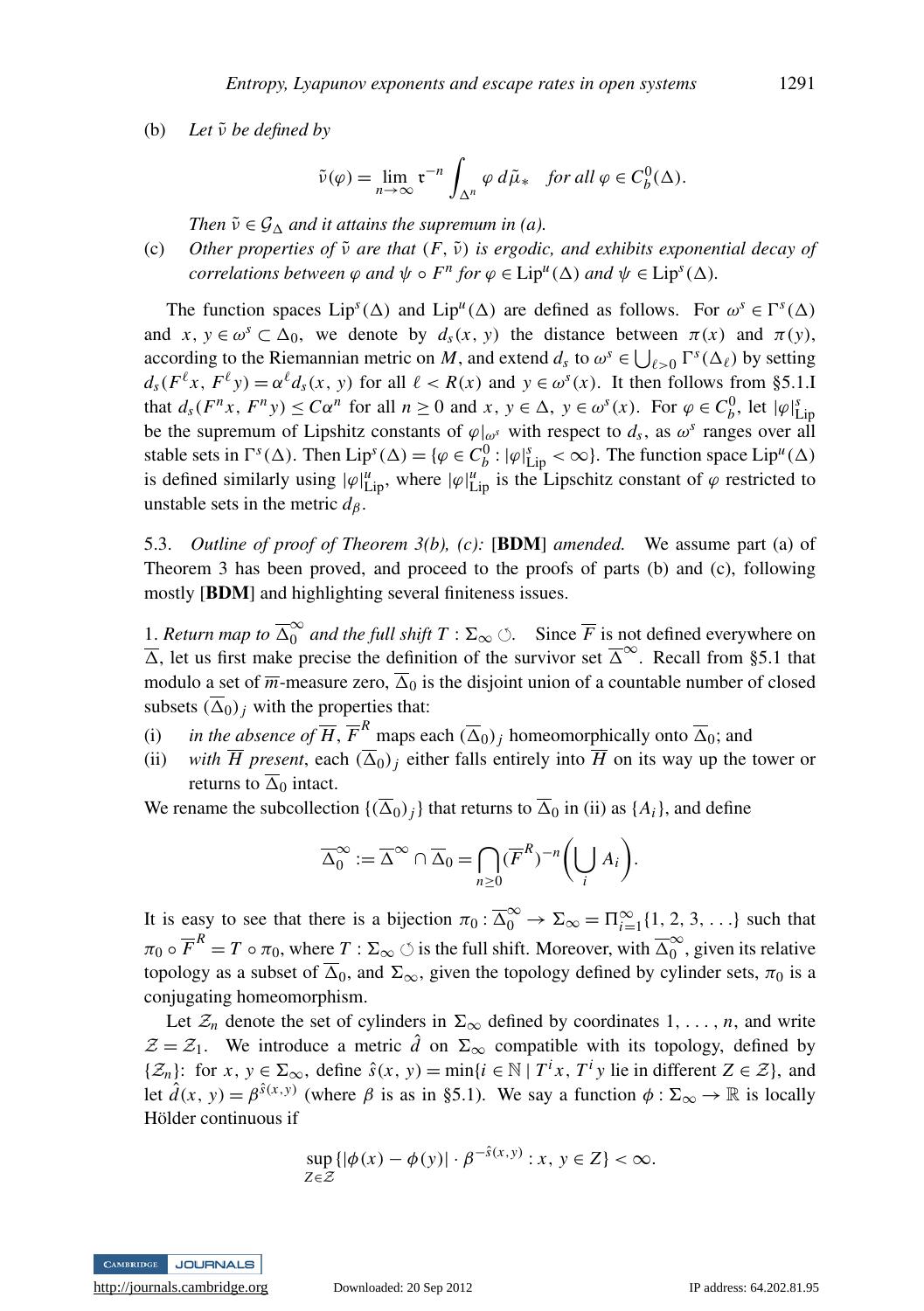2. *Sarig's abstract results on the pressure of*  $T : \Sigma_{\infty} \circlearrowleft$ . We recall here a few relevant results for  $T : \Sigma_{\infty} \circlearrowleft$ . These results were proved in [S] in more general settings of topologically mixing countable Markov shifts. Given  $\phi : \Sigma_{\infty} \to \mathbb{R}$ , let  $S_n \phi = \sum_{i=0}^{n-1} \phi \circ$  $T^i$ . The *Gurevic pressure* of  $\phi$  is defined to be

$$
P_G(\phi, Z) = \lim_{n \to \infty} \frac{1}{n} \log \left( \sum_{T^n x = x; x \in Z} e^{S_n \phi(x)} \right),
$$

where *Z* is any fixed element of *Z*. For  $\phi$  locally Hölder continuous, it is shown in [S, Theorem 1] that the limit above exists and is independent of *Z*. This number is  $\infty$  in general, and is equal to  $\infty$  for many  $\phi$ , given that *T* is an infinite shift.

We will also need the following definitions: the transfer operator associated with  $\phi$  is given by

$$
\mathcal{L}_{\phi}\psi(x) = \sum_{Ty=x} e^{\phi(y)}\psi(y) \text{ for bounded } \psi.
$$

Let  $\mathcal{M}_T(\Sigma_\infty)$  be the set of *T*-invariant Borel probability measures on  $\Sigma_\infty$ . Given a potential  $\phi : \Sigma_{\infty} \to \mathbb{R}$ , we say  $\eta \in \mathcal{M}_T(\Sigma_{\infty})$  is a *Gibbs measure* for  $\phi$  if there exist constants *C* > 1 and  $P_n \in \mathbb{R}$  such that for any  $n \ge 1$ ,  $Z_n \in \mathcal{Z}_n$  and  $x \in Z_n$ ,

$$
C^{-1}e^{S_n\phi(x)-nP_\eta} \le \eta(Z_n) \le Ce^{S_n\phi(x)-nP_\eta}.\tag{11}
$$

The following version of results from [S] are adequate for our purposes.

THEOREM 6. Let  $T : \Sigma_{\infty} \circlearrowleft$  *be as above, and let*  $\phi : \Sigma_{\infty} \to \mathbb{R}$  *be locally Hölder continuous. Assume*  $|\mathcal{L}_{\phi}1|_{\infty} < \infty$ *. Then:* 

- (a) **[S, Theorem 1]**  $P_G(\phi) < \infty$ **;**
- (b) [S, Theorem 3]

$$
P_G(\phi) = \sup \biggl\{ h_{\eta}(T) + \int \phi \, d\eta \, \bigg| \, \eta \in \mathcal{M}_T(\Sigma_{\infty}) \text{ and } \eta(-\phi) < \infty \biggr\};
$$

(c) **[S**, Theorem 8] *Suppose*  $\eta$  *is a Gibbs measure for*  $\phi$ *, and*  $\eta(-\phi) < \infty$ *; then* 

$$
P_G(\phi) = P_\eta = h_\eta(T) + \int \phi \, d\eta.
$$

It follows from (a) and (b) above that for  $\eta \in \mathcal{M}_T(\Sigma_\infty)$ ,  $h_\eta(T) < \infty$ , provided  $|\mathcal{L}_{\phi}1|_{\infty} < \infty$  and  $\eta(-\phi) < \infty$ .

*Notation.* In what follows, we will identify  $\overline{F}^R$  :  $\overline{\Delta}_0^{\infty}$   $\circlearrowleft$  with  $T$  :  $\Sigma_{\infty}$   $\circlearrowright$  and use the two sets of notations interchangeably. We also introduce the following notation: given  $\overline{\eta} \in \mathcal{M}_{\overline{F}}(\overline{\Delta}^{\infty})$ , let  $\overline{\eta}_0$  denote the measure  $((1/\overline{\eta}(\overline{\Delta}_0^{\infty}))$  $\binom{10}{0}$  $\frac{1}{0}$  $\binom{1}{0}$  $\frac{1}{0}$ . It is easy to see that  $\overline{\eta}_0 \in \mathcal{M}_{\overline{F}^R}(\overline{\Delta}_0^{\infty})$  $\int_{0}^{\infty}$ ).

3. Relating pressure on  $(\overline{F}, \overline{\Delta}^{\infty})$  to that on  $(\overline{F}^R, \overline{\Delta}_0^{\infty})$  $\int_0^\infty$ ). Let  $\phi = -\log(\mathfrak{r}^R J \overline{F}^R)$ . The aim of this step is to prove that for every  $\overline{\eta} \in \mathcal{M}_F(\overline{\Delta}^{\infty})$  with  $\overline{\eta}(\log JF) < \infty$ ,

$$
\overline{\eta}(\overline{\Delta}_0^{\infty})^{-1}\{h_{\overline{\eta}}(\overline{F}) - \overline{\eta}(\log J\overline{F}) - \log t\} = h_{\overline{\eta}_0}(\overline{F}^R) + \overline{\eta}_0(\phi) \le P_G(\phi) < \infty.
$$
 (12)

The last two inequalities follow from Theorem 6(a) and (b) once we check (i)  $\phi$  is locally Hölder continuous with respect to the metric  $\hat{d}$ , (ii)  $|\mathcal{L}_{\phi}1|_{\infty} < \infty$ , and (iii)  $\overline{\eta}_0(-\phi) < \infty$ .

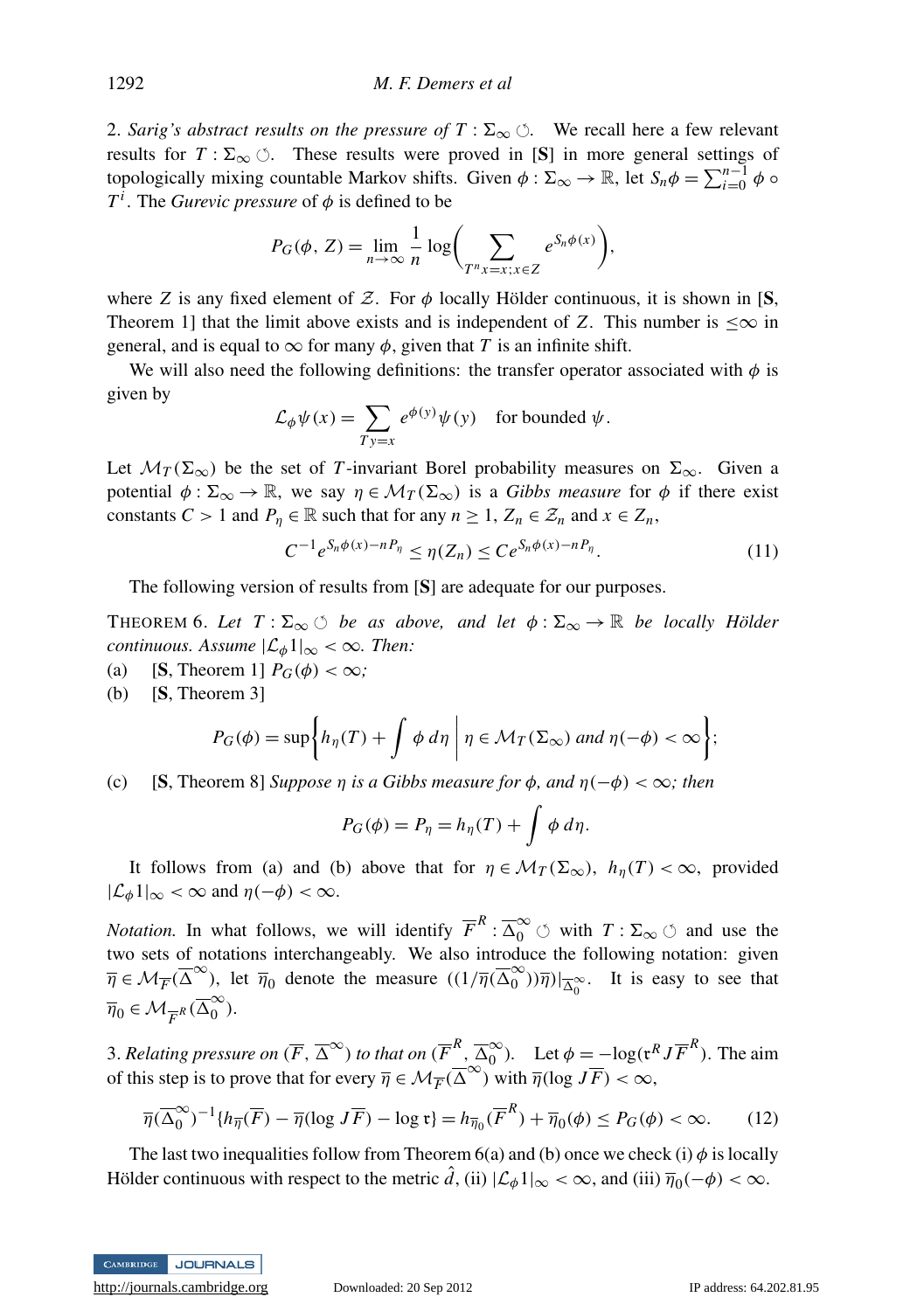For (i), notice that by Lemma 5.1,  $\phi$  is locally Hölder continuous with respect to the separation time metric  $d_{\beta}$ , and  $\hat{s}(x, y) \leq s(x, y)$ .

For (ii), let  $Z(y)$  denote the element of  $\mathcal Z$  containing  $y \in \overline{\Delta_0}^{\infty}$  $\int_0^\infty$ . We fix  $x \in \overline{\Delta}_0^\infty$  $\int_0^\infty$  and use the bounded distortion of  $J\overline{F}^R$  given by Lemma 5.1(c) to write

$$
\mathcal{L}_{\phi}1(x) = \sum_{Ty=x} \mathfrak{r}^{-R(y)} (J\overline{F}^{R}(y))^{-1} \le C \sum_{Ty=x} \mathfrak{r}^{-R(y)} \overline{m}(Z(y))
$$
  

$$
\le C \sum_{n\ge 1} \mathfrak{r}^{-n} \overline{m}\{R=n\} \le C' \sum_{n\ge 1} \mathfrak{r}^{-n} \theta_0^n < \infty.
$$

Here, we have used  $\mathfrak{r} > \theta_0$  and the fact that  $\overline{F}^R$  maps each  $Z \in \mathcal{Z}$  bijectively onto  $\overline{\Delta}_0^{\infty}$  $\overline{0}$ .

For (iii), we will show  $\overline{\eta}(\log J\overline{F}) < \infty$  implies  $\overline{\eta}_0(-\phi) < \infty$ : since  $J\overline{F} \equiv 1$  on  $\overline{\Delta }\backslash \overline{F}^{-1}\overline{\Delta }_{0},$ 

$$
\int_{\overline{\Delta}_0^{\infty}} \log J \overline{F}^R d\overline{\eta}_0 = \overline{\eta} (\overline{\Delta}_0^{\infty})^{-1} \int_{\overline{F}^{-1} \overline{\Delta}_0^{\infty}} \log J \overline{F} d\overline{\eta} = \overline{\eta} (\overline{\Delta}_0^{\infty})^{-1} \int_{\overline{\Delta}^{\infty}} \log J \overline{F} d\overline{\eta}.
$$

Thus, if  $\overline{\eta}(\log J\overline{F}) < \infty$ , then, noting  $\overline{\eta}(\overline{\Delta}_0^{\infty})$  $\binom{6}{0}$   $\int R d\overline{\eta}_0 = 1$ , we have

$$
\overline{\eta}_0(-\phi) = \int_{\overline{\Delta}_0^{\infty}} \log(\mathfrak{r}^R J \overline{F}^R) d\overline{\eta}_0 = \int_{\overline{\Delta}_0^{\infty}} R \log \mathfrak{r} d\overline{\eta}_0 + \int_{\overline{\Delta}_0^{\infty}} \log J \overline{F}^R d\overline{\eta}_0
$$
  
=  $(\log \mathfrak{r} + \overline{\eta} (\log J \overline{F})) \cdot \overline{\eta} (\overline{\Delta}_0^{\infty})^{-1} < \infty.$  (13)

This completes the verification of (i)–(iii).

The equality in (12) follows from (13) together with the general formula of Abramov [A], which says that  $h_{\overline{\eta}}(\overline{F}) = h_{\overline{\eta}_0}(\overline{F}^R) \overline{\eta}(\overline{\Delta}_0^{\infty})$  $\int_{0}^{\infty}$ ). In all the references we know of (e.g. [Pe, §6.1]), this equality is proved assuming the invertibility of the transformation. In the situation above,  $\overline{F}$  is clearly not invertible, but the same result is easily deduced by passing to natural extensions; see Appendix B.

4. *Existence of a pressure-maximizing invariant measure*  $\overline{v}$ . Let  $\overline{v}$  be the linear functional on  $C_b^0(\overline{\Delta})$  defined by

$$
\overline{\nu}(\psi) = \lim_{n \to \infty} \mathfrak{r}^{-n} \int_{\overline{\Delta}} \overline{\mathcal{L}}^n(h_*\psi) d\overline{m} = \lim_{n \to \infty} \mathfrak{r}^{-n} \int_{\overline{\Delta}^n} \psi h_* d\overline{m}.
$$

We refer the reader to [BDM] for verification that  $\overline{v}$  is a well defined,  $\overline{F}$ -invariant probability measure on  $\overline{\Delta}^{\infty}$ .

The aim of this step is to show that plugging  $\overline{\eta} = \overline{\nu}$  into (12), we get

$$
h_{\overline{v}_0}(\overline{F}^R) + \overline{v}_0(\phi) = P_G(\phi) = 0 \quad \text{and} \quad h_{\overline{v}}(\overline{F}) - \overline{v}(\log J\overline{F}) = \log \mathfrak{r}.\tag{14}
$$

Observe from the definition of  $\phi$  in step 3 that  $e^{S_n \phi(x)} = \mathfrak{r}^{-S_n R(x)} (J(\overline{F}^R)^n(x))^{-1}$ . The following lemma shows that  $\bar{v}_0$  is a Gibbs measure for the potential  $\phi$ , with  $P_{\bar{v}_0} = 0$ .

LEMMA 5.2. [BDM, Lemma 5.3] *There exists a constant C* > 1 *such that for any n*  $\geq$  1, *any n*-*cylinder*  $Z_n$  ∈  $Z_n$ *, and any*  $y_*$  ∈  $Z_n$ *,* 

$$
C^{-1} \mathfrak{r}^{-S_n R(y_*)} (J(\overline{F}^R)^n(y_*))^{-1} \leq \overline{\nu}_0(Z_n) \leq C \mathfrak{r}^{-S_n R_n(y_*)} (J(\overline{F}^R)^n(y_*))^{-1}.
$$

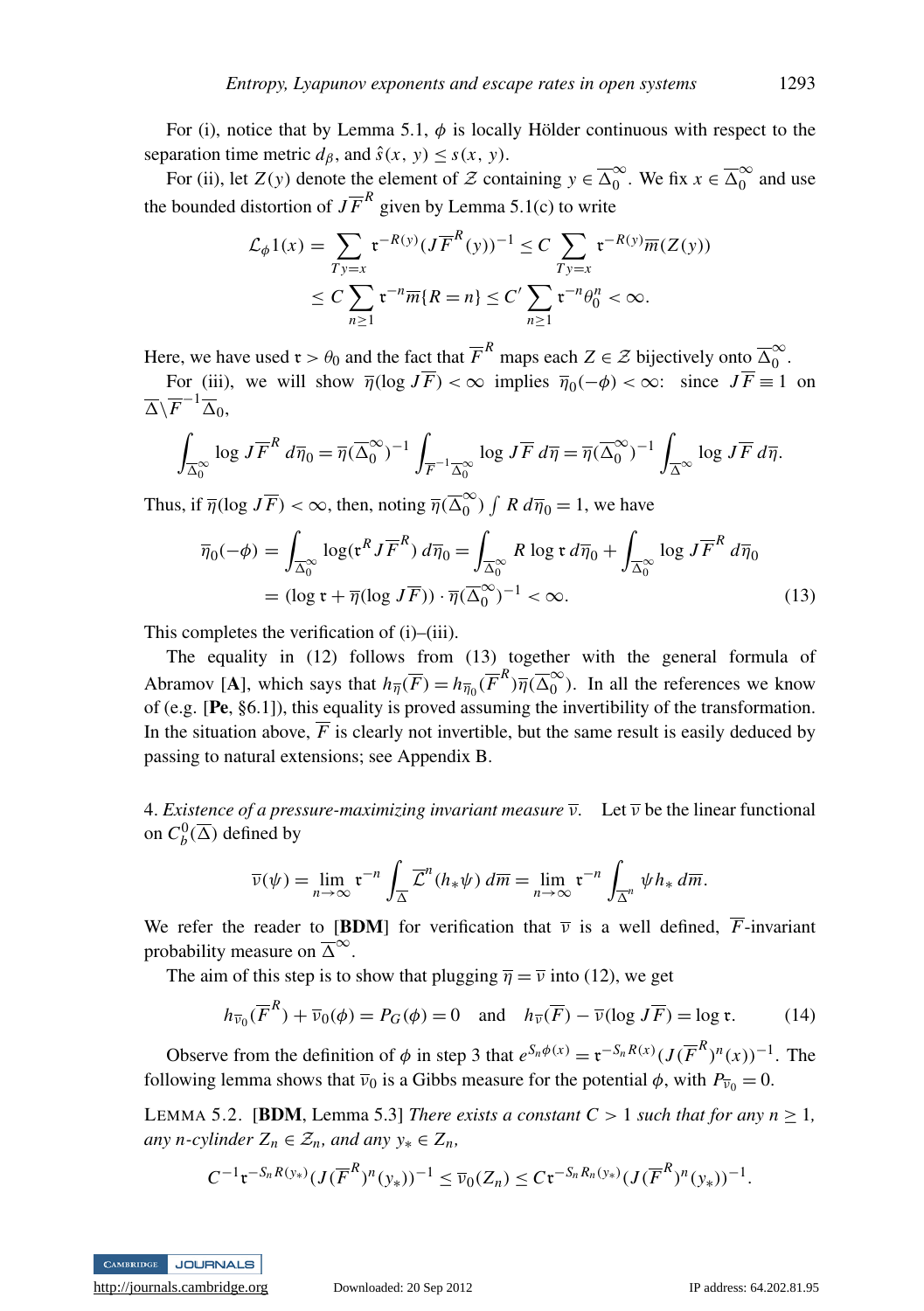It remains only to check that  $\overline{v}(\log J\overline{F}) < \infty$ , for this bound implies  $\overline{v}_0(-\phi) < \infty$  (see step 3 above), and once we have that, Theorem  $6(c)$  gives the first equation in (14). The second equation follows from (12) and the first.

In what follows, *C* will be used as a generic constant, the value of which is permitted to vary from line to line. To prove  $\overline{v}(\log J\overline{F}) < \infty$ , we first estimate

$$
\overline{\nu}_0\{R=n\} = \sum_{Z \in \mathcal{Z}:R(Z)=n} \overline{\nu}_0(Z) \le \sum_{Z \in \mathcal{Z}:R(Z)=n} C\tau^{-n} (J\overline{F}^R(y_*))^{-1}
$$
  

$$
\le C \sum_{Z \in \mathcal{Z}:R(Z)=n} \tau^{-n} \overline{m}(Z) \le C\theta_0^n \tau^{-n},
$$
 (15)

where *y*∗ is an arbitrary point in *Z*. The first inequality comes from Lemma 5.2, the second from Lemma 5.1(c), and the third from the tail bound for  $(\overline{\Delta}, \overline{F})$ . Using the invariance of  $\overline{\nu}$  and the fact that  $J\overline{F} \equiv 1$  on  $\overline{\Delta} \backslash \overline{F}^{-1}(\overline{\Delta})$ , we obtain

$$
\overline{\nu}(\log(J\overline{F})) = \sum_{n\geq 1} \sum_{R(Z)=n} \int_Z \log(J\overline{F}^n) d\overline{\nu} = \sum_{n\geq 1} \overline{\nu} \{R = n\} |\log J\overline{F}^n|_{\infty}
$$
  

$$
\leq C \sum_{n\geq 1} (\theta_0 \mathfrak{r}^{-1})^n \overline{\theta}^{-n} < \infty.
$$

The inequalities above come from condition (∗) in Theorem 3; this is the only place in the entire proof that uses this condition. We have also used the fact that  $\overline{v}{R = n}$  is bounded by  $\overline{v}(\overline{\Delta}^{\infty}_{0})$  $\binom{8}{0}$  times the last quantity in (15).

Parts (b) and (c) of Theorem 3 follow immediately from steps 3 and 4.  $\Box$ 

5.4. *Proof of Theorem 5.* We will prove this theorem by leveraging the corresponding results for expanding towers.

*Variational principle* (Theorem 5(a), (b))*.* First, we show

$$
\sup_{\eta \in \mathcal{G}_{\Delta}} \left\{ h_{\eta}(F) - \int \log J_{\mu}^{u}(F) \, d\eta \right\} \leq \sup_{\overline{\eta} \in \mathcal{G}_{\overline{\Delta}}} \left\{ h_{\overline{\eta}}(\overline{F}) - \int \log J(\overline{F}) \, d\overline{\eta} \right\},\tag{16}
$$

which follows immediately from the following lemma.

LEMMA 5.3. Let  $\eta \in \mathcal{G}_{\Delta}$  and define  $\overline{\eta} = \overline{\pi}_*\eta$ . Then  $\overline{\eta} \in \mathcal{G}_{\overline{\Delta}}$  and:

 $(i)$  $\int_{\Delta} \log J_{\mu}^u F d\eta = \int_{\overline{\Delta}} \log J \overline{F} d\overline{\eta};$ 

(ii) 
$$
h_{\eta}(F) = h_{\overline{\eta}}(\overline{F}).
$$

*Proof of Lemma 5.3.* Let  $\eta \in \mathcal{G}_{\Delta}$ . The fact that  $\overline{\eta} = \overline{\pi}_*\eta \in \mathcal{M}_{\overline{F}}(\overline{\Delta}^{\infty})$  is clear. That  $\overline{\eta} \in \mathcal{G}_{\overline{\Delta}}$ will follow once we prove assertion (i) of the lemma: from §5.1.I, we see that  $\log J^u_\mu F$  and *J*  $\overline{F}$  are related by  $J\overline{F} \circ \overline{\pi} = J^u_\mu F \cdot e^{a \circ F - a}$  for a bounded function *a* (Lemma 5.1(d)). It follows that

$$
\int_{\Delta} \log J_{\mu}^u F \, d\eta = \int_{\Delta} (\log J \overline{F} \circ \overline{\pi} + a - a \circ F) \, d\eta = \int_{\overline{\Delta}} \log J \overline{F} \, d\overline{\eta},\tag{17}
$$

the invariance of  $\eta$  being used in the second equality.

Assertion (ii) follows from (a) the entropy of a transformation is equal to that of its natural extension, and (b) the natural extension of  $(F, \eta)$  is isomorphic to that of  $(F, \overline{\eta})$ . See Appendix B for more detail on (b).  $\Box$ 

CAMBRIDGE JOURNALS

<http://journals.cambridge.org> Downloaded: 20 Sep 2012 IP address: 64.202.81.95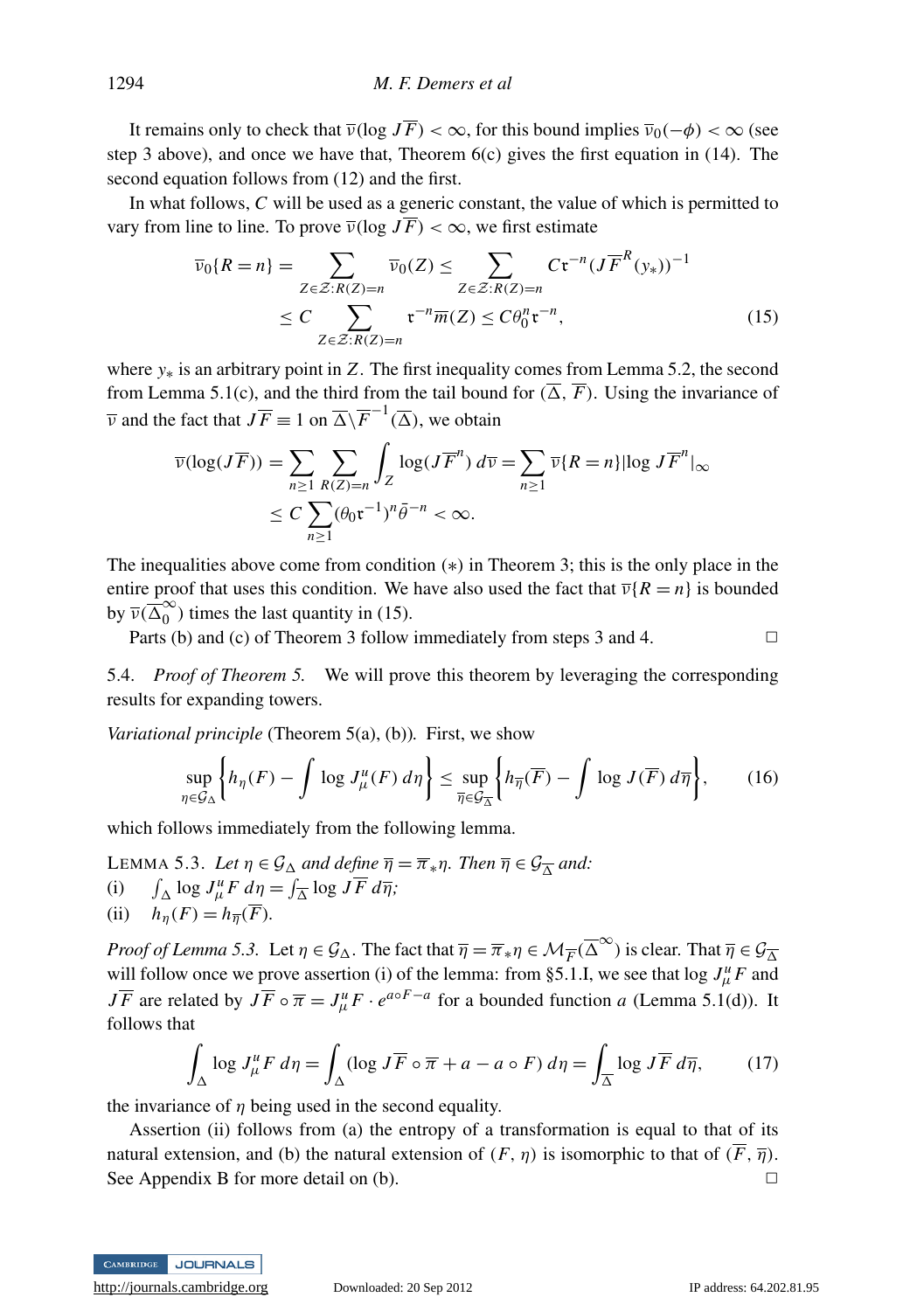To complete the proof, we will show that (i) the results of Theorem 3 are applicable to the quotient tower, and (ii)  $\tilde{v}$  as defined in part (b) is in  $\mathcal{G}_{\Lambda}$  and projects to  $\overline{v}$ . These two steps together will show that (16) is in fact an equality, and the quantity on the right  $is = log \tau$ .

To apply Theorem 3, it suffices to show that condition (∗) holds in the present setting, i.e. for the quotient tower of a hyperbolic tower arising from  $(f, M; H)$  and satisfying (A.1)–(A.4). Notice first that (\*) holds if  $||Df||$  is bounded, for  $J^u_\mu F^n$  can grow at most exponentially, and  $J\overline{F}^n$  on the corresponding set is  $\leq J^u_\mu F^n \cdot e^{|a|_\infty}$ , where *a* is as in Lemma 5.3. Thus, there is a potential problem only in the setting of Theorem C, where  $||Df||$  may become arbitrarily large as one approaches the singularity set S. Here, it is (H.2) of §5.1.II and (3) in §2.1.III that give what we need: since  $F^{-j} \Delta_j = \{x \in \Lambda : R(x) > 0\}$ *j*}, we have  $d(\pi \Delta_j, S) \ge \delta \xi_1^{-j}$  for some  $\delta > 0$  and  $\xi_1 > 1$  by (H.2). This, together with (3), implies that on  $\pi(\Delta_j)$ ,  $|\det(Df|_{E^u})| \leq (C_1 \delta^{-a} \xi_1^{a_j})$  $\binom{a_j}{1}$ <sup>*p*</sup>, where *p* is the dimension of  $E^u$ . Thus, on  $\Delta_0 \cap \{R = n\}$ , we have

$$
\log J^u_\mu F^n = \sum_{j=0}^{n-1} \log |\det(Df|_{E^u}) \circ f^j| \le \text{const } n^2,
$$

which, as explained above, gives (∗).

It remains to produce  $\tilde{\nu}$  with the properties in (ii). Let  $\tilde{\mu}_*$  be the physical conditionally invariant distribution from Theorem 4. For  $\varphi \in Lip^u(\Delta)$ , define  $\tilde{\mu}^{\varphi}$  to be the measure such that  $d\tilde{\mu}^{\varphi} = \varphi \, d\tilde{\mu}_*$ . Notice that since  $\overline{\pi}_*\tilde{\mu}_* \in \mathcal{B}$  and  $|\varphi|_{\infty} + |\varphi|_{\text{Lip}}^u < \infty$ , we also have  $\overline{\pi}_*\tilde{\mu}^{\varphi} \in \mathcal{B}$ . Let  $\overline{\psi}_{\varphi}$  denote the density of  $\overline{\pi}_*\tilde{\mu}^{\varphi}$  with respect to  $\overline{m}$ . Now, using Theorem 4(b),

$$
\lim_{n\to\infty} \mathfrak{r}^{-n} \int_{\Delta^n} \varphi \, d\tilde{\mu}_* = \lim_{n\to\infty} \mathfrak{r}^{-n} \tilde{\mu}^{\varphi}(1_{\Delta^n}) = \lim_{n\to\infty} \mathfrak{r}^{-n} \mathring{F}_*^n \tilde{\mu}^{\varphi}(1) = d(\overline{\psi}_{\varphi}).
$$

Let  $Q(\varphi) = d(\overline{\psi}_{\varphi})$ . Then *Q* is clearly linear in  $\varphi$ , positive and satisfies  $Q(1) = 1$ . Also,  $|Q(\varphi)|$  ≤  $|\varphi|_{\infty} Q(1)$  so that *Q* extends to a bounded linear functional on  $C_b^0(\Delta)$ . By the Riesz representation theorem, there exists a unique Borel probability measure  $\tilde{\nu}$  satisfying  $\tilde{\nu}(\varphi) = Q(\varphi)$  for each  $\varphi \in C_b^0(\Delta)$ . Since  $1_{\Delta^n} = 1_{\Delta^{n-1}} \circ \tilde{F}$ , the invariance of  $\tilde{\nu}$  follows from

$$
\tilde{\nu}(\varphi \circ \mathring{F}) = \lim_{n \to \infty} \mathfrak{r}^{-n} \tilde{\mu}_*(\varphi \circ \mathring{F} \cdot 1_{\Delta^n}) = \lim_{n \to \infty} \mathfrak{r}^{-n} \mathring{F}_* \tilde{\mu}_*(\varphi \cdot 1_{\Delta^{n-1}})
$$
  
= 
$$
\lim_{n \to \infty} \mathfrak{r}^{1-n} \tilde{\mu}_*(\varphi \cdot 1_{\Delta^{n-1}}) = \tilde{\nu}(\varphi),
$$

by the conditional invariance of  $\tilde{\mu}_*$ .

Since  $(\overline{\pi}_*\tilde{\mu}_*)|_{\Delta^n} = (h_*\overline{m})|_{\overline{\Delta}^n}$  for every *n*, it follows that  $\overline{\pi}_*\tilde{\nu} = \overline{\nu}$ . To place  $\tilde{\nu} \in \mathcal{G}_{\Delta}$ , we need to show  $\tilde{\nu}(\log J_{\mu}^u F) < \infty$ . This is true by (17) with  $\eta = \tilde{\nu}$  and the fact that the integral on the right is known to be finite.

*Other properties of*  $\tilde{\nu}$ . The ergodicity of  $\tilde{\nu}$  follows from that of  $\overline{\nu}$ . To show that  $\tilde{\nu}$ enjoys exponential decay of correlations, we begin by decomposing  $\tilde{\nu}$  into conditional measures  $\tilde{v}^s$  on  $\omega^s$ -leaves and a transverse measure  $\tilde{v}_T$  on the set of stable leaves in each  $\Delta_{\ell,j}$ . For  $\varphi \in C_b^0$ , define  $\overline{\varphi}(x) = \int_{\omega^s(x)} \varphi \, d\tilde{v}^s$ . Since each  $\tilde{v}^s$  is a probability measure, we

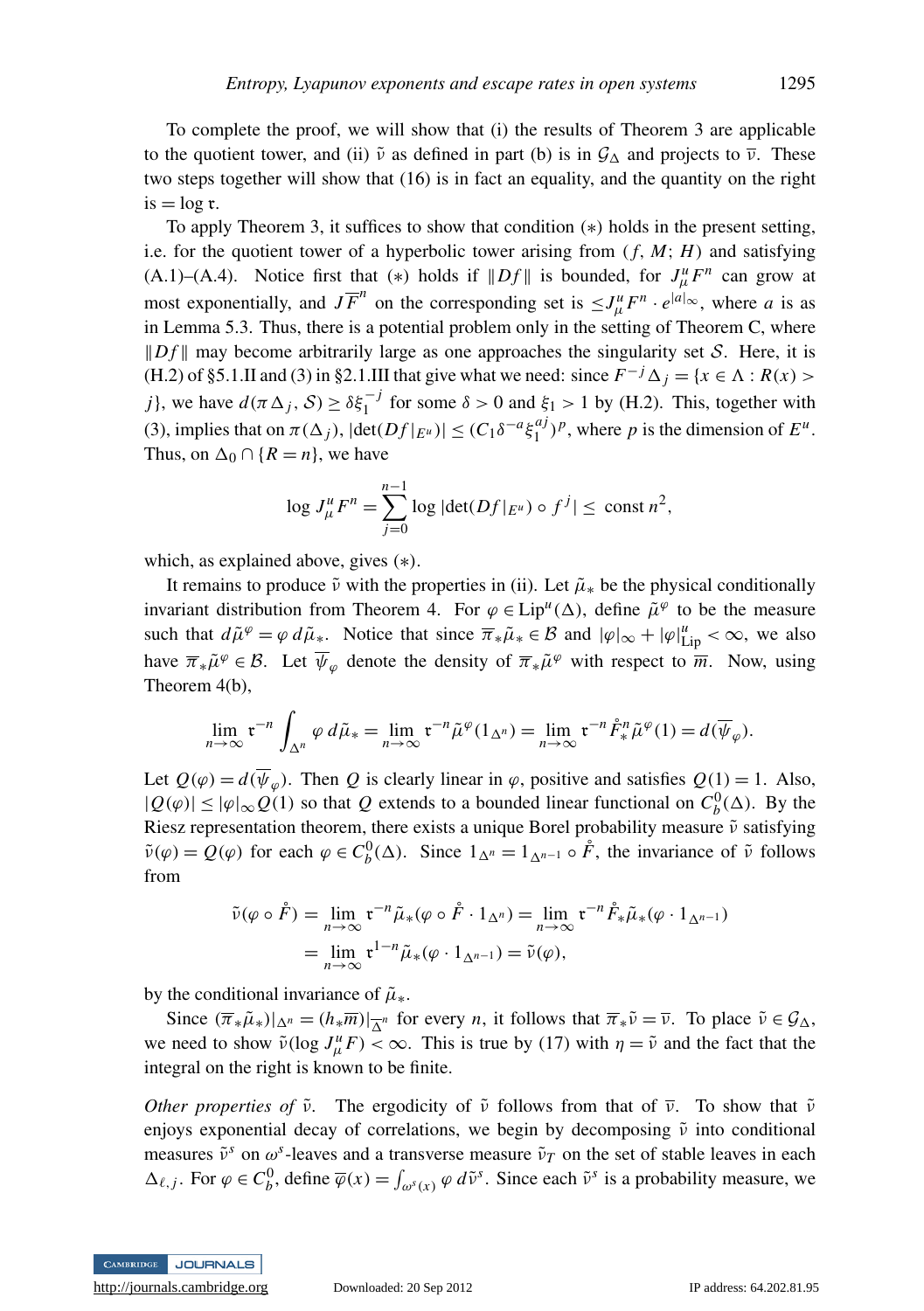have  $\overline{\varphi} \in C_b^0$ . By definition,  $\overline{\varphi}$  is constant on  $\omega^s$ -leaves and  $\tilde{\nu}(\varphi) = \tilde{\nu}(\overline{\varphi}) = \overline{\nu}(\overline{\varphi})$ . Also, if  $\varphi \in \text{Lip}^u(\Delta)$ , then  $\overline{\varphi} \in \text{Lip}^u(\Delta)$  so that we may consider  $\overline{\varphi} \in \mathcal{B}_0$  as a function on  $\overline{\Delta}$ .

Now let  $\varphi \in \text{Lip}^u(\Delta)$  and  $\psi \in \text{Lip}^s(\Delta)$  with  $\tilde{\nu}(\varphi) = \tilde{\nu}(\psi) = 0$ . Define  $\overline{\varphi}$  as above and let  $\overline{\psi}_k(x) = \int_{\omega^s(x)} \psi \circ F^k d\tilde{\nu}^s$ . Note that  $\tilde{\nu}(\overline{\psi}_k) = \tilde{\nu}(\psi) = 0$ . Then, setting  $n = k + \ell$ , we write

$$
\tilde{\nu}(\varphi\psi \circ F^n) = \tilde{\nu}(\varphi(\psi \circ F^n - \overline{\psi}_k \circ F^\ell)) + \tilde{\nu}((\varphi - \overline{\varphi})\overline{\psi}_k \circ F^\ell) + \tilde{\nu}(\overline{\varphi}\overline{\psi}_k \circ F^\ell). \tag{18}
$$

Since  $\overline{\varphi}$  and  $\overline{\psi}_k$  are constant on  $\omega^s$ -leaves, we have  $\tilde{\nu}(\overline{\varphi}\,\overline{\psi}_k \circ F^\ell) = \overline{\nu}(\overline{\varphi}\overline{\psi}_k \circ \overline{F}^\ell)$  and  $\overline{\nu}(\overline{\varphi}) = \overline{\nu}(\overline{\psi}_k) = 0$ . Then, since  $\overline{\varphi} \in \mathcal{B}_0$  and  $\overline{\psi}_k \in L^{\infty}(\overline{\Delta})$ , the last term in (18) is  $\leq C \tau^{\ell} ||\overline{\varphi}||_{\mathcal{B}_0} |\overline{\psi}|_{\infty}$  for some  $\tau < 1$  by Theorem 3(d) (see also [**BDM**, Proposition 2.8]).

The second term of (18) is identically 0 since,

$$
\tilde{\nu}(\varphi \overline{\psi}_k \circ F^\ell) = \int_{\Gamma^s(\Delta)} \left( \int_{\omega^s} \varphi \overline{\psi}_k \circ F^\ell \, d\tilde{\nu}^s \right) d\tilde{\nu}_T = \int_{\Gamma^s(\Delta)} \left( \int_{\omega^s} \varphi \, d\tilde{\nu}^s \right) \overline{\psi}_k \circ F^\ell \, d\tilde{\nu}_T
$$
\n
$$
= \int_{\Gamma^s(\Delta)} \overline{\varphi} \overline{\psi}_k \circ F^\ell \, d\tilde{\nu}_T = \tilde{\nu}(\overline{\varphi} \overline{\psi}_k \circ F^\ell).
$$

To estimate the first term in (18), notice that  $|\psi \circ F^n - \overline{\psi}_k \circ F^\ell|_{\infty} \leq |\psi \circ F^k - \overline{\psi}_k|_{\infty}$ . Then, since  $\psi \circ F^k$  is continuous on each  $\omega^s$ , there must exist  $x, y \in \omega^s$  such that  $\psi \circ F^k(x) \leq \overline{\psi}_k(\omega^s) \leq \psi \circ F^k(y)$ . Thus,

$$
|\tilde{\nu}(\varphi(\psi \circ F^n - \overline{\psi}_k \circ F^\ell))| \le |\varphi|_\infty |\psi \circ F^k - \overline{\psi}_k|_\infty \le 2|\varphi|_\infty |\psi|_{\text{Lip}}^s C \alpha^k,\tag{19}
$$

by definition of  $d_s$ . Taking both  $k$  and  $\ell$  to be approximately  $n/2$  completes the proof.

#### 6. *Proof of Theorems D and E*

We now return to the original open system  $(f, M; H)$ , where f is any dynamical system admitting a tower with the properties in §2.2 (see §5.1 for details).

6.1. *Proof of Theorem D.* Let  $\tilde{\mu}_{\rm SRB}$  be the SRB measure for *F* on  $\Delta$  before the removal of the hole. Note that  $\pi_*\tilde{\mu}_{\rm SRB} = \mu_{\rm SRB}$ , the unique SRB measure for f with  $\mu_{\rm SRB}(\Lambda) > 0$ . It follows from [Y3, §2] that  $\tilde{\mu}_{SRB} \in \tilde{\mathcal{B}}$ , so that  $\rho(\tilde{\mu}_{SRB}) = \log r$  by Theorem 4(a). Since  $\mu_{\text{SRB}}(M^n) = \pi_* \tilde{\mu}_{\text{SRB}}(M^n) = \tilde{\mu}_{\text{SRB}}(\Delta^n)$  for each  $n \ge 0$ , we have  $\rho(\mu_{\text{SRB}}) = \log \tau$  and part (a) of Theorem D is proved.

To prove part (b), define  $\mu_* = \pi_* \tilde{\mu}_*$ , where  $\tilde{\mu}_*$  is the conditionally invariant measure from Theorem 4. We use  $\hat{f}^n = f^n|_{M^n}$  to describe the surviving dynamics at time *n*. It follows from the relation  $\hat{f} \circ \pi = \pi \circ \hat{F}$  that for any Borel subset *A* of *M* \ *H*, we have

$$
\mu_*(\mathring{f}^{-1}A) = \tilde{\mu}_*(\pi^{-1}(\mathring{f}^{-1}A)) = \tilde{\mu}_*(\mathring{F}^{-1}(\pi^{-1}A)) = \mathfrak{r}\tilde{\mu}_*(\pi^{-1}A) = \mathfrak{r}\mu_*(A),\tag{20}
$$

so that  $\mu_*$  is a conditionally invariant measure for  $\mathring{f}$  with eigenvalue r. By Theorem 4(b),

$$
\lim_{n\to\infty}\frac{\int_{\tilde{\pi}}^n\mu_{\text{SRB}}}{\int_{\tilde{\pi}}^n\mu_{\text{SRB}}(M)} = \lim_{n\to\infty}\frac{\pi_*(\tilde{F}_*^n\tilde{\mu}_{\text{SRB}})}{\tilde{F}_*^n\tilde{\mu}_{\text{SRB}}(\Delta)} = \pi_*(\tilde{\mu}_*) = \mu_*,
$$

proving part (b).

To prove part (c), define  $\hat{v} = \pi_* \tilde{v}$ , where  $\tilde{v}$  is from Theorem 5. Arguing analogously to (20), we see that  $\hat{v}$  is an invariant measure for *f* supported on  $\pi(\Delta^{\infty}) \subseteq \Omega$ . Write  $J^{\mu} f(x) = |\det(Df_x|_{E^{\mu}(x)})|$ . We will show:

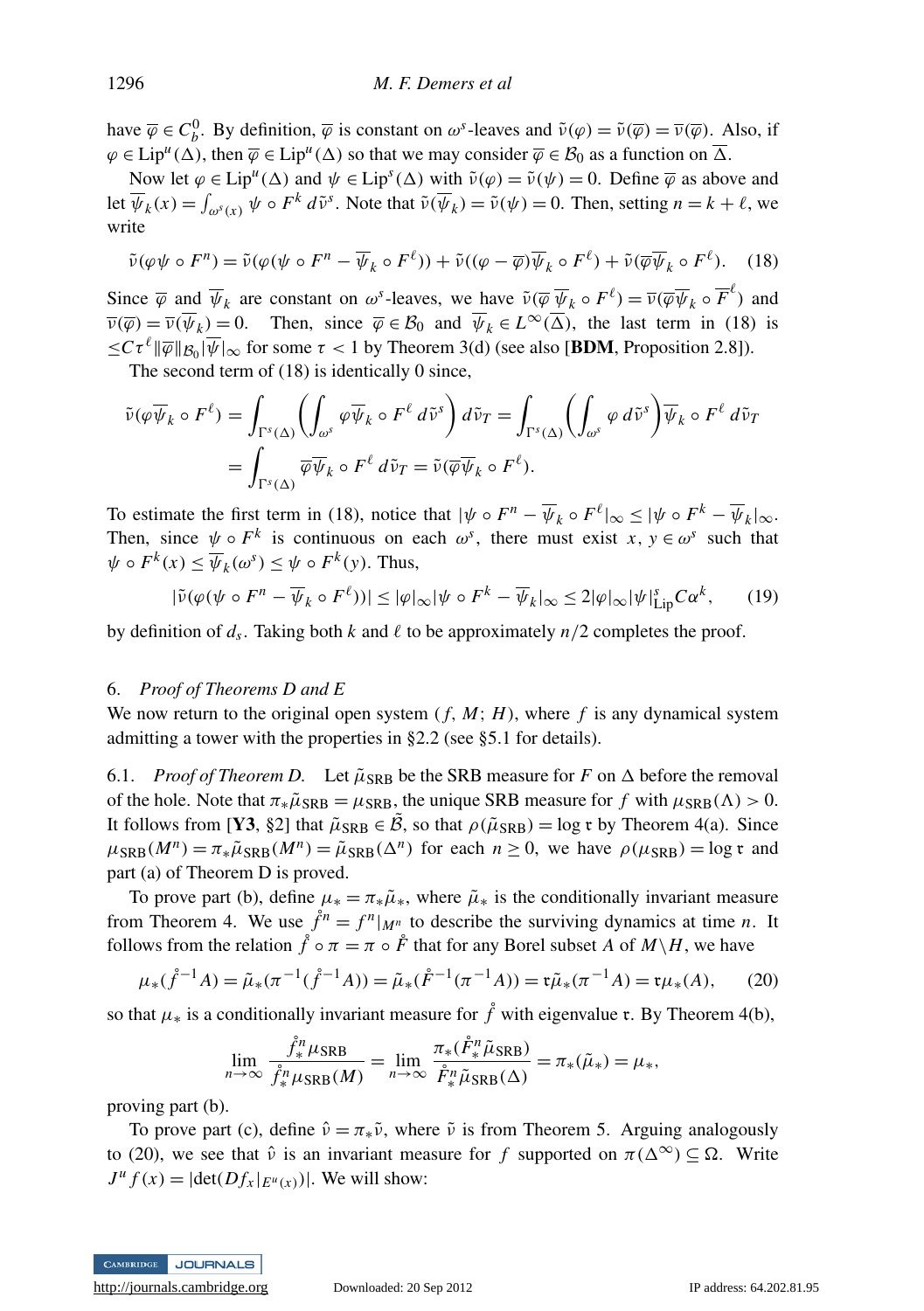$(i)$  $\int_{\Delta}$  log  $J^{\mu} f d\tilde{\nu} = \int_{M} \log J^{\mu} f d\hat{\nu}$ ; and

(ii)  $h_{\tilde{\nu}}(F) = h_{\hat{\nu}}(f)$ . Integrating over sets of the form  $\bigcup_{i=0}^{n-1} F^i(\Delta_0 \cap \{R = n\})$  before summing over *n*, we see that the left side of (i) is equal to  $\int_{\Delta_0} \log J_{\mu}^u F^R d\tilde{\nu}$  and the right side is equal to  $\int_M \log J^u f^R d\pi_*(\tilde{\nu}|_{\Delta_0})$ , the latter using the invariance of  $\tilde{\nu}$  and the relation  $\pi_*(F^i)_*$  $(f^{i})_{*}\pi_{*}$ . These two integrals are easily seen to be equal: let  $J^{u}\pi$  denote the Jacobian with respect to  $\tilde{\mu}_{\omega}$  for  $\omega \in \Gamma^u(\Delta)$  and  $\mu_{\omega'}$ , where  $\pi(\omega) = \omega'$ . Then, on  $\Delta_0$ ,  $J^u \pi \equiv 1$ , as  $\Delta_0$  is an isometric copy of  $\Lambda$ , we have

$$
J^u f^R \circ \pi = J^u_\mu F^R \cdot \frac{J^u \pi \circ F^R}{J^u \pi} = J^u_\mu F^R.
$$

For (ii), that  $h_{\hat{v}}(f) \leq h_{\tilde{v}}(F)$  is obvious. The reverse inequality follows from [**Bu**, Proposition 2.8] since  $\pi$  is at most countable-to-one. Combining (i) and (ii) and using Theorem 5(b),

$$
\rho(\mu_{\text{SRB}}) = \log \mathfrak{r} = h_{\tilde{\nu}}(F) - \int_{\Delta} \log J_{\mu}^{u} F d\tilde{\nu} = h_{\hat{\nu}}(f) - \int_{M} \log J^{u} f d\hat{\nu} = P_{\hat{\nu}}.
$$

The following lemma completes the proof of part (c).

LEMMA 6.1.  $\hat{\nu} \in \mathcal{G}_H \cap \mathcal{G}_S$ .

*Proof.* That  $\hat{v}$  is ergodic follows immediately from the fact that  $\tilde{v}$  is ergodic. In order to show that  $\hat{v} \in \mathcal{G}_H \cap \mathcal{G}_S$ , we will show that there exist  $C, \alpha > 0$  such that for each  $\varepsilon > 0$ ,  $\hat{\nu}(N_{\varepsilon}(\mathcal{S} \cup \partial H)) \leq C \varepsilon^{\alpha}$ . Once this is established, we conclude by an argument similar to Lemma 4.2 that  $\hat{v}$ -a.e. point approaches  $S \cup \partial H$  at an arbitrarily slow exponential rate.

To establish this bound, we need estimates on how  $\tilde{\nu}$  decays up the levels of the tower. Recall  $\overline{v} = \overline{\pi}_* \tilde{v}$ . In the proof of Theorem 5, we established that  $d(\pi \Delta_\ell, S \cup \partial H) \ge \delta \xi_1^{-\ell}$ ,  $\ell \geq 0$ , by using (H.2) of §5.1.II. Thus, we have

$$
\hat{\nu}(N_{\varepsilon}(\mathcal{S} \cup \partial H)) \leq \tilde{\nu} \bigg( \bigcup_{\ell : \delta \xi_1^{-\ell} \leq \varepsilon} \Delta_{\ell} \bigg) \leq \sum_{\ell \geq \log(\delta/\varepsilon)/\log \xi_1} C' \theta_0^{\ell} \tau^{-\ell} \leq C'' (\delta^{-1} \varepsilon)^{\log(\tau \theta_0^{-1})/\log \xi_1},
$$

using (15) and  $\tilde{\nu}(\Delta_{\ell}) = \overline{\nu}(\overline{\Delta}_{\ell}).$ 

Finally, we prove part (d). If  $\varphi$  is a continuous function on M, we define its lift to  $\Delta$ by  $\tilde{\varphi} = \varphi \circ \pi$ . This lift is continuous on each  $\Delta_{\ell,j}$  and  $|\tilde{\varphi}|_{\infty} \leq |\varphi|_{\infty}$ , so that  $\tilde{\varphi} \in C_b^0(\Delta)$ . Using Theorem 5(b), we have

$$
\hat{\nu}(\varphi) = \tilde{\nu}(\tilde{\varphi}) = \lim_{n \to \infty} \mathfrak{r}^{-n} \int_{\Delta^n} \tilde{\varphi} \, d\tilde{\mu}_* = \lim_{n \to \infty} \mathfrak{r}^{-n} \int_{M^n} \varphi \, d\mu_*,
$$

since  $\mu_* = \pi_* \tilde{\mu}_*.$ 

To complete the proof of Theorem D, it remains to show that  $\hat{v}$  enjoys exponential decay of correlations. Let  $C^p(M)$  denote the Hölder continuous functions on *M* with exponent *p*. If  $\varphi \in C^p(M)$  and  $p \ge \log \beta / \log \alpha$ , then  $\varphi \circ \pi \in Lip^u(\Delta)$ . This can be proved as in [D, §6]. Also, taking  $\psi \in C^p(M)$ , for  $x \in \Delta_{\ell,j}$ ,  $y \in \omega^s(x)$  and  $x_0 = F^{-\ell}x$ ,  $y_0 = F^{-\ell}y$ , we have

$$
|\psi \circ \pi \circ F^{n}(x) - \psi \circ \pi \circ F^{n}(y)| \leq |\psi|_{C^{p}} d(\pi(F^{n+\ell}x_{0}), \pi(F^{n+\ell}y_{0}))^{p}
$$
  

$$
\leq |\psi|_{C^{p}} d(f^{n+\ell}(\pi x_{0}), f^{n+\ell}(\pi y_{0}))^{p} \leq |\psi|_{C^{p}} C \alpha^{np}.
$$

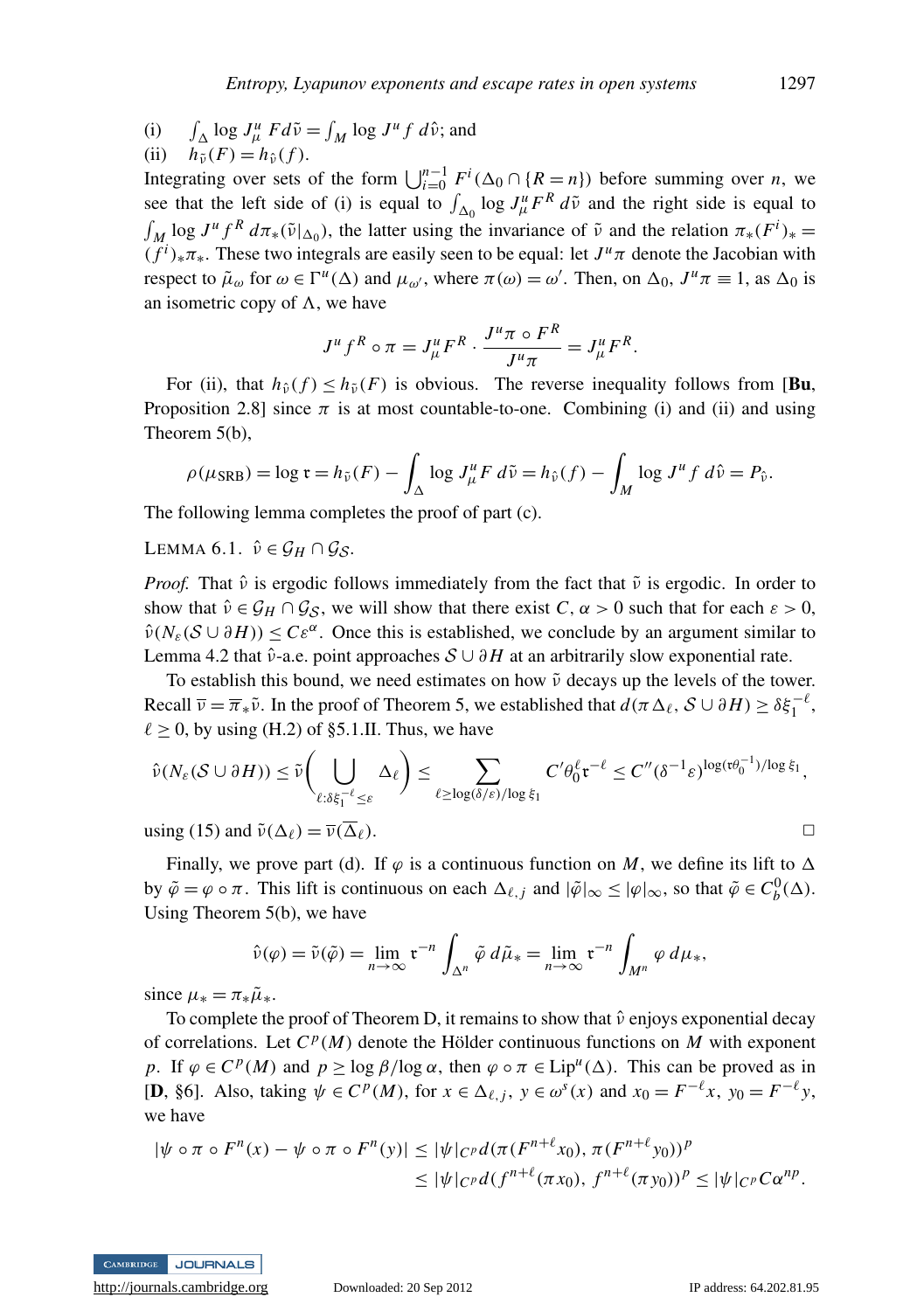So, taking  $\varphi, \psi \in C^p(M)$ , we may apply (19) to  $\psi \circ \pi$ . We follow (18), and note that

$$
\hat{\nu}(\varphi\psi \circ f^n) = \tilde{\nu}(\varphi \circ \pi \cdot \psi \circ f^n \circ \pi) = \tilde{\nu}(\varphi \circ \pi \cdot \psi \circ \pi \circ F^n),
$$

to conclude that the exponential decay of correlations for  $\hat{v}$  follows from that for  $\tilde{v}$ .

6.2. *Proof of Theorem E.* As an immediate corollary of Theorem D, we have

$$
\rho(\mu_{\text{SRB}}) \le \mathcal{P}_{\mathcal{G}_H \cap \mathcal{G}_S},\tag{21}
$$

since we have identified a measure, namely  $\hat{v}$ , in  $\mathcal{G}_H \cap \mathcal{G}_S$  with  $P_{\hat{v}} = \rho(\mu_{SRB})$ . We will call upon the results in §2.1 to provide the reverse inequality—once we put ourselves in a viable setup. Notice that  $\hat{v} = \pi_* \tilde{v}$  necessarily gives positive measure to  $\Lambda = \pi(\Delta_0)$ .

- (a)  $\mu_{\text{SRB}} = \varphi \mu$  *with*  $\varphi \ge \delta > 0$  *on a neighborhood of*  $\Lambda$ . In this case,  $\hat{v} \in \mathcal{G}_{\varphi}$  since we can simply take the set *Z* in the definition of  $\mathcal{G}_{\varphi}$  to be this neighborhood. By Theorem C,  $\rho(\mu_{SRB}) = \rho(\mu_{\varphi}) \geq \mathcal{P}_{\mathcal{G}_H \cap \mathcal{G}_S \cap \mathcal{G}_{\varphi}}$ . This, together with (21), gives the desired result.
- (b)  $\Lambda$  *is contained in a*  $\mu_{\text{SRB}}$ *-hyperbolic product set.* Taking this set to be  $\Pi$  in the definition of  $\mathcal{G}_{\text{SRB}}$ , it is immediate that  $\hat{v} \in \mathcal{G}_{\text{SRB}}$ . Theorem C and (21) then give the two halves of the desired equality.

*Acknowledgement.* The first author's research is partially supported by NSF grant DMS-0801139.

#### A. *Appendix. Lyapunov charts for maps with singularities*

In this section, we prove the statements (a)(iii'), (b)(ii'), and (b)(iii') made in §4.2.4 regarding the Lyapunov charts  $\{\Phi_x\}$ . All notation is as in §4.

We begin with  $v \in \mathcal{G}_{\mathcal{S}}$  and the set *V'* of regular points in the sense of Oseledec. Each  $x \in V'$  has p distinct Lyapunov exponents  $\lambda_1, \ldots, \lambda_p$  with corresponding subspaces  $E_1(x), \ldots, E_p(x)$  such that  $T_x M = \bigoplus_i E_i(x)$ . Let  $g_{\varepsilon}(x) = \frac{1}{3} \min\{\varepsilon, d(x, \mathcal{S})\}.$ 

Fix  $\delta > 0$ . It follows by standard arguments (see [Y2, §3.1]) that for *v*-typical *x*, one can define an inner product,  $\langle \cdot, \cdot \rangle'_x$ , on the tangent space  $T_xM$  such that item (b)(i) of Proposition 4.1 holds. Denote by  $\|\cdot\|_x^{\prime}$  the norm induced by  $\langle \cdot, \cdot \rangle_x^{\prime}$ , and by  $\|\cdot\|_x$ the Euclidean norm on  $T_xM$ . It follows from the same construction that there exists a measurable function  $\ell_0(x) : V' \to [1, \infty)$ , with  $\ell_0(f^i x) < e^{2\delta i} \ell_0(x)$  for  $i \ge 0$  and

$$
p^{-1/2} \|v\|_{x} \le \|v\|_{x}' \le \ell_0(x) \|v\|_{x} \quad \text{for all } v \in T_x M. \tag{A1}
$$

Define a linear map  $L_x: T_xM \to \mathbb{R}^d$  which takes  $E_i(x)$  to  $\{0\} \times \cdots \times \mathbb{R}^{m_i(x)} \times \cdots \times \{0\}$ for each *i* and such that  $\langle L_x u, L_x v \rangle_x = \langle u, v \rangle_x'$ . Then  $\Phi_x := \exp_x \circ L_x^{-1}$  is a Lyapunov chart satisfying properties (a)(i) and (a)(ii) of Proposition 4.1.

The construction outlined thus far is standard and is not affected by the presence of singularities (see  $[KS, Part I, Theorem 2.2]$ ). We now proceed to prove the statements of §4.2.4 which are affected by singularities. We drop the subscript  $x$  for simplicity of notation and write  $\|\cdot\|$  and  $\|\cdot\|'$  in what follows.

Notice that in the notation of §4,  $R(r) = R(r; \| \cdot \|')$  denotes the ball of radius *r* in the (Lyapunov) norm  $\|\cdot\|'$  since that is the norm of the Lyapunov charts  $\Phi_x$ . To distinguish between norms, we use  $R(r; \| \cdot \|)$  to denote the ball of radius r in the Euclidean norm on *T*<sub>*x*</sub> *M*. We identify *T*<sub>*x*</sub> *M* and  $\mathbb{R}^d$  and view  $L_x$  formally as a change of norm.

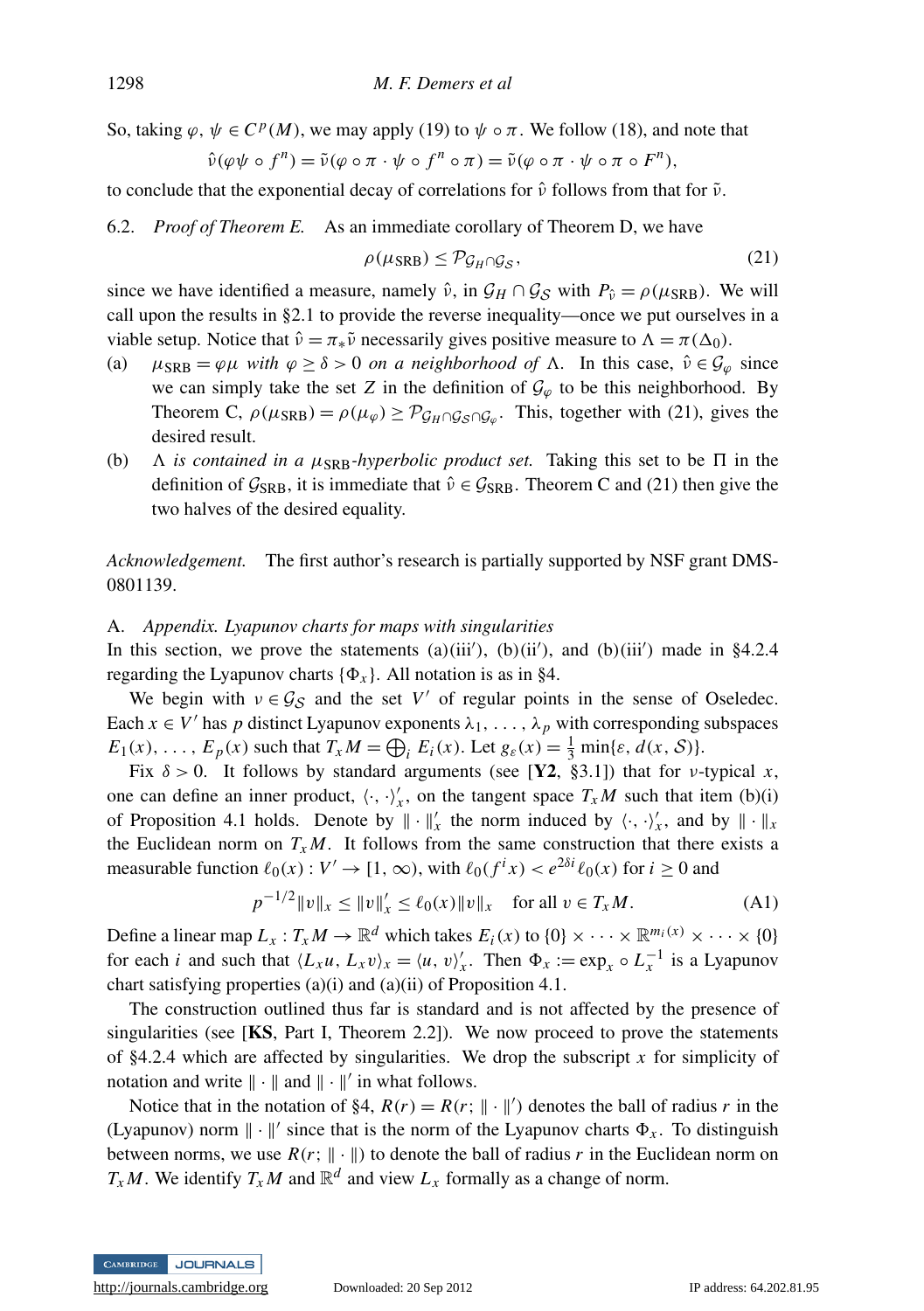*Proof of* (*a*)(*iii*<sup>'</sup>). Recall the injectivity radius from §2.1,  $\iota(x, U) \ge \min\{s, d(x, M \setminus U)^5\}$ , given by equation (2). Since we have assumed  $b \geq \varsigma$ , we have  $\iota(x, U) \geq g_{\varepsilon}(x)^{b}$  for  $\varepsilon \leq s$ . Thus, again using (2), for  $y \in B(x, 0, g_{\varepsilon}(x)^b)$  and  $w = \exp_x^{-1} y$ , we have

$$
||D(\exp_x)(w)|| \leq c_0
$$
 and  $||D(\exp_x^{-1})(w)|| \leq c_0$ .

This implies that  $\exp_x$  maps  $R(c_0^{-1}g_{\varepsilon}(x)^b; \| \cdot \|)$  injectively into  $B(x, 0, g_{\varepsilon}(x)^b)$ . Thus, for  $u, v \in R(c_0^{-1}g_{\varepsilon}(x)^b; \|\cdot\|)$ , we use (A1) to estimate

$$
d(\Phi_x u, \Phi_x v) \le d(\exp_x \circ L_x^{-1} u, \exp_x \circ L_x^{-1} v) \le c_0 \|L_x^{-1} u - L_x^{-1} v\| \le c_0 \sqrt{p} \|u - v\|'
$$
  
 
$$
\le c_0 \sqrt{p} \ell_0(x) \|u - v\| \le c_0^2 \sqrt{p} \ell_0(x) d(\Phi_x u, \Phi_x v),
$$

which establishes (a)(iii') with  $K = c_0 \sqrt{p}$  and  $\ell_1(x) = c_0^2 \sqrt{p} \ell_0(x)$ . Note that by (A1),  $R(\ell_1^{-1}(x)g_{\varepsilon}(x))^b \subseteq R(c_0^{-1}g_{\varepsilon}(x))^b$ ;  $\|\cdot\|$ ), with room to spare.

*Proof of (b)(iii')*. Recall that

$$
\hat{f}_x = \exp_{f_x}^{-1} \circ f \circ \exp_x \quad \text{while } \tilde{f}_x = \Phi_x^{-1} \circ f \circ \Phi_x = L_{fx} \circ \hat{f}_x \circ L_x^{-1}.
$$

Taking *u*,  $v, h \in R(c_0^{-1}g_{\varepsilon}(x))^b$ ;  $\|\cdot\|$ , we use (A1) to estimate

$$
\frac{\|D\tilde{f}_x(u)h - D\tilde{f}_x(v)h\|'}{\|h\|'} \le \frac{\|D\hat{f}_x(u)h - D\hat{f}_x(v)h\|}{\|h\|} \sqrt{p}\ell_0(x)
$$
  

$$
\le \|D^2\hat{f}_x(z)\| \|u - v\| \sqrt{p}\ell_0(x)
$$
 (A2)

for some  $z \in R(c_0^{-1}g_{\varepsilon}(x)^b; \| \cdot \|)$ . By (4),  $\|D^2 \hat{f}_x(z)\| \le C_1 d(\exp_x(z), S)^{-b}$ . Since  $\exp_x(z) \in B(x, 0, g_{\varepsilon}(x)^b)$ , we have  $d(\exp_x(z), S) \ge g_{\varepsilon}(x)$ , so that  $||D^2 \hat{f}_x(z)|| \le$  $C_1 g_{\varepsilon}(x) - b$ . Finally, since  $||u - v|| \le \sqrt{p} ||u - v||'$ , we conclude that

$$
\mathrm{Lip}(D\tilde{f}_x) \le p \,\ell_0(x) C_1 g_{\varepsilon}(x)^{-b}.
$$

The statement follows by taking  $\ell(x)$  to be the larger of  $pC_1\ell_0(x)$  and  $\ell_1(x) =$  $c_0^2 \sqrt{p} \ell_0(x)$ .

*Proof of* (*b*)(*ii*'). We use (A2) with  $v = 0$  and  $u \in R(\delta\ell(x)^{-1}g_{\epsilon}(x)^{b})$ . This yields

$$
||D\tilde{f}_x(u)-D\tilde{f}_x(0)||' \leq \ell(x)g_{\varepsilon}(x)^{-b}||u||' \leq \delta.
$$

This implies that, restricted to  $R(\delta \ell(x)^{-1} g_{\varepsilon}(x)^b)$ , we have  $Lip(\tilde{f}_x - D\tilde{f}_x(0)) \leq \delta$  as required.

### B. *Appendix. Natural extensions of tower maps*

Let  $T: (X, \Sigma, \nu) \circlearrowleft$  be a measure-preserving transformation (mpt) of a probability space. Recall that the *natural extension* of  $T : (X, \Sigma, \nu) \circlearrowleft$ , denoted here by  $T^{\sharp} : (X^{\sharp}, \Sigma^{\sharp}, \nu^{\sharp}) \circlearrowleft$ , is defined as follows:

$$
X^{\sharp} = \left\{ (x_1, x_2, \ldots) \in \prod_{i=0}^{\infty} X : T(x_{i+1}) = x_i \right\},
$$
  

$$
T^{\sharp}(x_1, x_2, \ldots) = (T(x_1), x_1, x_2, \ldots).
$$



<http://journals.cambridge.org> Downloaded: 20 Sep 2012 IP address: 64.202.81.95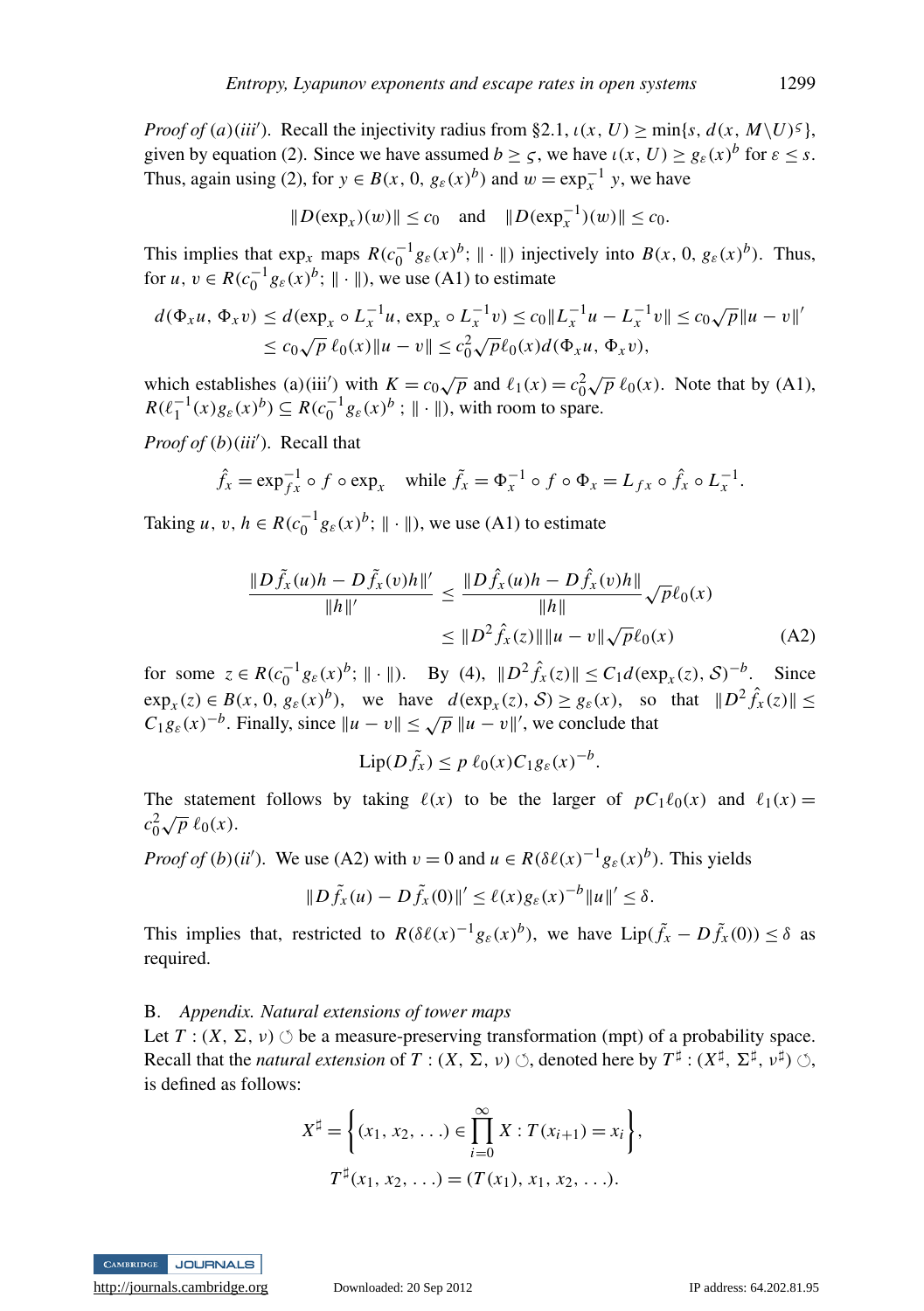$\Sigma^{\sharp}$  is generated by cylinder sets with  $\Sigma$  in each coordinate, and

$$
\nu^{\sharp}\{x_1 \in A_1, \ldots, x_n \in A_n\} = \nu(A_n \cap T^{-1}A_{n-1} \cap \cdots \cap T^{-(n-1)}A_1).
$$

These following facts about tower maps (see §5.1 for notation) are used.

(1) Consider  $F : (\Delta^{\infty}, \Sigma, \eta) \circlearrowleft$ , where  $\eta$  is any *F*-invariant Borel probability measure, and let  $\overline{F}$  :  $(\overline{\Delta}^{\infty}, \overline{\Sigma}, \overline{\eta})$   $\circ$  be the corresponding quotient system. We claim that the natural extensions of these two mpt's are isomorphic.

*Proof.* Define  $\overline{\pi}^{\sharp}: \Delta^{\sharp} \to \overline{\Delta}^{\sharp}$  by  $\overline{\pi}^{\sharp}(x_1, x_2, \ldots) = (\overline{\pi}(x_1), \overline{\pi}(x_2), \ldots)$ . Clearly,  $\overline{\pi}^{\sharp} \circ$  $F^{\sharp} = \overline{F}^{\sharp} \circ \overline{\pi}^{\sharp}, \overline{\pi}^{\sharp}(\eta^{\sharp}) = \overline{\eta}^{\sharp},$  and  $\overline{\pi}^{\sharp}$  is onto. The assertion follows once we show  $\overline{\pi}^{\sharp}$  is one-to-one.

Suppose  $\overline{\pi}^{\sharp}(x_1, x_2, \ldots) = \overline{\pi}^{\sharp}(y_1, y_2, \ldots)$ . Letting  $\omega^s(x_n)$  denote the stable set of *x<sub>n</sub>*, we have, by definition,  $x_1 \in \bigcap_{n=1}^{\infty} F^{n-1}(\omega^s(x_n))$ . The uniform contraction of *F* along stable sets implies that this intersection consists of a single point. Likewise,  $\{y_1\} = \bigcap_{n=1}^{\infty} F^{n-1}(\omega^s(y_n))$ . Since  $\overline{\pi}(x_n) = \overline{\pi}(y_n)$  is equivalent to  $\omega^s(x_n) = \omega^s(y_n)$ , we have proved  $x_1 = y_1$ . Applying the same argument to the sequences  $(x_k, x_{k+1}, ...)$  and  $(y_k, y_{k+1}, \ldots)$ , we conclude that  $x_k = y_k$  for all  $k \geq 1$ .

(2) Next, given  $\overline{F}$  :  $(\overline{\Delta}^{\infty}, \overline{\Sigma}, \overline{\eta})$   $\circlearrowleft$  and  $\overline{\Delta}_0^{\infty} \subset \overline{\Delta}^{\infty}$ , we call  $\overline{F}^R$  :  $(\overline{\Delta}_0^{\infty}$  $_{0}^{\infty}$ ,  $\overline{\Sigma}_{0}$ ,  $\overline{\eta}_{0}$ )  $\circlearrowleft$  with  $\overline{\eta}_0 = \overline{\eta}|_{\overline{\Delta}_0}$  normalized its *induced map* on  $\overline{\Delta}_0$ , and claim that the induced map of  $\overline{F}^{\sharp}$  on  $\overline{\Delta}_0^{\sharp} = \{(x_1, x_2, \ldots) \in \overline{\Delta}^{\sharp} : x_1 \in \overline{\Delta}_0\}$  is the natural extension of  $\overline{F}^R$ . The proof is easy.

FACT. *For an arbitrary mpt*  $T : (X, \mathcal{A}, \nu) \circlearrowleft$ *, it is proved in* [**Ro**] *that*  $h_{\nu}(T) = h_{\nu^{\sharp}}(T^{\sharp})$ *.* 

#### **REFERENCES**

- [A] L. M. Abramov. The entropy of a derived automorphism. *Dokl. Akad. Nauk. SSSR* 128 (1959), 647–650; *Amer. Math. Soc. Transl.* 49(2) (1966), 162–166.
- [B] R. Bowen. *Equilibrium States and the Ergodic Theory of Anosov Diffeomorphisms (Lecture Notes in Mathematics, 470)*. Springer, Berlin, 1975.
- [BK] M. Brin and A. Katok. On local entropy. *Geometric Dynamics (Rio de Janeiro, 1981) (Lecture Notes in Mathematics, 1007)*. Springer, Berlin, 1983, pp. 30–38.
- [BDM] H. Bruin, M. Demers and I. Melbourne. Existence and convergence properties of physical measures for certain dynamical systems with holes. *Ergod. Th. & Dynam. Sys.* 30 (2010), 687–728.
- [Bu] J. Buzzi. Markov extensions for multidimensional dynamical systems. *Israel J. Math.* 112 (1999), 357–380.
- [CM1] N. Chernov and R. Markarian. Ergodic properties of Anosov maps with rectangular holes. *Bol. Soc. Bras. Mat.* 28 (1997), 271–314.
- [CM2] N. Chernov and R. Markarian. Anosov maps with rectangular holes. Non-ergodic cases. *Bol. Soc. Bras. Mat.* 28 (1997), 315–342.
- [CM3] N. Chernov and R. Markarian. *Chaotic Billiards (Mathematical Surveys and Monographs, 127)*. American Mathematical Society, Providence, RI, 2006.
- [CMT] N. Chernov, R. Markarian and S. Troubetzkoy. Invariant measures for Anosov maps with small holes. *Ergod. Th. & Dynam. Sys.* 18 (1998), 1049–1073.
- [CMS] P. Collet, S. Martínez and B. Schmitt. The Yorke–Pianigiani measure and the asymptotic law on the limit Cantor set of expanding systems. *Nonlinearity* 7 (1994), 1437–1443.
- [D] M. F. Demers. Functional norms for Young towers. *Ergod. Th. & Dynam. Sys.* 30(5) (2010), 1371–1398.